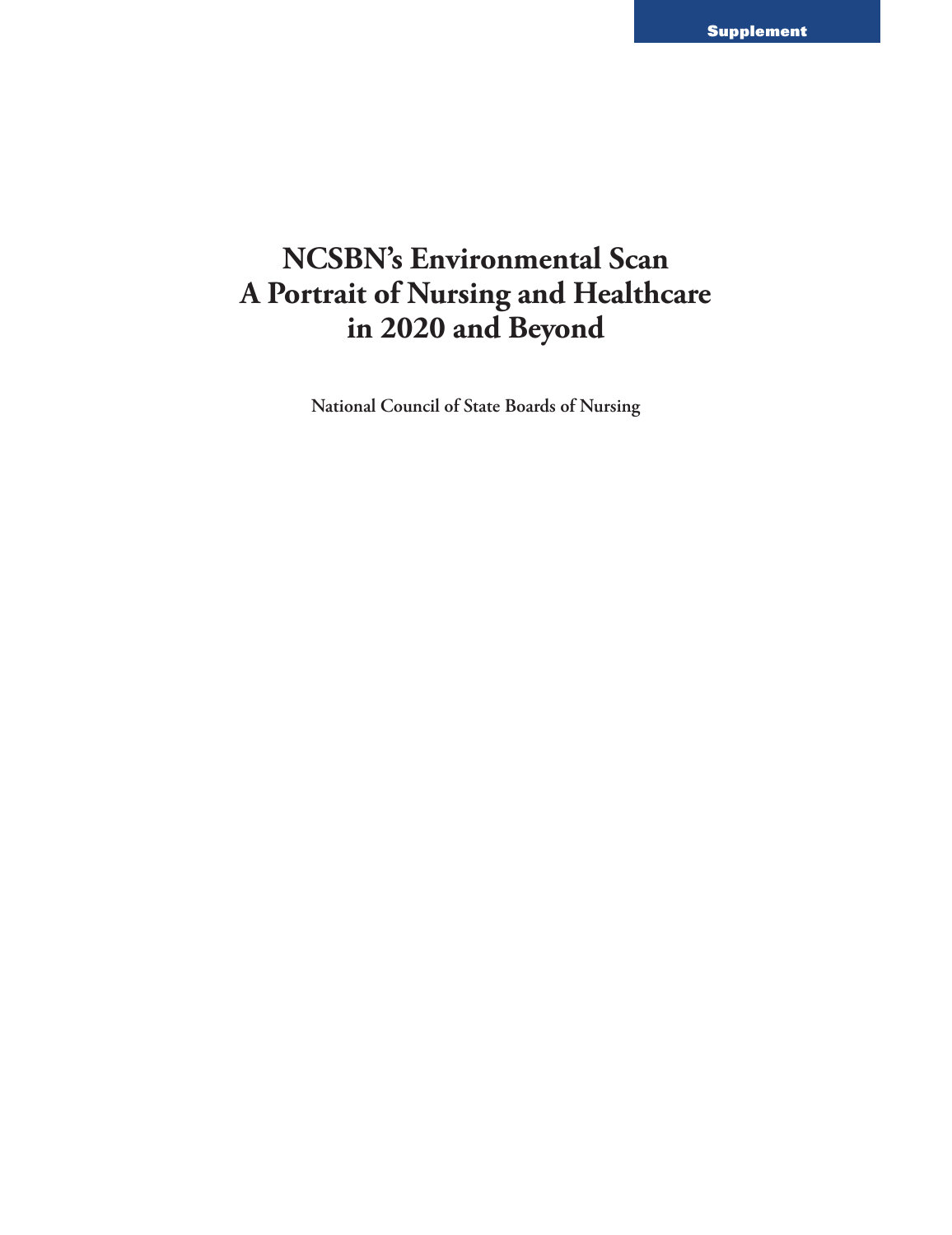## **CONTENTS** JANUARY 2020 • VOLUME 10 • ISSUE 4 SUPPLEMENT



*Advancing nursing excellence for public protection*

#### Mission

The *Journal of Nursing Regulation* provides a worldwide forum for sharing research, evidence-based practice, and innovative strategies and solutions related to nursing regulation, with the ultimate goal of safeguarding the public. The journal maintains and promotes National Council of State Boards of Nursing's (NCSBN's) values of integrity, accountability, quality, vision, and collaboration in meeting readers' knowledge needs.

#### Manuscript Information

The *Journal of Nursing Regulation* accepts timely articles that may advance the science of nursing regulation, promote the mission and vision of NCSBN, and enhance communication and collaboration among nurse regulators, educators, practitioners, and the scientific community. Manuscripts must be original and must not have been nor will be submitted elsewhere for publication. See www.journalofnursingregulaton.com for author guidelines and manuscript submission information.

#### Letters to the Editor

Send to Maryann Alexander at malexander@ncsbn.org.

| Registered Nurses and Licensed Practical Nurses/Licensed Vocational Nurses 33                                                                                                                                                  |
|--------------------------------------------------------------------------------------------------------------------------------------------------------------------------------------------------------------------------------|
|                                                                                                                                                                                                                                |
|                                                                                                                                                                                                                                |
|                                                                                                                                                                                                                                |
|                                                                                                                                                                                                                                |
|                                                                                                                                                                                                                                |
|                                                                                                                                                                                                                                |
|                                                                                                                                                                                                                                |
|                                                                                                                                                                                                                                |
|                                                                                                                                                                                                                                |
|                                                                                                                                                                                                                                |
| Teaching Diagnosis resources in the set of the set of the set of the set of the set of the set of the set of the set of the set of the set of the set of the set of the set of the set of the set of the set of the set of the |
|                                                                                                                                                                                                                                |
|                                                                                                                                                                                                                                |
|                                                                                                                                                                                                                                |
|                                                                                                                                                                                                                                |
|                                                                                                                                                                                                                                |
|                                                                                                                                                                                                                                |
|                                                                                                                                                                                                                                |
|                                                                                                                                                                                                                                |
|                                                                                                                                                                                                                                |
|                                                                                                                                                                                                                                |
|                                                                                                                                                                                                                                |
|                                                                                                                                                                                                                                |
|                                                                                                                                                                                                                                |
|                                                                                                                                                                                                                                |
|                                                                                                                                                                                                                                |
|                                                                                                                                                                                                                                |
|                                                                                                                                                                                                                                |
|                                                                                                                                                                                                                                |
|                                                                                                                                                                                                                                |
|                                                                                                                                                                                                                                |
|                                                                                                                                                                                                                                |
|                                                                                                                                                                                                                                |
|                                                                                                                                                                                                                                |
|                                                                                                                                                                                                                                |
|                                                                                                                                                                                                                                |
|                                                                                                                                                                                                                                |
|                                                                                                                                                                                                                                |
|                                                                                                                                                                                                                                |
|                                                                                                                                                                                                                                |
|                                                                                                                                                                                                                                |
|                                                                                                                                                                                                                                |
|                                                                                                                                                                                                                                |
|                                                                                                                                                                                                                                |
|                                                                                                                                                                                                                                |
|                                                                                                                                                                                                                                |
|                                                                                                                                                                                                                                |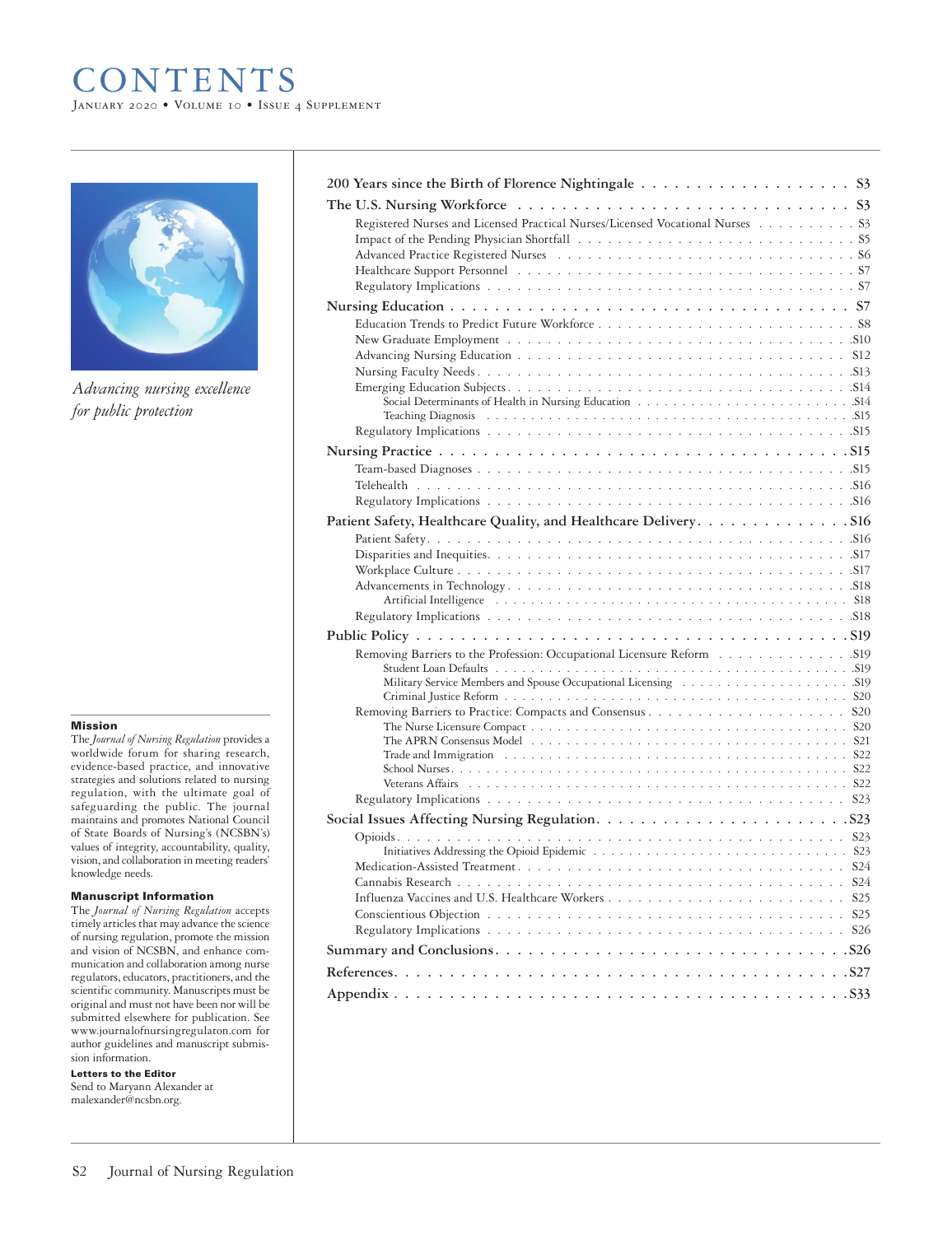# **NCSBN's Environmental Scan A Portrait of Nursing and Healthcare in 2020 and Beyond**

*Keywords:* nursing education and practice, nursing regulation, nursing workforce, healthcare delivery, public policy

## 200 Years since the Birth of Florence Nightingale

May 12, 2020, will be the 200th anniversary of the birth of Florence Nightingale, who is recognized as the founder of modern nursing and the first nurse researcher. Nightingale set standards for the profession that continue to serve as precedents of nursing excellence. These include: (a) setting high standards for nursing education; (b) implementing interventions based on data and evidence; (c) conducting nursing research; (d) giving attention to the role of environmental, social, and political factors and their influence on patient care outcomes; and (e) promoting public protection (Bostridge, 2015). Nightingale's leadership, along with the leadership of those who followed in her footsteps, transformed nursing into a profession that today numbers more than 20 million nurses worldwide (National Council of State Boards of Nursing [NCSBN], 2019a).

As we begin a yearlong celebration in honor of Nightingale, *the Journal of Nursing Regulation* dedicates this environmental scan to her influence and the accomplishments of other nursing leaders who guided the early days of the profession. More importantly, however, this supplement looks toward the future. This year's environmental scan presents the current nursing workforce and healthcare milieu that provides the backdrop for nursing regulation, discusses issues impacting nursing and regulation, and addresses some of the challenges laying ahead in 2020 and beyond.

## The U.S. Nursing Workforce

*Much of Florence Nightingale's legacy involves laying the foundation for a strong nursing workforce to extend into future generations, from establishing the first nursing education programs not affiliated with religious service to expanding the role of women in the workforce (Bostridge, 2015). The precedent of workforce planning she set is even more urgent today as an aging population will increase demand for healthcare providers in unprecedented ways.*

#### **Registered Nurses and Licensed Practical Nurses/Licensed Vocational Nurses**

The National Council of State Boards of Nursing's (NCSBN) National Nursing Database tracks the number of U.S. licensed nurses from 56 boards of nursing (BONs) daily. There were 4,096,607 registered nurses (RNs) and 920,655 licensed practical nurses/licensed vocational nurses (LPN/LVNs) in the United States as of October 2019 (NCSBN National Nursing Database, 2019a). The most recent Occupational Employment Statistics data from May 2018 indicate 2,951,970 RNs and 701,650 LPN/LVNs were employed in the United States (U.S. Bureau of Labor Statistics [BLS], 2019b). Figures 1 and 2 illustrate a growing RN employment and an LPN/LVN employment that is holding steady.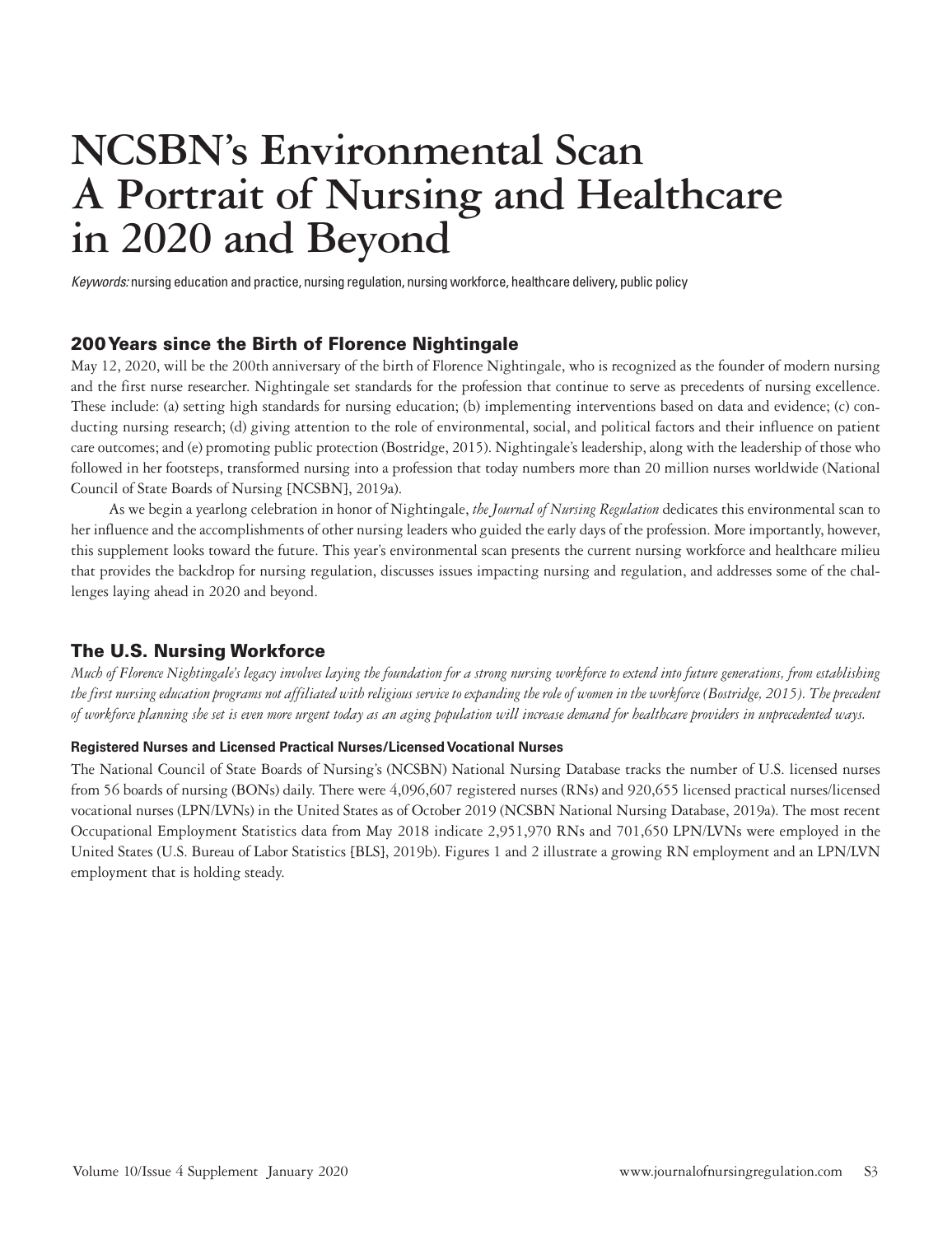

## Number of Employed RNs and LPN/LVNs in the United States

*Note.* The 2010-2018 statistics were taken from the semiannual Occupational Employment Statistics (OES) survey published by the U.S. Bureau of Labor Statistics (2018). The 2000, 2004, and 2008 were taken from the U.S. Department of Health and Human Services Health Resources Services Administration (HRSA)'s National Sample Survey of Registered Nurses (2010).

The number of employed RNs per population in each state varies widely across the country, from slightly under 700 RNs per 100,000 people in Utah to nearly 1,600 RN per 100,000 people in the District of Columbia (Figure 2) (U.S. Department of Labor Statistics, 2019; U.S. Census Bureau, 2019). Other states with approximately 700 RNs per 100,000 people are Georgia and Texas. Conversely, states like South Dakota (1,446 RNs per 100,000 people), Minnesota (1,230 RNs per 100,000 people), and Delaware (1,224 RNs per 100,000 people) have the highest ratios of employed RNs per population. The ratio of employed LPN/LVNs is between 65 and 85 per 100,000 people in Utah, Alaska, and Hawaii and over 400 per 100,000 in Louisiana and Arkansas.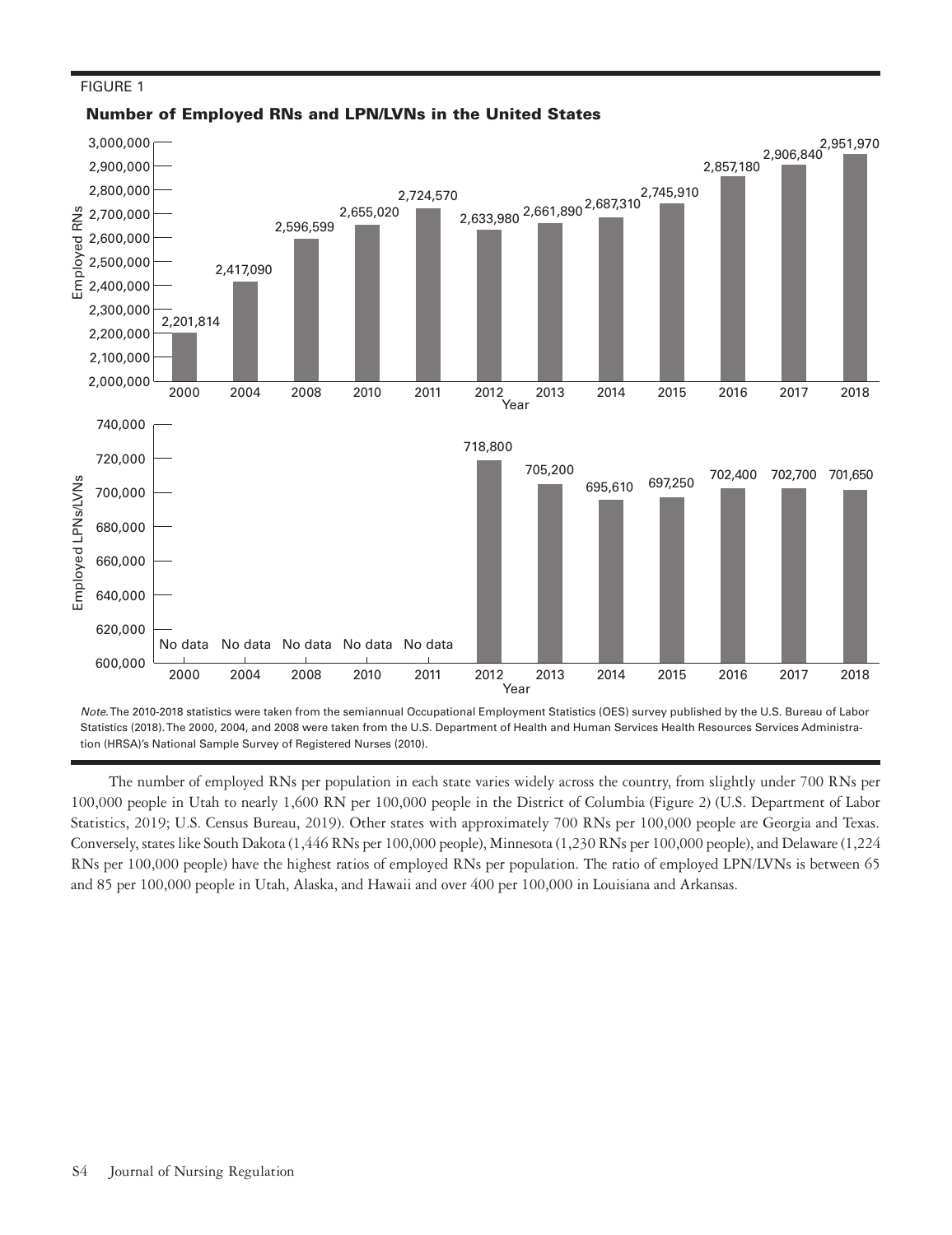## Number of Employed RNs and LPNs/LVNs per 100,000 Population



The maps in Figure 2 provide a quick state-level snapshot of the supply of employed nurses; however, there are regional differences within each state that could be different from the overall state-level view. These regional differences within states are often the main concern for individuals involved in studying and monitoring the nursing workforce. For instance, California has one of the lowest employed nurse-to-population ratios; however, within the state, city centers such as San Francisco may have very high nurse-to-population ratios, whereas rural areas of the state may have very low nurse-to-population ratios. Within-state regional nurse employment numbers are available for download from the U.S. Bureau of Labor Statistics, (2019a).

#### **Impact of the Pending Physician Shortfall**

When considering the entire healthcare provider workforce, strong growth of all areas of the nursing workforce becomes even more important. In particular, the physician workforce is expected to fall significantly short of demand within the next 15 years. Although the number of physicians in the United States has grown over the last decade and continues to do so (Figure 3), the Association of American Medical Colleges (2019) estimates that demand for care will far outpace supply of physicians. By 2032, this shortage could be between 46,900 and 121,900 physicians. This will affect primary care, where the shortage may reach as high as 55,200 physicians, and specialty care which may see a shortage of up to 65,800 physicians (BLS, 2019b).

Since access to care will not be equitable in every geographic location, the Association of American Medical Colleges (2018) projects that the actual shortage numbers will likely be higher. This demand will be largely driven by the aging population since it is estimated the number of people over age 65 will grow by 48% by that year (Association of American Medical Colleges, 2019).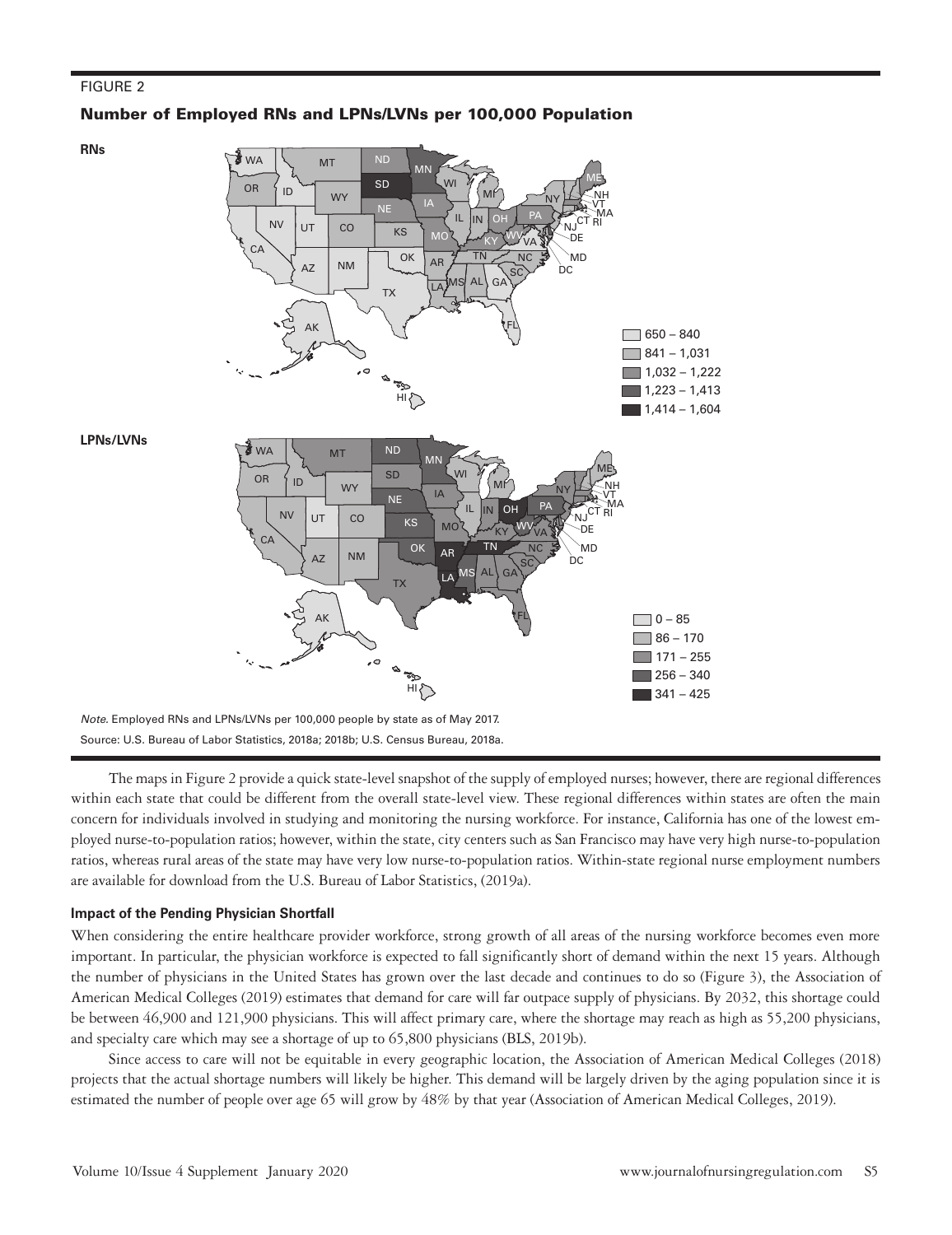## Number of Physicians in the United States, 2008-2018



Source: AMA Master File, 2008-2018, as cited by Association of American Medical Colleges, 2008-2018.

This shortage will cause a cascade effect in all other healthcare professions, increasing demand for other types of providers and triggering employment growth at a much faster rate than the average job growth of 5% (BLS, 2019a).

The main providers to alleviate this disparity, particularly in primary care, will be advanced practice registered nurses (APRNs) and physician assistants (PAs). Both provider types will see tremendous job growth by 2028; however, APRNs are more numerous, although estimating the total number of APRNs is challenging due to differences in categorization and licensure among the states.

#### **Advanced Practice Registered Nurses**

An annual comparison of the performance of state health systems again demonstrated the best performing states were those with unrestricted APRN scopes of practice. Restriction of APRN practice and prescribing does not correlate with better performance in healthcare outcomes. In fact, many of the states with the lowest scores were the most restrictive (Radley, Collins, & Hayes 2019). This survey shows that frequently where access to quality care is needed the most, barriers are the most prevalent.

Nurse practitioners (NPs) are the largest APRN role, and since the U.S. Bureau of Labor Statistics (BLS) began tracking the role in 2012, the profession has grown by 59% (BLS 2019b; Figure 4). As of May 2018, there were 6,250 certified nurse midwives (CNMs) (BLS, 2019c), and 42,620 certified registered nurse anesthetists (CRNAs) (BLS, 2019d). Certified nurse specialists (CNSs) numbers are not tracked independently at this time. For NPs, CNMs, and CRNAs, the BLS presently calculates job projections in aggregate and expects employment to grow 26% overall by 2028 (BLS, 2019e). Continued state adoption of the Consensus Model for APRN Regulation, Licensure, Accreditation, Certification, and Education (The APRN Consensus Model) will increase uniformity in title and licensure of APRNS, thereby improving accuracy of workforce numbers reporting and the accuracy of future projections.

## FIGURE 4

## Number of NPs in the United States, 2012-2018

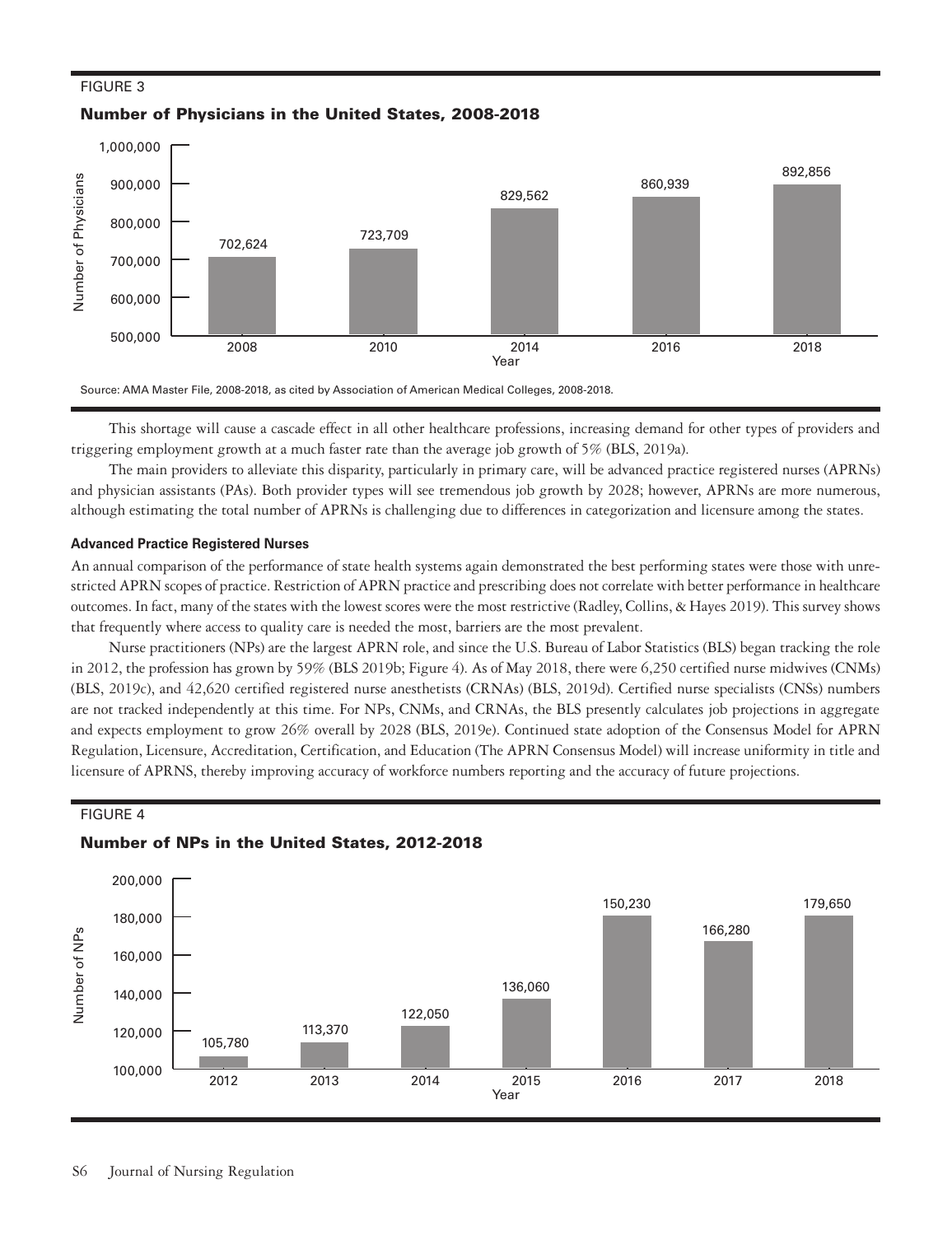#### **Healthcare Support Personnel**

As mentioned, the aging population is the catalyst for the projected sharp increase in demand, and with a demand for higher-level providers comes increased demand for unlicensed assistive personnel. For tracking purposes, the BLS categorizes these professions as "healthcare support occupation," which is an umbrella category encompassing such roles as home health aides, nursing assistants, and medication assistants. In the United States, there were more than 4 million people employed in these roles in 2018 (Figure 5), and the BLS expects employment in these areas to skyrocket; however, growth will occur at different rates for different roles. For example, nursing assistants are expected to experience a 9% increase in demand by 2028, which is still above the typical job growth average of 5%. Home health aides, who are instrumental in caring for aging populations, the demand is expected to increase by 36% during this time—possibly resulting in up to one million more people employed in that role (BLS, 2019f).

## FIGURE 5



## Number of Healthcare Support Personnel in the United States, 2009-2018

#### **Regulatory Implications**

To weather the huge demographic shift looming over the United States and the healthcare challenges it will bring, healthcare workers in all disciplines must be used as effectively as possible. This involves each provider working to the full extent of their education, which will be helpful in combatting the regional disparities indicated by the projections. As evidence suggests, APRNs who are not tethered by a collaborative practice agreement with a physician will relocate to medically underserved areas (Xue et al., 2018). Truly mitigating the effects of regional healthcare disparities also requires policies that promote mobility of providers and remove geographic barriers to practice, such as continued adoption of the Nurse Licensure Compact (NLC) and the promulgation of policies facilitating telehealth. These will help ensure all communities receive the care they need, no matter how medically underserved.

Having the state BONs contribute their APRN data to Nursys, the national nursing database, will provide a more accurate depiction of the APRN workforce. Adoption of the APRN Consensus Model elements continues to be a priority for NCSBN and state BONs.

## Nursing Education

*A fund chaired by the Duke of Cambridge allowed Florence Nightingale to establish the Nightingale Training School at St. Thomas's Hospital in 1860, the first training school for nurses that was not affiliated with religious life. Her book* Notes on Nursing *served as the nursing curriculum there. The "Nightingale Nurses" transformed healthcare throughout England, and within 2 decades, Nightingale Nurses were in leadership positions at major hospitals throughout the British Empire (Bostridge, 2015). One of Nightingale's mentees was American Linda Richards, who returned to the United States to establish nursing schools with the same high-quality curriculum. Richards became known as "America's first trained nurse" (Nutting & Dock, 1907).*

In partnering with the World Health Organization (WHO, 2019), who declared 2020 as the International Year of the Nurse and the Midwife, the International Council of Nurses (ICN) and the Nursing Now Campaign (2018) acknowledged the strong link between the nursing workforce of the future and the nursing education of the present. Annette Kennedy, President of ICN, said this movement will "…highlight the importance of the need for more well-educated nurses, of investing in recruitment and retention strategies and of removing the barriers to the development of advanced nursing roles that are proving highly effective at expanding healthcare coverage" (International Council of Nurses, 2019). Therefore, it is essential to evaluate the current state of nursing to prepare for nursing's future in influencing healthcare. This includes evaluating the current and future nursing workforce and its growth potential by looking at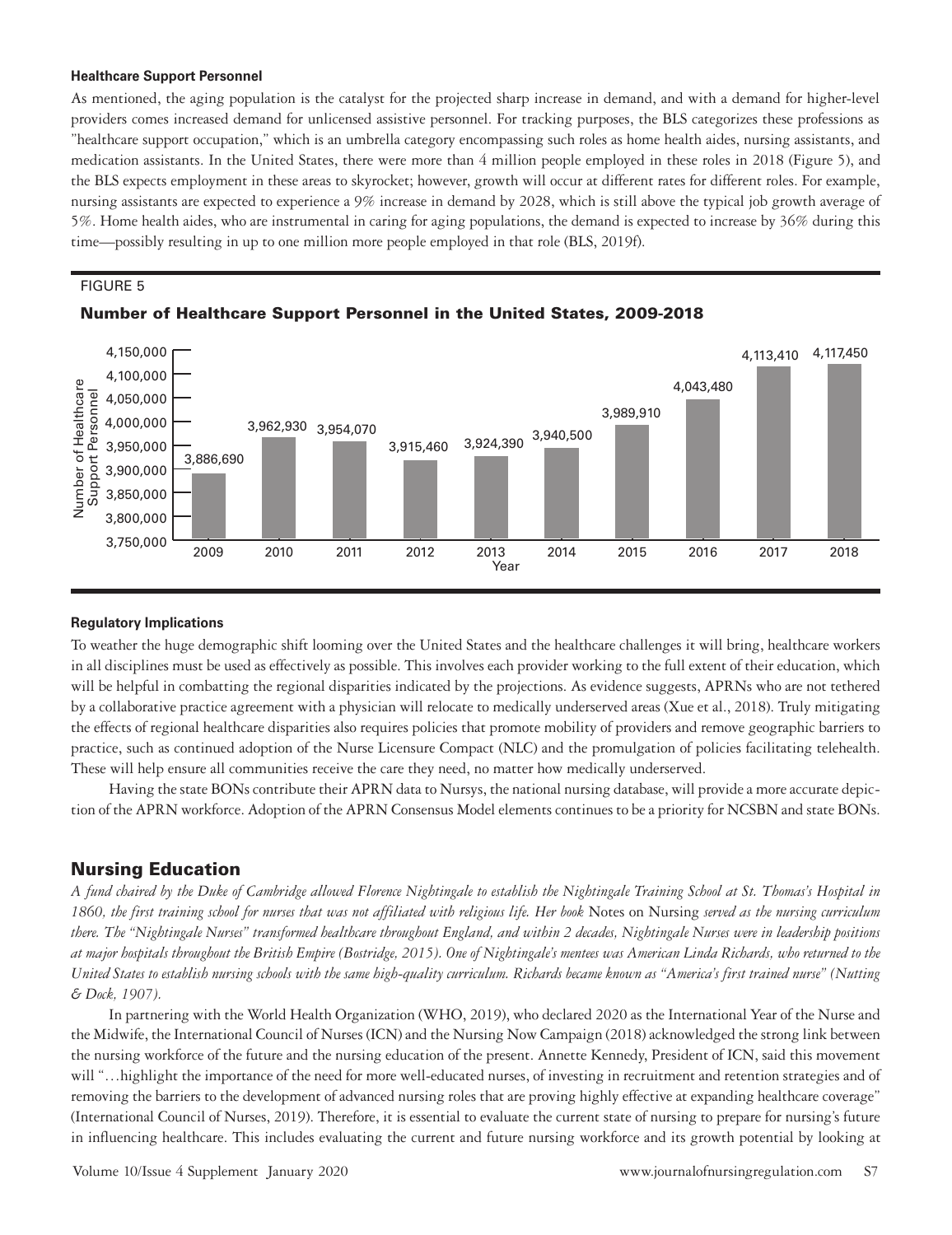the number of nursing education programs, enrollment, and NCLEX takers as well as assessing the status of academic progression and any hindrances in increasing nursing growth potential (i.e., faculty shortage lending to decreased nursing graduates). It also involves preparing the nursing workforce to manage important issues and learning appropriate strategies (e.g., social determinants of health and team-based diagnoses) to meet the growing challenges of healthcare in the United States.

## **Education Trends to Predict Future Workforce**

NCSBN has been examining the trend of new U.S. RN and LPN education programs since 2003 and has been using these data as one method for predicting future workforce numbers. The percentage of growth since 2003 for RN programs is 59% and for LPN programs, 16%, although, RN program growth has been stagnant since 2015 and LPN program growth has been steadily declining since 2013 (Figure 6). Despite the decreasing number of LPN programs, LPN/LVNs are crucial to the care of older adults in long-term care settings and patients in ambulatory care and community settings.

## FIGURE 6





In addition to using nursing program growth to predict the future nursing workforce, NCSBN tracks the numbers of first-time NCLEX takers. Examination of the 10-year trend of first-time NCLEX takers in the United States shows that the number of RN firsttime NCLEX takers from 2014 to 2017 leveled off; however, there was an increase in RN first-time NCLEX takers in 2018. There is a steady decrease of first-time NCLEX-PN takers since 2012 with a very slight upturn from 2017 to 2018. (Figure 7)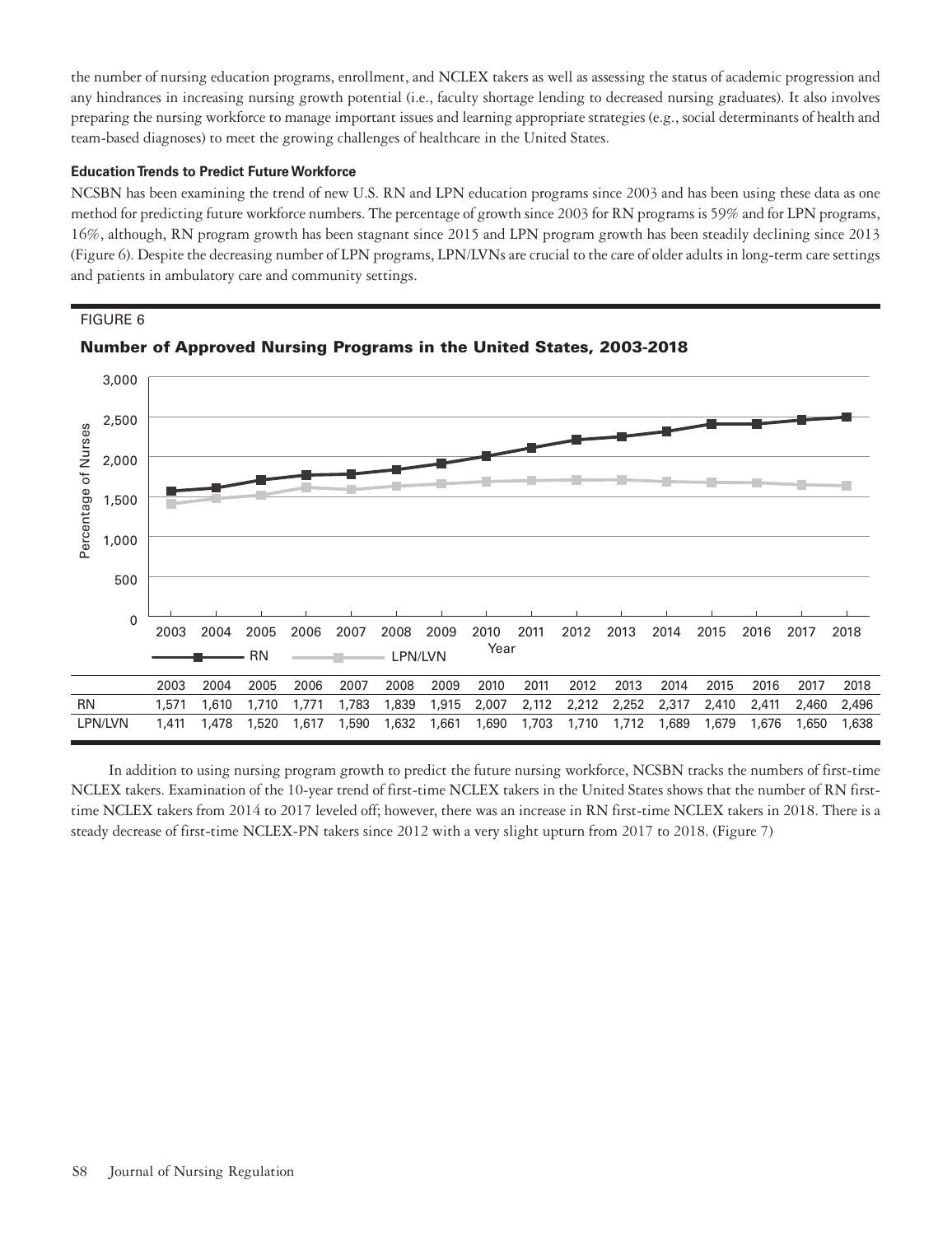

## 10-year Trend of RN and LPN/LVN First-time NCLEX Takers

A 10-year analysis of U.S. RN first-time NCLEX takers by program type shows that associate-degree nursing (ADN) graduates still account for the largest number of nursing program graduates with the number of baccalaureate-degree nursing graduates not far behind. The growth rate of baccalaureate-degree graduates (52%) surpassed the rate of growth of ADN graduates over the 10-year period (4%) (Table 1), which can possibly be attributed to the focus in the past decade on building a baccalaureate-prepared nursing workforce (American Association of Colleges of Nursing [AACN], 2019a; Institute of Medicine [IOM], 2010; Tri-Council of Nursing, 2010).

## TABLE 1

| Year | <b>Diploma</b> | <b>Associate Degree</b> | <b>Baccalaureate Degree</b> | <b>Unclassified or Special</b><br><b>Codes</b> |
|------|----------------|-------------------------|-----------------------------|------------------------------------------------|
| 2009 | 3,677          | 78,665                  | 52,241                      | 125                                            |
| 2010 | 3,753          | 81,618                  | 55,414                      | 104                                            |
| 2011 | 3,476          | 82,764                  | 58,146                      | 97                                             |
| 2012 | 3,173          | 84,517                  | 62,535                      | 41                                             |
| 2013 | 2,840          | 86,772                  | 65,406                      | 80                                             |
| 2014 | 2,787          | 86,377                  | 68,175                      | 33                                             |
| 2015 | 2,607          | 84,379                  | 70,857                      | 39                                             |
| 2016 | 2,745          | 81,653                  | 72,637                      | 34                                             |
| 2017 | 2,222          | 79,511                  | 75,944                      | 43                                             |
| 2018 | 1,968          | 82,000                  | 79,235                      | 35                                             |

There is some variance in 2018 first-time pass rates of NCLEX-RN takers when separated by the level of education. The overall pass rate in 2018 for baccalaureate-degree graduates (91.57%) was better than diploma (88.62%) and associate-degree (85.11%) graduates. Figure 8 shows that associate-degree graduates consistently achieved a lower pass rate than both the baccalaureate-degree and diploma graduates over the 10-year period from 2009 to 2018.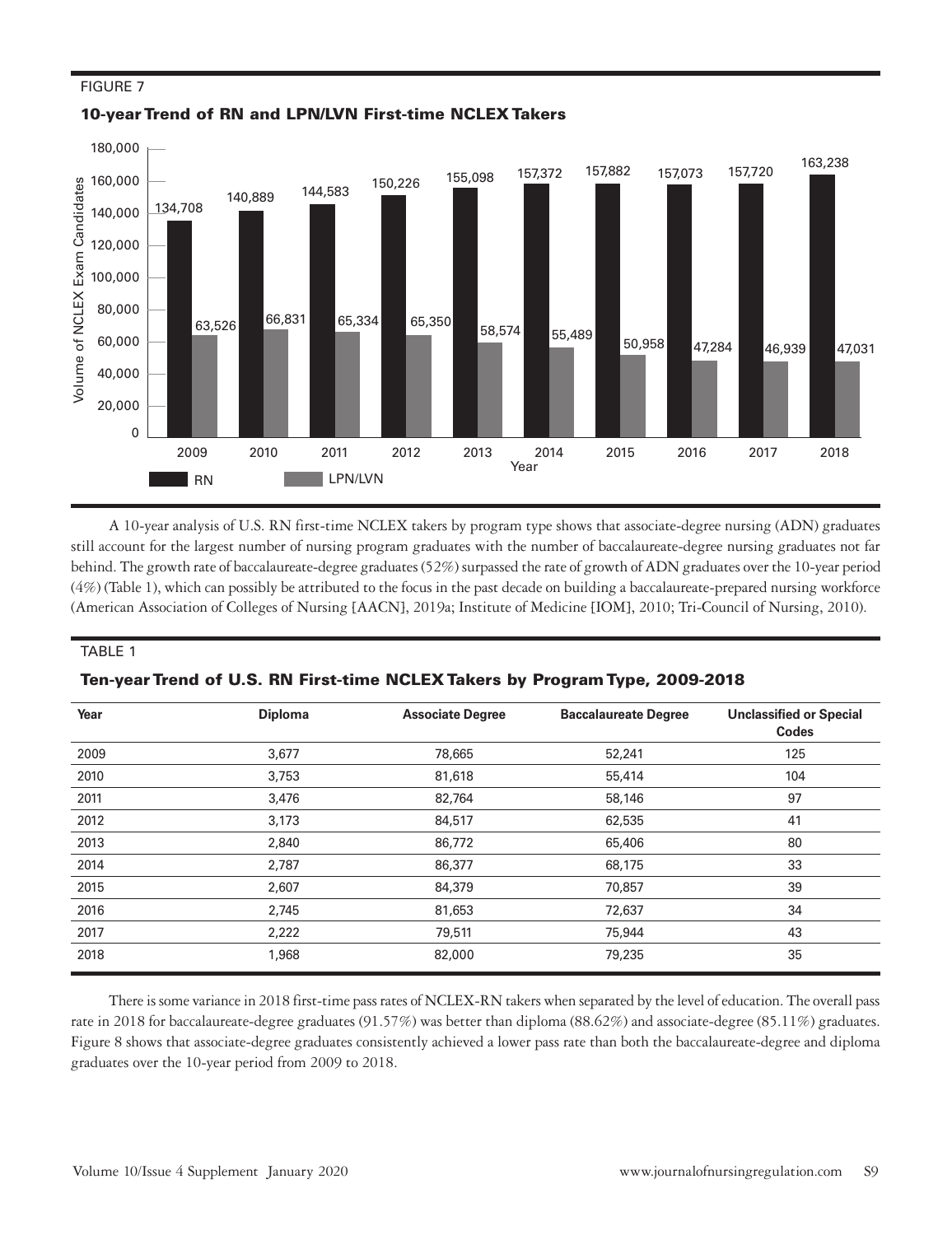



#### **New Graduate Employment**

The National Student Nurse Association (NSNA) surveys new graduate RNs annually to determine employment rates and potential obstacles to graduates acquiring initial employment. In NSNA's 2019 Survey (*n* = 4,536), Feeg and Mancino (2019) reported a new graduate RN national employment rate of 86.7%, which indicates a decrease from the previous two years, 88.1% in 2017 and 89.0% in 2018. Regional employment data indicate a similar decreasing trend with the exception of the Central Region, which shows an increase from 92% (in 2017 and 2018) to 94% (Figure 9).

#### FIGURE 9

## Employment Rates by Regions of the Country: 2009-2019

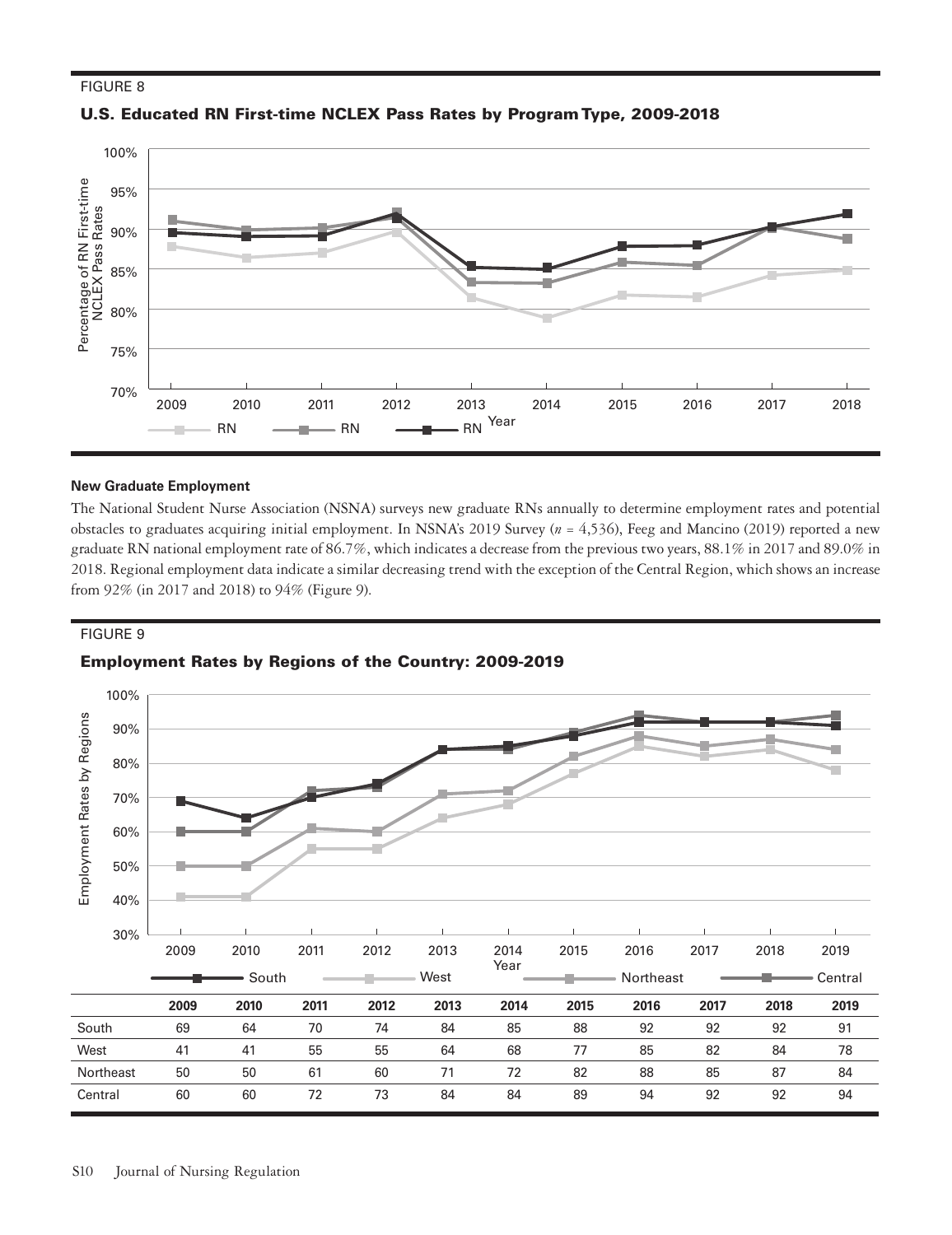There is variation in employment rates across nursing program types and types of school ownership. Feeg and Mancino (2019) reported statistically significant differences between the employment rate of baccalaureate degree graduates (90%) versus employment rates for associate degree (84%) and accelerated baccalaureate degree graduates (84%, Figure 10). Additionally, Feeg and Mancino (2019) reported a statistically significant decrease in the employment rate for private proprietary schools (83%) compared to the previous two years (88% in 2018 and 84% in 2017, Figure 11).

#### FIGURE 10



## Employment by Types of Nursing Education Programs: 2017-2019

## FIGURE 11

## Overall Employment Rates by Types of School Ownership: 2017-2019



NSNA also surveyed new graduates from associate degree or diploma programs on their intent to pursue an advanced degree. Feeg and Mancino (2019) reported decreased interest from new graduates to pursue an advanced degree compared to data from 2014 (Figure 12). Despite this decreasing interest to pursue advanced education, the data show that there is a slight increase in the percentage of new graduates planning to obtain either a practice-based (33.2%) or research-based doctorate degree (3.4%) compared to the previous two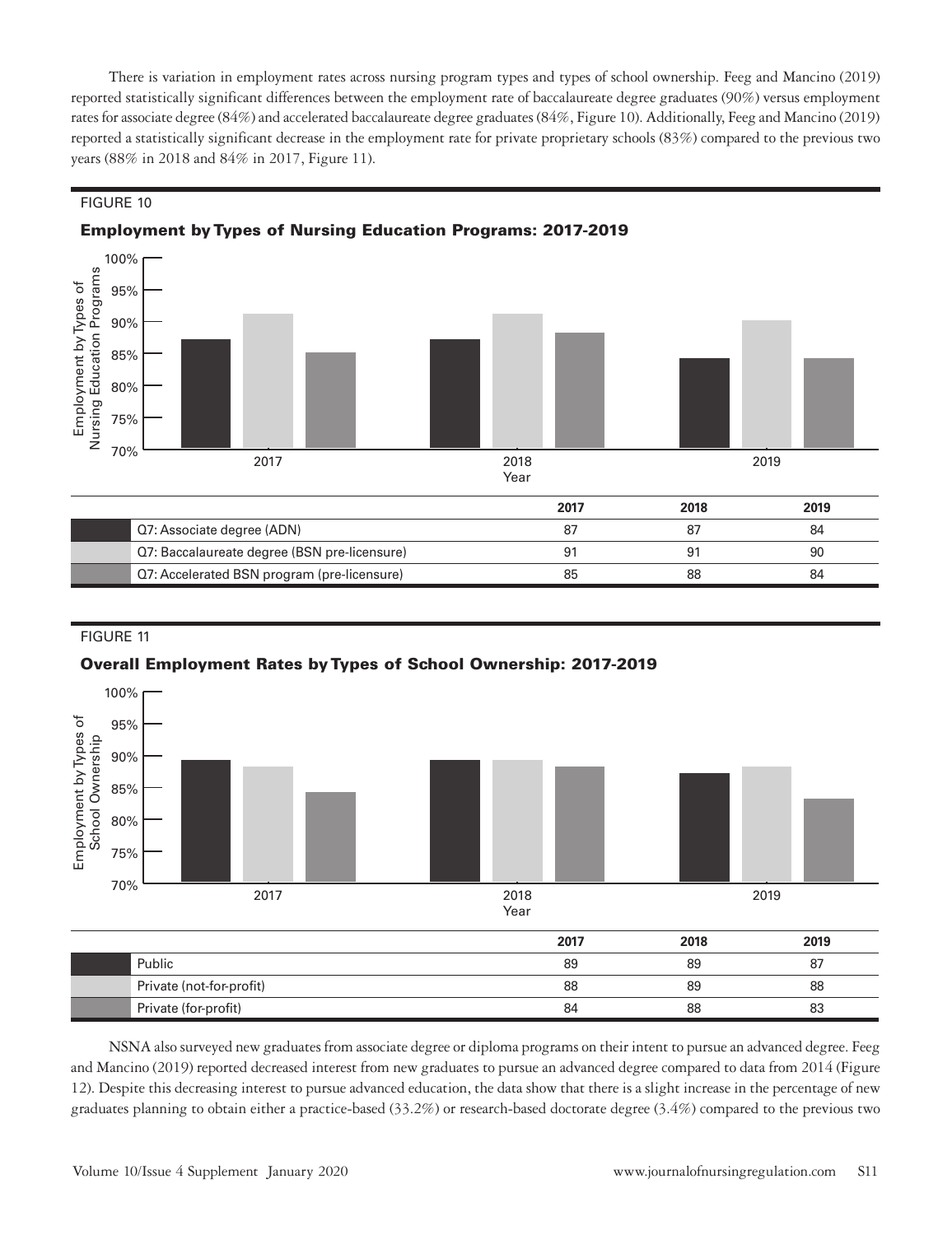years (Table 2); although, there is a decrease in the percentage of new graduates seeking a Master's degree (36.0%) compared to prior years (38.1% in 2018 and 40.8% in 2017).

#### FIGURE 12



## New Graduate Intent to Pursue Advanced Degree: Comparison from 2014 and 2019

## TABLE 2

## Highest Degree New Graduates are Planning to Achieve: 2017 – 2019

|                                                       | Survey 2017 |       | Survey 2018 |       | Survey 2019  |       |
|-------------------------------------------------------|-------------|-------|-------------|-------|--------------|-------|
|                                                       | $\mathbf n$ | $\%$  | $\mathbf n$ | $\%$  | $\mathsf{n}$ | $\%$  |
| Masters' degree in nursing                            | 1,365       | 40.8% | 1,818       | 38.1% | 1,272        | 36.0% |
| Doctorate nursing practice (practice-based doctorate) | 1,002       | 29.9% | 1,522       | 31.9% | 1.172        | 33.2% |
| Unsure                                                | 427         | 12.8% | 721         | 15.1% | 526          | 15.0% |
| Baccalaureate degree in nursing                       | 397         | 11.9% | 537         | 11.3% | 408          | 11.6% |
| Doctorate (research-based degree PhD, EdD)            | 141         | 4.2%  | 135         | 2.8%  | 121          | 3.4%  |

#### **Advancing Nursing Education**

As shown above, there has been a significant increase in the number of baccalaureate-prepared nurses since the Institute of Medicine's (IOM) call to do so in 2010. In April 2019, American Association of Colleges of Nursing (AACN) published a position statement calling for academic progression and encouraging nurses to acquire at least a baccalaureate-level degree in nursing. According to the AACN, accelerated baccalaureate-degree programs are now available in 49 states and, since the release of the IOM report (2010), there has been 88 new prelicensure baccalaureate programs (AACN, 2019a). The AACN position statement (2019a) also summarizes growing evidence from the literature that baccalaureate-level nursing education has a positive impact on healthcare outcomes, specifically lowering mortality rates (Aiken, Clarke, Cheung, Sloane, & Silber, 2003; Aiken, Clarke, Sloane, Lake, & Cheney, 2008; Aiken et al., 2014; Aiken et al., 2017; Blegen, Goode, Park, Vaughn, & Spetz, 2013; Cho et al., 2015; Estabrooks, Midodzi, Cummings, Ricker, & Giovanetti, 2011; Friese, Lake, Aiken, Silber, & Sochalski, 2008; Harrison et al., 2019; Kutney-Lee, Sloane, & Aiken, 2013; McHugh et al., 2013; Tourangeau et al., 2007; Yakusheva, Lindrooth, & Weiss, 2014).

The AACN surveyed schools of nursing offering prelicensure baccalaureate and master's programs about employer hiring preferences of their graduates (AACN, 2019b). The survey found that 43.2% of hospitals and other healthcare settings are requiring new graduates to have baccalaureate degrees while 82.1% have a strong preference for baccalaureate-prepared nurses.

In order to move forward toward increased academic progression, it will be critical to anticipate the potential challenges associated with this preference such as the continued need for qualified faculty (Gorski & Polansky, 2019).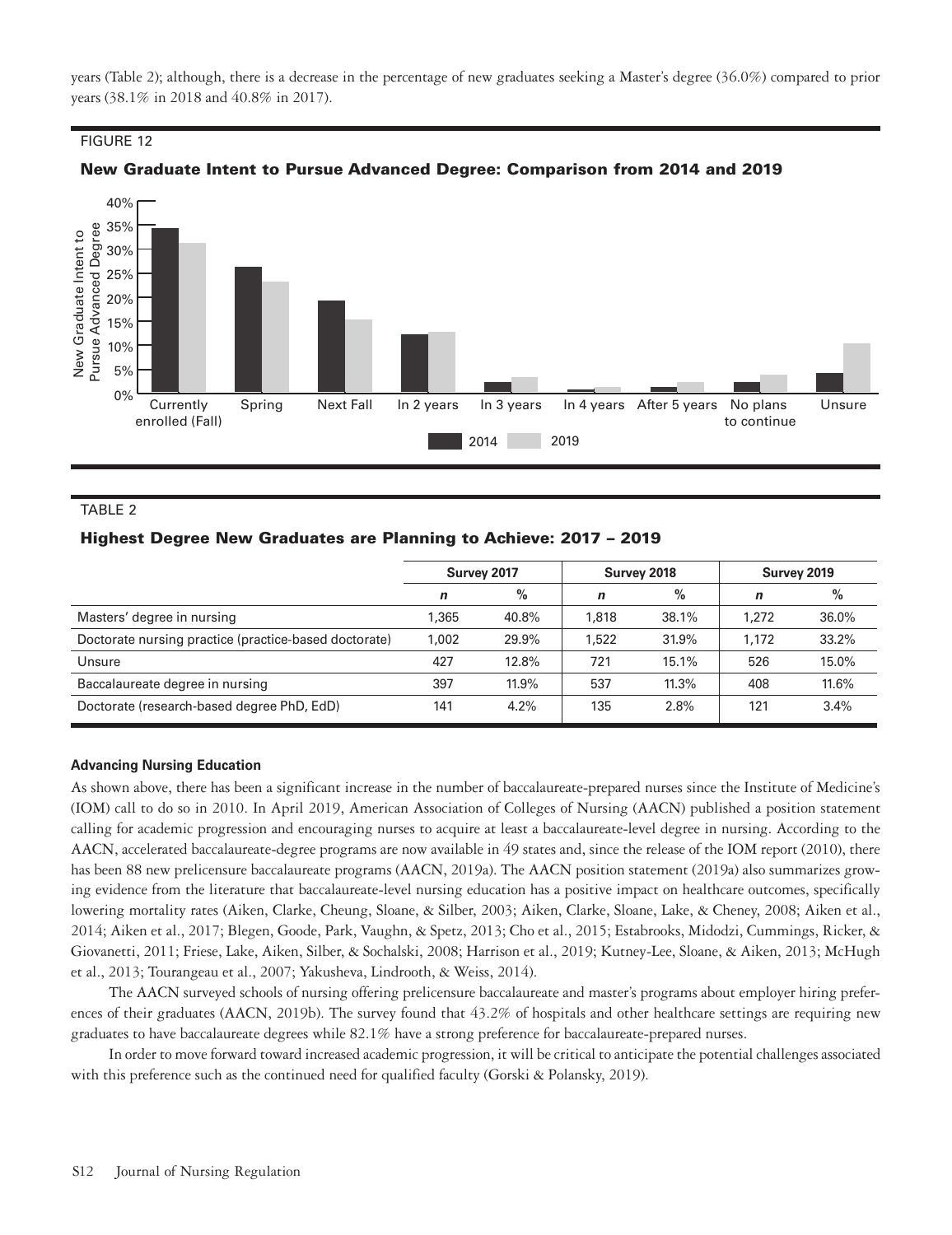## **Nursing Faculty Needs**

The 2019 AACN *Special Survey on Vacant Faculty Positions* (Keyt, Li, & Fang, 2019) reports the issues and trends related to nursing faculty in baccalaureate or higher nursing education. The total number of budgeted faculty positions has continued to increase since 2008 (Table 3). This year's survey data show a slight improvement in the vacancy rate (7.2%) and the number of schools that need additional faculty members but have no vacancies (*n* = 475) compared with the 2018 data. Regional data indicate that the Midwest is experiencing the lowest vacancy rate (6.6%) compared with other regions (Figure 13).

## TABLE 3

## Nursing Program Full-time Faculty Positions and Needs, 2014-2019

|                                                                                    | 2014                 | 2015                 | 2016                 | 2017               | 2018                 | 2019                 |
|------------------------------------------------------------------------------------|----------------------|----------------------|----------------------|--------------------|----------------------|----------------------|
| <b>Budgeted faculty positions</b>                                                  | 18,010               | 18,511               | 19,830               | 21,533             | 21,685               | 22,649               |
| Number of faculty vacancies (vacancy rate)                                         | 1,236<br>$(6.9\%)$   | 1,328<br>$(7.1\%)$   | 1,567<br>$(7.9\%)$   | 1,565<br>$(7.3\%)$ | 1,715<br>$(7.9\%)$   | 1,637<br>$(7.2\%)$   |
| Number of faculty positions (filled rate)                                          | 16,774<br>$(93.1\%)$ | 17,183<br>$(92.9\%)$ | 18,263<br>$(92.1\%)$ | 19,968<br>(92.7%)  | 19,970<br>$(92.1\%)$ | 21,012<br>$(92.8\%)$ |
| Mean faculty vacancies per school                                                  | 1.7                  | 3.1                  | 1.9                  | 1.9                | 2.0                  | 1.8                  |
| Range of faculty vacancies                                                         | $1 - 20$             | $1 - 26$             | $1 - 36$             | $1 - 31$           | $1 - 38$             | $1 - 26$             |
| Number of schools with faculty vacancies                                           | 403                  | 429                  | 461                  | 480                | 488                  | 475                  |
| Number of schools with no faculty vacancies, but<br>need additional faculty        | 124                  | 130                  | 133                  | 128                | 138                  | 134                  |
| Number of schools with no faculty vacancies, but do<br>not need additional faculty | 187                  | 182                  | 220                  | 224                | 245                  | 284                  |

## FIGURE 13

## Full-time Vacancy Rates by Region, 2019-2020



According to the AACN's faculty vacancy survey (Keyt et al., 2019), the major barriers for nursing education programs not hiring new faculty members are similar to previous years and include:

- <sup>⦁</sup> Insufficient funds to hire additional faculty
- <sup>⦁</sup> Administration unwilling to commit to additional full-time positions
- <sup>⦁</sup> Job competition in other marketplaces that causes an inability to recruit qualified faculty
- <sup>⦁</sup> Unavailability of qualified applicants for faculty positions in the geographic area needed
- Additionally, nursing programs continually report the following obstacles related to faculty recruitment (Keyt et al., 2019):
- <sup>⦁</sup> Noncompetitive salaries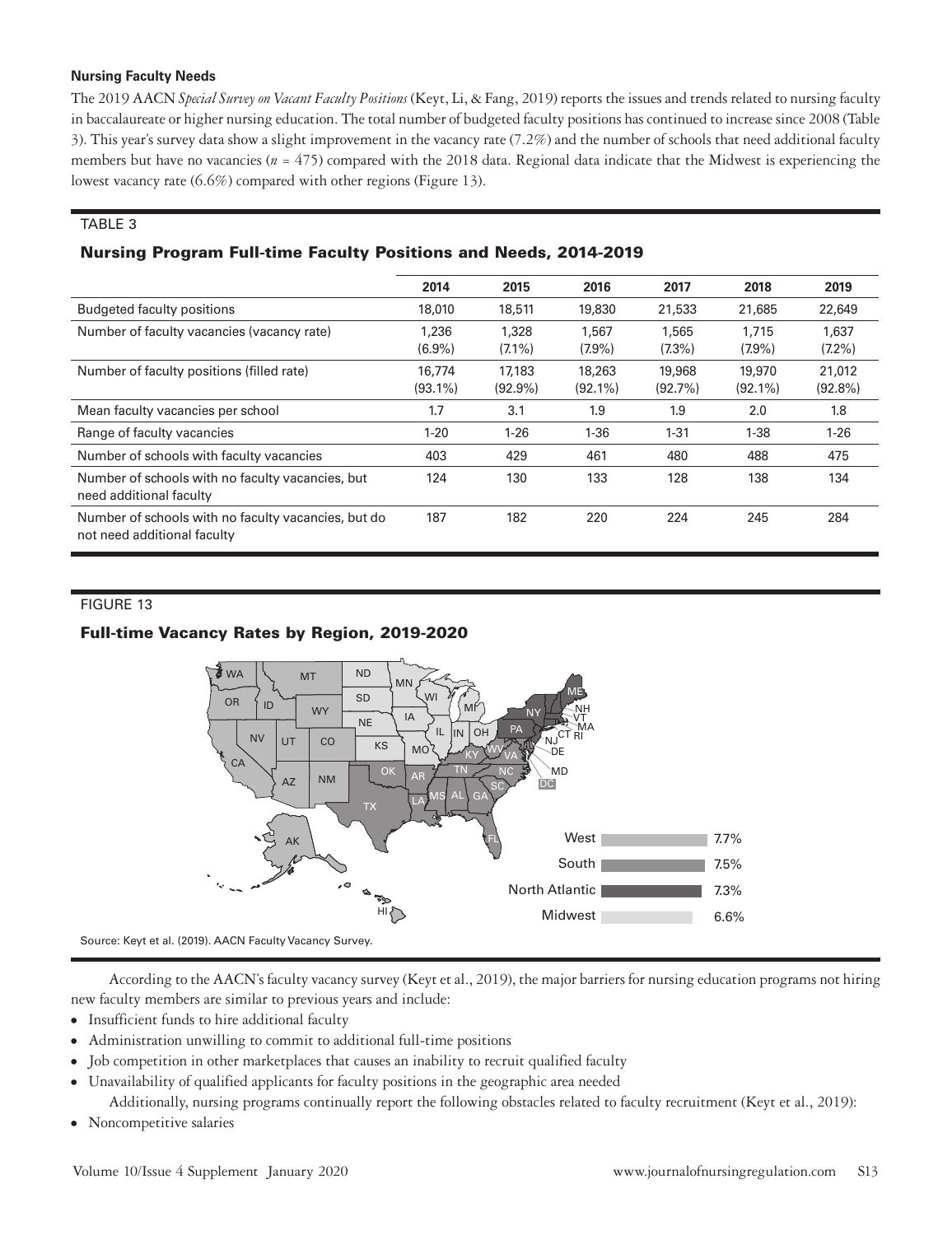- <sup>⦁</sup> Finding faculty with the right specialty mix
- <sup>⦁</sup> Limited pool of doctorally prepared faculty members
- <sup>⦁</sup> Finding faculty willing and able to conduct research
- <sup>⦁</sup> Finding faculty willing and able to teach clinical courses
- <sup>⦁</sup> High faculty workload

The National League for Nursing's (NLN) *Faculty Census Survey* (2017), which reports on nursing programs at all levels of education, reports faculty vacancies in LPN/LVN, diploma, associate-degree, and baccalaureate programs and higher. Similar to AACN's faculty vacancy survey (Keyt, Li, and Fang 2019), the NLN survey indicated the main challenges in recruiting and hiring nursing faculty are not enough qualified candidates, noncompetitive salaries, and jobs in other settings more attractive than faculty positions. Keyt, Li, and Fang (2019) reported decreased institutional spending and challenging geographic areas (e.g., rural area) as additional factors impacting faculty recruitment.

These survey results provide evidence that the nursing faculty shortage persists. Consequently, qualified applicants are reportedly being turned away. NLN (2018) reported the following numbers and rates of qualified applicants being turned away by program type:

- <sup>⦁</sup> LPN/LVN (*n* = 14,989; 27%)
- <sup>⦁</sup> Diploma (*n* = 3,801; 29%)
- <sup>⦁</sup> Associate degree (*n* = 69,347; 38%)
- <sup>⦁</sup> Baccalaureate degree (88,598; 29%)
- RN to baccalaureate  $(69, 495; 4\%)$
- Masters  $(n = 48,331; 9\%)$
- <sup>⦁</sup> Doctorate (*n* = 8,130; 15%)

This shortage is projected to worsen as nursing faculty retire. The NLN survey (2017) reported that 40.2% of professors and 44.6% of chief administrators are age 61 or older; however, Fang and Kesten (2017) reported that faculty are delaying retirements since the mean retirement age in 2005-2006 was 62.2 and has increased to 65.1 in 2014-2015. Despite this delay, there is still an imperative need to address the issues of retiring faculty and the existing faculty shortage (Fang & Kesten, 2017).

AACN (2019c) reported a 9.6% decreasing trend of PhD enrollments from 5,122 in 2013 to 4,632 in 2017 followed by a slight increase in 2018 to 4,698. Doctor of Nursing Practice (DNP) enrollments have seen a steady increase from 3,415 in 2008 to 32,678 in 2018 (AACN, 2019d). In 2018, AACN and the National Institute of Nursing Research hosted a group discussion of academic nursing leaders to address the need to stimulate interest in PhD careers. Action steps resulting from that meeting include continuing the conversation with internal and external stakeholders and enhancing PhD marketing (AACN, 2019e, p. 7). To achieve these goals, AACN has been collaborating with Robert Wood Johnson Foundation, the Jonas Center, Sigma Nursing, and the National Institute of Nursing Research, and plans to approach the Hillman Scholars, the Graduate Nursing Student Academy, the American Academy of Nursing, and the Nursing Coalition. Additionally, AACN (2019f) began creating resources to help nursing schools stimulate interest in PhD careers.

## **Emerging Education Subjects**

## *Social Determinants of Health in Nursing Education*

Over the past few decades, there has been an increasing focus on addressing the social determinants of health (SDOH), which the World Health Organization (WHO) (World Health Organization [WHO], 2019) defines as, "the conditions in which people are born, grow, work, live, and age, and the wider set of forces and systems shaping the conditions of daily life." WHO assembled the Commission on Social Determinants of Health (CSDH) in 2005 with the objective of highlighting the role of SDOH on health and well-being and devising strategies to improve social conditions for vulnerable populations (Commission on Social Determinants of Health, 2008). The Secretary's Advisory Committee on National Health Promotion and Disease Prevention Objectives for 2020 released a report in 2010 that focuses on and provides recommendations to address SDOH (US Department of Health and Human Services, 2010). The Centers for Disease Control and Prevention (CDC) ("Social Determinants of Health," 2018) developed numerous programs addressing SDOH and provides awards for SDOH-related projects and tools to obtain SDOH data.

Moreover, there is a growing interest in adequately educating undergraduate and graduate nursing students on SDOH by threading them throughout the entire nursing curriculum and not just in community health courses (Bryant-Moore et al., 2018; NLN, 2019; Schroeder, Garcia, Phillips, & Lipman, 2019; Thornton & Persaud, 2018). SDOH affect patients in all settings (NLN, 2019; Thornton & Persaud, 2018). Patients often are treated for their physiologic health problems with little regard to the social factors that brought them to seek care and the social factors that will continue to affect them upon discharge. These SDOH need to be addressed in order to prevent future readmissions.

Along with the need to develop curricula addressing SDOH, NLN (2019) stresses the importance of nursing faculty being properly trained to teach SDOH and for nursing programs to create clinical partnerships with settings actively addressing social factors in their care of patients. It is necessary for students to obtain clinical experiences beyond didactic teaching strategies that will comprehensively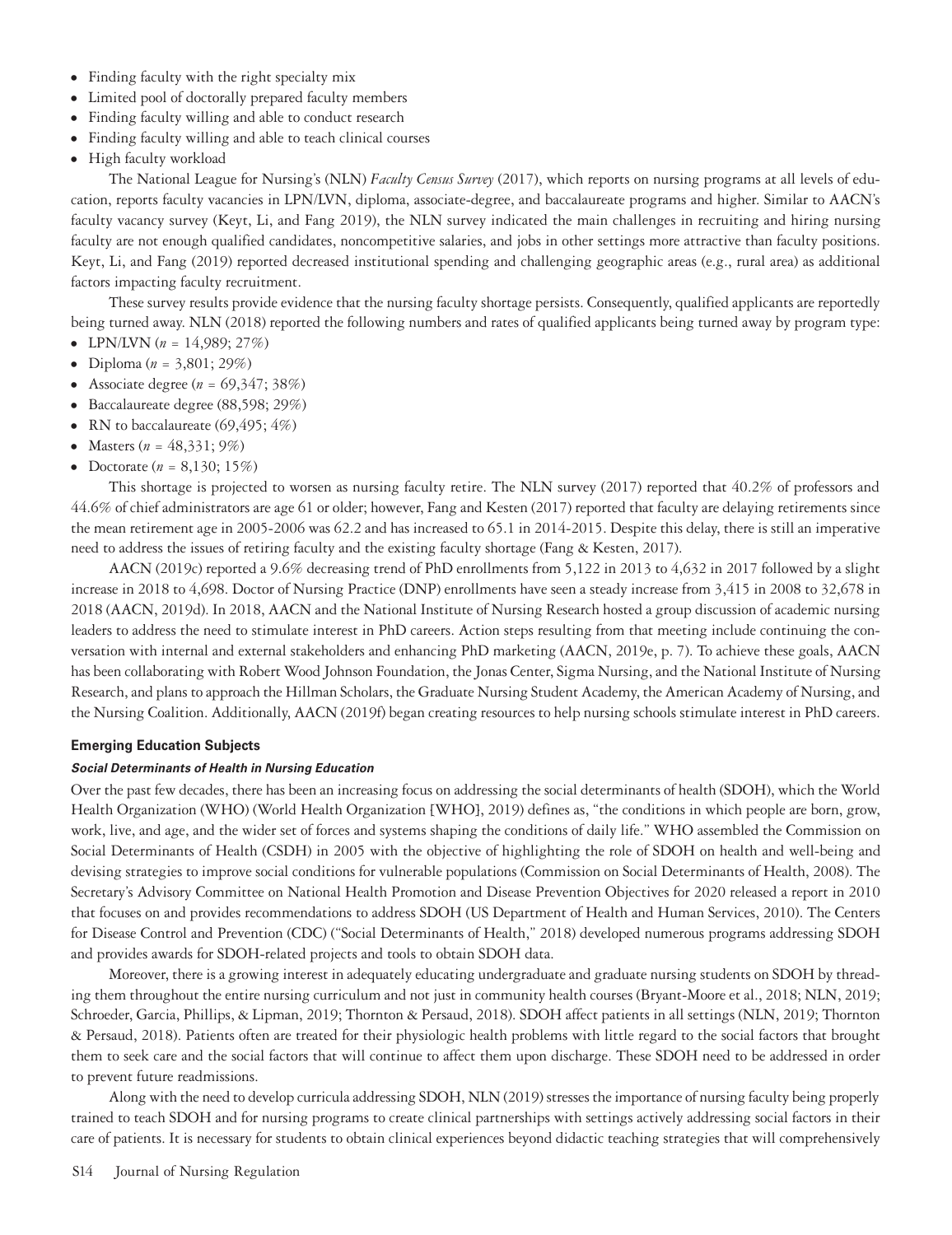demonstrate what is involved when addressing health-related social needs (Bryant-Moore et al., 2018; NLN, 2019; Schroeder et al., 2019; Thornton & Persaud, 2018). NLN (2019) developed a vison statement that discusses these recommendations in addition to other recommendations for faculty and leadership in nursing programs to integrate SDOH into nursing education.

#### *Teaching Diagnosis*

In 1982,the North America Nursing Diagnosis Association, led by a group of nurses, was officially developed for the purpose of creating a list of diagnoses that nurses could use and incorporate into their patient care plans. For almost a decade, work continued on developing terminology, definitions, and classifications that were published and disseminated to hospitals and nursing education programs (Health Conditions, 2017). While well-intentioned and widely adopted by nurses and nurse educators, having a separate terminology for nurses has had adverse effects.

In the July issue of the *Journal of Nursing Regulation*, Cahill, Gleason, Harkless, Stanley, and Graber (2019) discuss the National Academy of Medicine's promotion of team-based diagnosis and the adverse outcomes resulting from nurses having their own separate terminology and not being full participants in the diagnostic process. Citing examples of missed diagnoses because the nursing notes were separate and overlooked by the rest of the healthcare team, the authors recommend that nursing programs abandon the nursing diagnosis terminology and teach students how to more fully participate in a "team-based" diagnostic process (Cahill, Gleason, Harkless, Stanley, & Graber, 2019). (See Section on Nursing Practice for more information).

#### **Regulatory Implications**

Regulators should be aware of new models and pathways for increasing educational advancement.

When considering the faculty shortage, regulators should collaborate with educators to set minimum appropriate standards and qualifications of faculty based on evidence. Additionally, regulators should be mindful of nursing education program strategies that address their faculty shortages/vacancies such as increased hiring of DNP-prepared faculty to provide improved academic-practice partnerships.

Regulators can play an important role in promoting team-based diagnoses and removing requirements for nursing diagnoses, if they are required by the state nurse practice act (NPA) or rules/regulations. To address future needs, an emphasis should be placed on allowing all nurses to work at the maximum level of their education and ability and this begins with what is taught during nursing education.

With the growing emphasis on addressing the SDOH, faculty will need to ensure they are obtaining and maintaining their knowledge of SDOH and adequately integrating them throughout the nursing curriculum. Leaders in nursing education will need to create meaningful partnerships with clinical settings to provide experiential learning opportunities related to SDOH. Regulators might want to consider encouraging innovative clinical experiences that will help students experience and address the SDOH.

## Nursing Practice

*Caroline Worthington, Director of the Florence Nightingale Museum, describes hospitals in the early half of the 19th century as "places of last resort where the floors were laid with straw to soak up the blood" (Edge, 2010). Within 2 decades, Nightingale and other nurse leaders spearheaded the transformation of both the nursing profession and healthcare itself through unprecedented use of statistical analysis and the introduction of new processes*  to prevent spread of disease (Bostridge, 2015). Nurses continue to be at the forefront of change in healthcare delivery in the 21st century, when society *is becoming increasingly medically complex and new solutions are needed.*

#### **Team-based Diagnoses**

There has been increasing awareness on the importance of teamwork in the diagnostic process. The IOM convened the Committee on Diagnostic Error in Health Care to evaluate existing evidence on diagnostic error and develop solutions. Subsequently, the IOM released a report in 2015, *Improving Diagnosis in Health Care*, that emphasizes the importance of considering the diagnostic process a collaborative effort involving intraprofessional and interprofessional teamwork in addition to forming partnerships with patients and their families.

There have been increasing calls for nurses to engage in the diagnostic process and be recognized as equal members of the diagnostic team (Cahill et al., 2019; Gleason et al., 2017; Graber et al., 2017); yet, traditionally nurses were educated to use a separate nursing diagnoses, and state scope of practice regulations have not supported nurses' participation in the patient diagnostic process (Cahill et al., 2019).

Cahill and colleagues (2019) propose four recommendations to promote full participation of RNs in the diagnostic process (Table 4). These recommendations serve as next steps in moving RNs toward practicing to the fullest extent of their abilities within their scope of practice in the diagnostic process.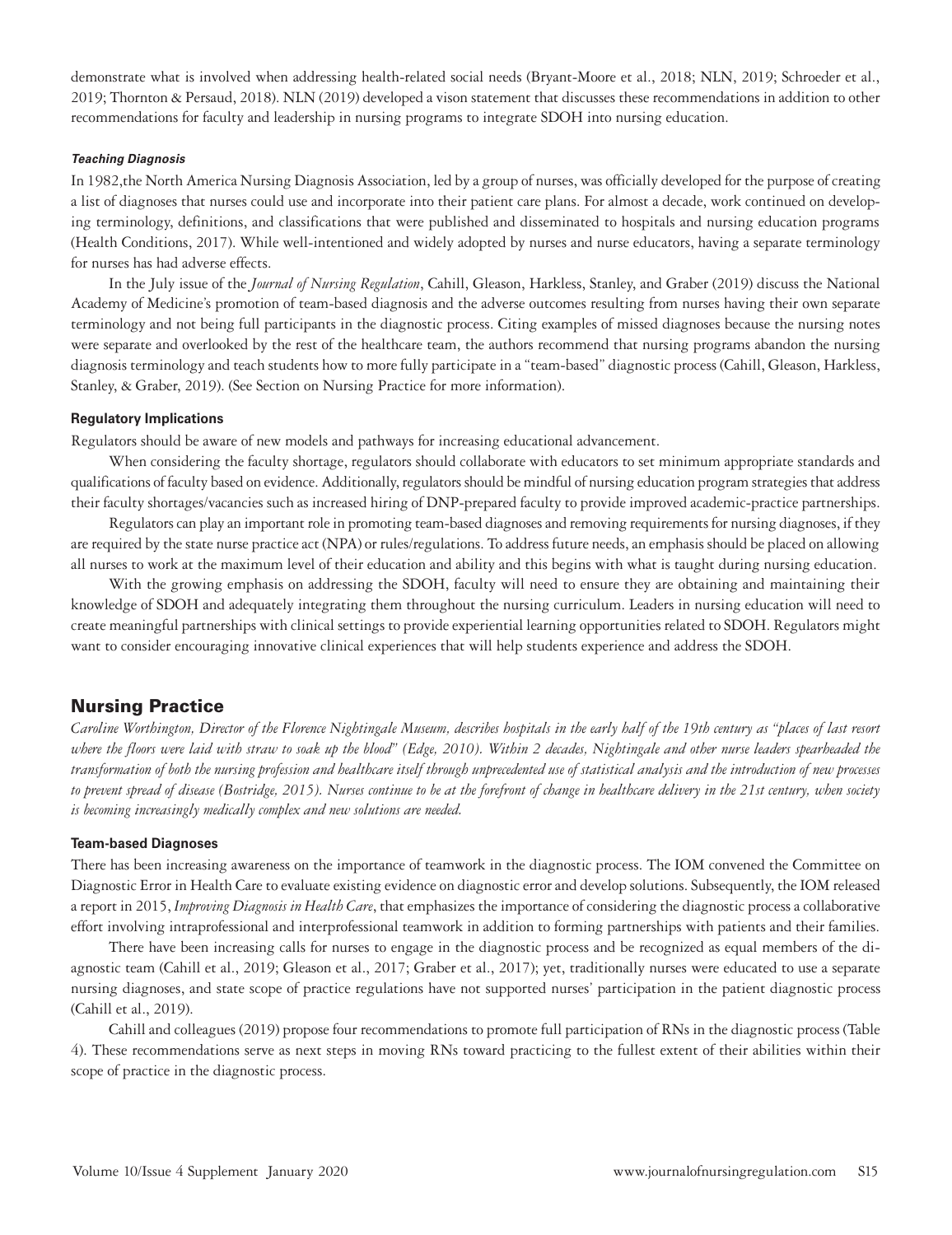#### TABLE 4

#### Recommendations for Full Incorporation of RNs in the Diagnostic Process

- 1. Reform state scope-of-practice regulations to support RN participation in the diagnostic process.
- 2. Adopt a common conceptual model of diagnosis.
- 3. Adopt a common language for diagnosis.
- 4. Designate and adopt an appropriate set of RN competencies for diagnosis.

*Source:* Cahill, M., Gleason, K., Harkless, G., Stanley, J., & Graber, M. (2019). The regulatory implications of engaging registered nurses in diagnoses. *Journal of Nursing Regulation,* 10(2), 5-10.

#### **Telehealth**

Telehealth programs are expanding across the country and the world, with the greatest increase in rural areas, which often experience limited access to care related to a variety of challenges, such as lack of transportation, distance, and financial resources (PR Newswire, 2019). WHO believes telehealth can help improve healthcare access and outcomes, particularly for chronic disease treatment and vulnerable groups (WHO, 2019f).

A study of annual telemedicine visits among members of a large commercial insurer demonstrated a 261% increase in telemedicine visits from 2015 to 2017. The greatest increase in visits were for telemental health (53%) followed by primary care telemedicine (39 %) (Barnett and Ray, 2018). The Substance Abuse and Mental Health Services Administration (SAMHSA) has encouraged all certified community behavioral health clinics to use telemedicine to improve access to mental health services but also acknowledges the barriers to providers considering telehealth,\ including concerns about privacy, confidentiality, technical issues, reimbursement, and variation in state law. (Substance Abuse and Mental Health Services Administration [SAMHSA], 2016).

Lack of uniformity in laws that govern telehealth across jurisdictions is a challenge for APRNs. Some states addressed telehealth regulation in NPAs, separate telemedicine acts, advisory opinions, or position statements (Garber and Chike-Harris, 2019). Some of the state regulations include APRNs specifically while others only acknowledge "other providers" as those who can provide telehealth services in their state. Before providing care via telehealth, the APRN must have a complete understanding of the pertinent laws in every state where the APRN and patients are located. When reviewing state telehealth regulations, the APRN should confirm the regulation refers specifically to APRNs or other appropriate professional title (i.e., nurse practitioner) or that "other providers" includes APRNs. As advised in a recent *Telehealth and Medicine Today* article, "Ensuring that telehealth laws, regulations and policies are inclusive of APRNs will encourage the successful implementation of telehealth programs and excellence in telehealth care that can be provided by APRNs" (Garber and Chike-Harris 2019).

#### **Regulatory Implications**

Allowing nurses to participate in the diagnostic process may help eliminate error, enhance the healthcare team, and allow nurses to perform a function they are already doing (nursing diagnosis). Regulators can address this by eliminating nursing diagnoses from state NPAs. Additionally, when revising their statutes and regulations, regulators can include participating in the diagnostic process as a nursing responsibility.

As telehealth services continue to expand, it is more important than ever for states to be part of the NLC. Given that practice is where the patient is and that telehealth nurses are communicating with patients across the country, the licensure process will grow more and more burdensome unless states are part of the NLC. Also, since much of the telehealth care is being provided by APRNs, the United States needs an APRN Compact more than ever.

Telehealth gives APRNs an opportunity to expand access to care for patients and increase options for clinical practice roles. Regulators should continue to work toward changing state and federal laws to reduce restrictions on APRN practice and bring uniformity to state telehealth regulations to enhance safe interstate practice.

## Patient Safety, Healthcare Quality, and Healthcare Delivery

#### **Patient Safety**

Twenty years ago, the IOM published its landmark report, *To Err is Human: Building a Safer Health System* (2000), which estimated that as many as 98,000 people died in any given year from medical errors occurring in hospitals. A companion report, *Crossing the Quality Chasm: A New Health System for the 21st Century* (IOM, 2001) quickly followed. These reports were viewed as a wakeup call to the healthcare industry and generated the modern patient safety movement.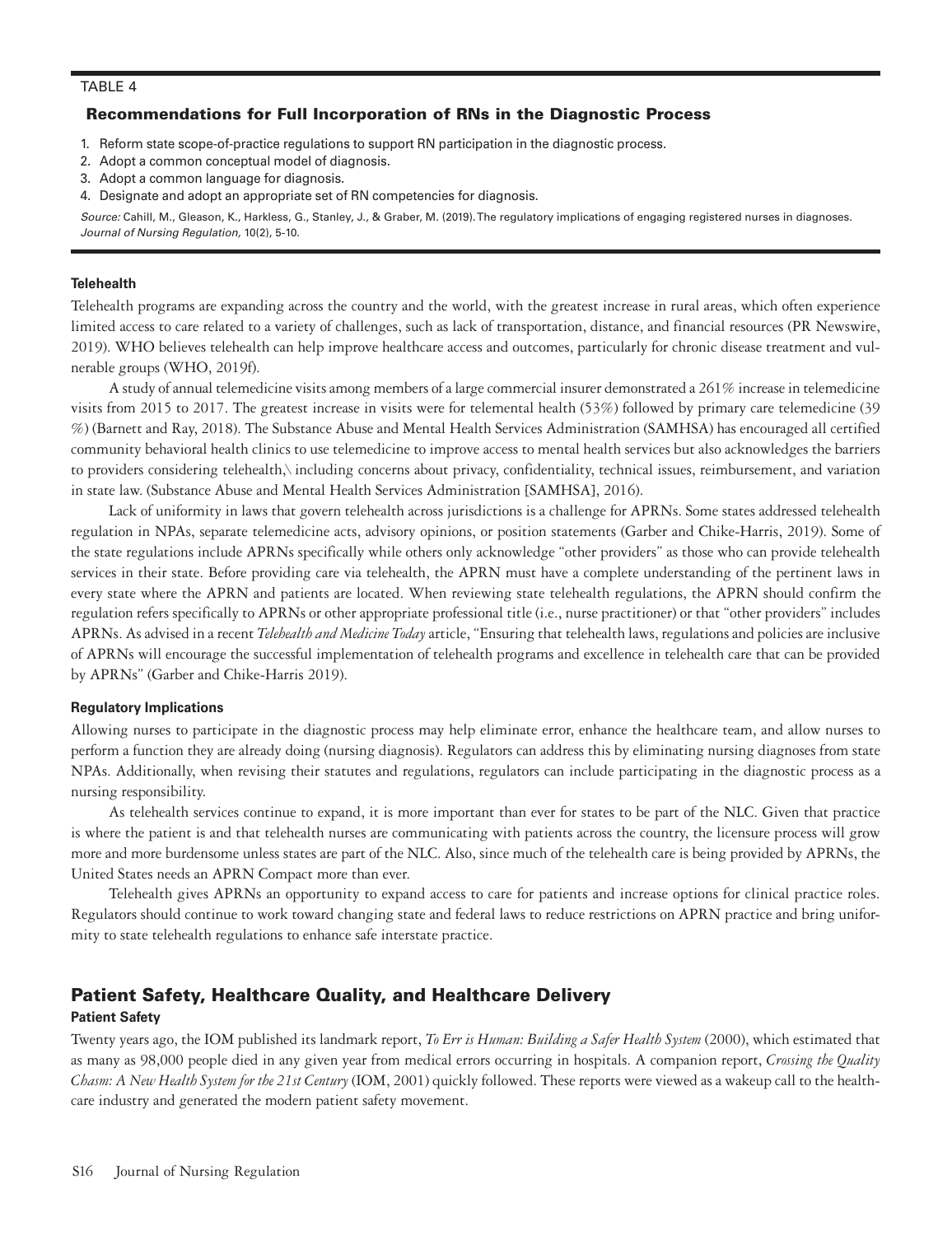Over the past 2 decades, government and institution initiatives have invested significant attention and resources towards reducing the incidence of patient harm. For example, the Agency for Healthcare Research and Quality (AHRQ) released *Patient Safety Indicators* that screen for adverse events that are likely preventable by changes at the system or provider level (Agency for Healthcare Research and Quality [AHRQ], 2007). The Joint Commission launched its *National Patient Safety Goals*® program to assist accredited organizations to address specific areas of concern regarding patient safety (The Joint Commission, 2018). The Institute for Healthcare Improvement (n.d.) established the *100,000 Lives Campaign* to drive widespread adoption of six patient safety practices in U.S. hospitals to significantly reduce morbidity and mortality in American healthcare over 18 months. It later expanded its efforts to the *5 Million Lives Campaign*  that engaged more than 4,000 hospitals in preventing 5 million incidents of medical harm over 2 years (December 2006 to December 2008) (Institute for Healthcare Improvement, 2019). WHO's *Safe Surgery Saves Lives* global challenge (WHO, 2019a) promotes use of a surgical safety checklist demonstrated by a 2009 study to decrease the postsurgical death rate from 1.5% to 0.8% and inpatient complications from 11.0% to 7.0% (Haynes, 2009).

Despite these concerted efforts, medical errors, safety lapses, and the resulting patient harm remain serious concerns. It is estimated that about one in 20 patients are exposed to preventable harm in healthcare settings worldwide. Approximately 12% of this harm causes permanent disability or death and is mostly related to medication incidents, therapeutic management, and invasive clinical procedures (Panagioti et al., 2019).

Patient safety–focused organizations are still prioritizing initiatives that mitigate preventable harm. Focused efforts by the CDC to halt healthcare-associated infections (Centers for Disease Control and Prevention [CDC], 2019a) led to an 8% to 12% statistically significant decrease in catheter-associated urinary tract infection, central line–associated bloodstream infection, and hospital onset *Clostridioides difficile* infections among acute care hospitals between 2017 and 2018 (CDC, 2019b). Yet, on any given day, about one in 31 hospital patients has at least one healthcare-associated infection, which often increases patients' length of stay, risk of death, and hospital costs (CDC, 2019c).

In October 2019, AHRQ released its most recent *Patient Safety Chartbook*, which is part of a family of documents and tools that constitute the *National Healthcare Quality and Disparities Report* (AHRQ, 2019a). This annual report to Congress mandated by the Healthcare Research and Quality Act of 1999 (P.L. 106-129) provides a comprehensive overview of the quality of healthcare received by the U.S. population (AHRQ, 2019a). The documents are based on more than 250 measures of quality and disparities covering an expansive array of healthcare services and settings from 2000 to 2017. Across a broad spectrum of measures of healthcare quality, approximately 54% of measures improved and nearly 66% of patient safety measures improved. While 77% of outcome measures improved, only 37.5% of process measures improved (AHRQ, 2019a).

#### **Disparities and Inequities**

The *National Healthcare Quality and Disparities Report* also examines measures related to access to care by racial and socioeconomic subgroup (AHRQ, 2019a). From 2000 to 2017, more than 50% of access measures improved, 33% did not improve, and 14% declined. While the report indicated that some disparities in measures of quality were getting smaller, disparities persist, especially for poor and uninsured populations in all priority areas. Specifically, Blacks, American Indians and Alaska Natives, and Native Hawaiians/Pacific Islanders received worse care than Whites for about 40% of quality measures. In fact, disparities improved for only four measures for Blacks, two measures for American Indians and Alaska Natives, and one measure for Native Hawaiians/Pacific Islanders (AHRQ), 2019a). Hispanics received worse care than Whites for about 35% of quality measures and disparities improved for five measures for Hispanics while Asians received worse care than Whites for 27% of quality measures and disparities improved for only two measures for Asians (AHRQ), 2019a).

These disparities are not limited to the adult population. Compared with hospitalized non-Latino White children, hospitalized Latino children experience higher rates of all adverse events, and compared with privately insured children, publicly insured children experience higher rates of preventable adverse events. Across a broad range of geographic and hospital settings, racial and/or ethnic and socioeconomic disparities exist in rates of adverse events experienced by hospitalized children (Stockwell et al., 2019). Vulnerable social groups, especially women and African Americans, are likely to experience adverse patient safety events in primary care as well as the hospitalized setting (Piccardi, Detollenaere, Bussche, & Willems, 2018).

#### **Workplace Culture**

More than half of physicians and nurses (although varying by healthcare setting) experience symptoms of healthcare provider burnout, a syndrome "characterized by a high degree of emotional exhaustion and high depersonalization (i.e., cynicism), and a low sense of personal accomplishment from work" (Dyrbye et al., 2017, p. 1). A recent systematic review and meta-analysis revealed an association of more than 60% between burnout and patient safety permeating the work process, personal characteristics, and teamwork (Garcia et al., 2019). Factors influencing burnout included teamwork climate, work environment, workload, professional tiredness, workplace safety, job satisfaction, and personal and professional life imbalance (Garcia et al., 2019). Importantly, this review also noted that a positive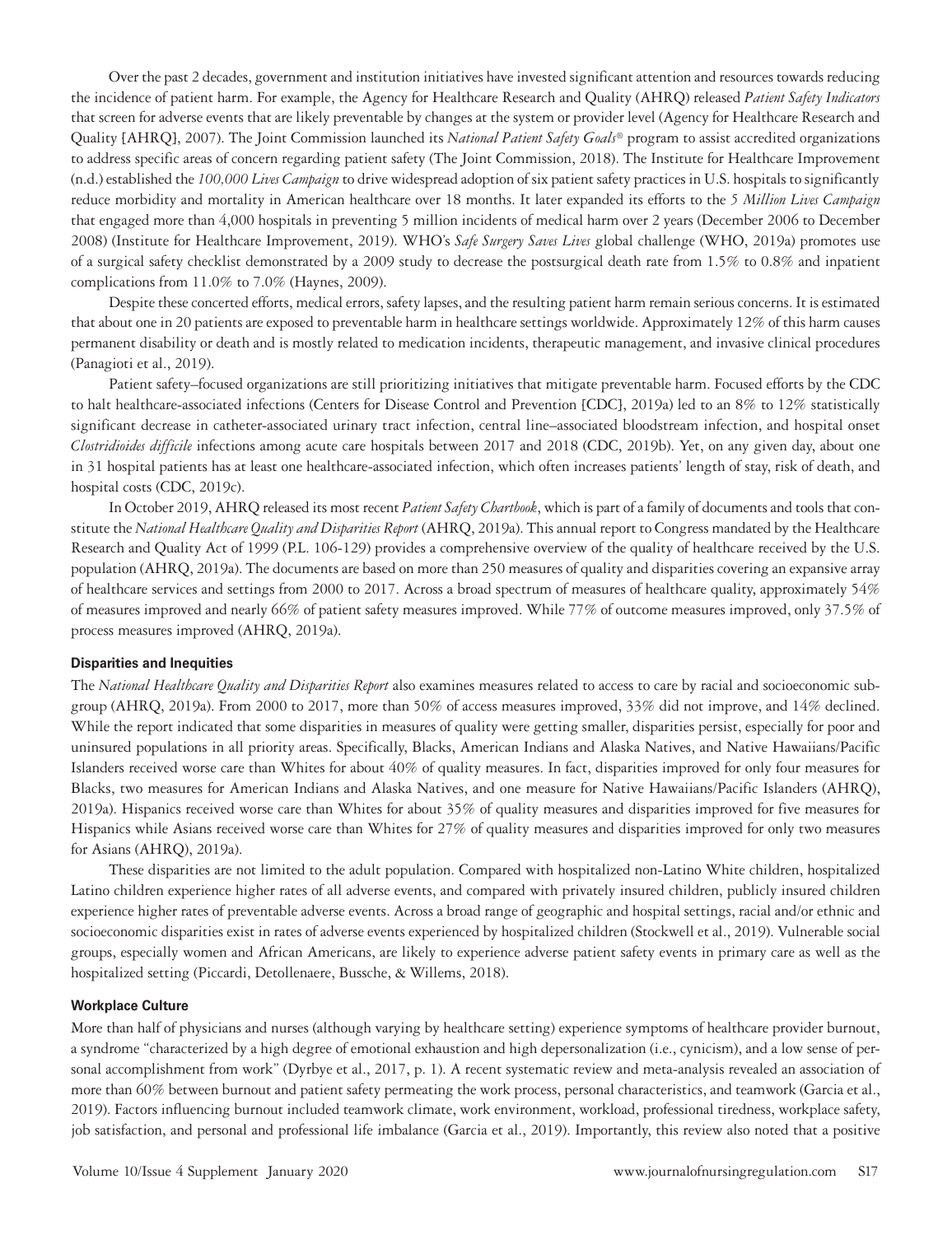safety culture, which includes open communication, management support, professional suitability, mutual learning, teamwork, good interpersonal relationships, and organizational workflow improvements, prevents professional fatigue (Garcia et al., 2019).

Although previously touted as a key element to improving healthcare outcomes and patient safety, electronic health records (EHRs) are a key driver of provider burnout. Studies point to the documentation time pressure associated with EHRs, which detracts from clinical care (Gesner, Gazarian, & Dykes, 2019). The poor usability of an EHR, coupled with deficits in interprofessional team communication, creates a stressful work environment and generates ethical dilemmas (McBride, Tietze, Robichaux, Stokes, & Weber, 2018). In response, the use of clerical support and optimizing EHR workflow through education and technical enhancements has been advised, such as applying user-centered design principles and adding machine-learning approaches to clinical decision support systems (Gesner et al., 2019; Ommaya et al., 2018).

The National Academies of Sciences, Engineering, and Medicine (2019b) recently released a critical follow-on report, *Taking Action Against Clinician Burnout: A Systems Approach to Professional Well-Being*. The report's two overarching themes are clinician burnout is a major problem that demands immediate action and clinician burnout is a complex multifactorial problem that is not easily solved and a systems approach to reducing clinician burnout and fostering professional well-being is required (National Academies of Sciences, 2019b). Clinician burnout and professional well-being should be considered within the context of a broader system that includes frontline delivery, the healthcare organization, the external environment, other work system factors, and individual characteristics, to impact outcomes, including patient safety. The report provides recommendations and guidelines for healthcare organizations designing, implementing, and sustaining professional well-being systems in their organizations to mitigate factors contributing to burnout (National Academies of Sciences, 2019b).

#### **Advancements in Technology**

#### *Artificial Intelligence*

The abundance of healthcare data collected by EHRs is giving rise to a new world of machine-learning applications for healthcare that is still in its infancy but growing rapidly. Providers, insurers, and life science companies are beginning to use artificial intelligence (AI) in innovative ways (Davenport & Kalakota, 2019). For example, machine learning methods have proven highly accurate at diagnosing cancer via image analysis beyond what a human physician could perceive (Fakoor et al., 2013; Vial et al., 2018). IBM's Watson has been the primary exemplar of machine-based diagnosis and, while Watson's developers have looked toward AI-led treatments, most subject matter experts agree this is an ambitious goal that is far in the future (Ross & Swetlitz, 2017).

AI-enabled automated processes, facilitated by machine learning image recognition that can read handwritten, photocopied, or faxed information, are also being used to expedite such tasks as prior authorization, billing, and patient record updates (Hussain et al, 2014). Additionally, many providers believe AI can assist in patient engagement and help offer tailored recommendations and reminders (Volp & Mohta, 2016).

However, as attention turns to use of machine learning algorithms in healthcare, organizations must be aware that machine learning applied to clinical decision support systems can also be subject to important societal biases, and if used incorrectly, can amplify healthcare disparities (Gianfrancesco, Tamang, Tazdany, & Schmajuk, 2018). This was true in a widely reported case in 2019 when a machine learning algorithm used by many insurers incorporated a faulty metric to determine which patients were high-risk and qualified for additional care management (Obermeier, Powers, Vogeli, & Mullainathan, 2019). Used on over 200 million patients in the United States (Vartan, 2019), the algorithm determined risk by examining patient spending, assuming more spending meant a higher risk. However, the algorithm did not consider that poorer patients—which were more likely to be minority patients—tended to seek healthcare less often but for more emergent and complex conditions than Caucasian patients (Vartan, 2019).

AI algorithms used in other fields, such as law enforcement, academic settings, and marketing, also have displayed some degree of implicit bias (Cossins, 2018; Levin, 2019). To help slow the rapid and largely unregulated adoption of AI, large technology companies, such as Google, Amazon, and Facebook, are adopting "AI ethics boards" to guide the use of machine learning. However, many of these boards have been criticized for their makeup. Board members often do not have experience with those affected by AI bias and lack diverse representation, which may perpetuate inequality (Levin, 2019).

Healthcare regulators are also challenged by the obscure AI decision-making process and physicians are challenged to explain the rationale of an AI-based diagnosis to a patient (Davenport & Kalakota, 2019). Moreover, future AI applications will inevitably make errors (Davenport & Dreyer, 2019), leading to questions of what discipline or systems-based responses should be in place when errors occur, to ensure patient safety.

#### **Regulatory Implications**

The high rate of errors in healthcare continues and regulators must address these cases until we fully understand how to take a proactive approach in preventing adverse events and patient harm.

AI will have legal and ethical implications for regulators as it advances and becomes more widely used in healthcare.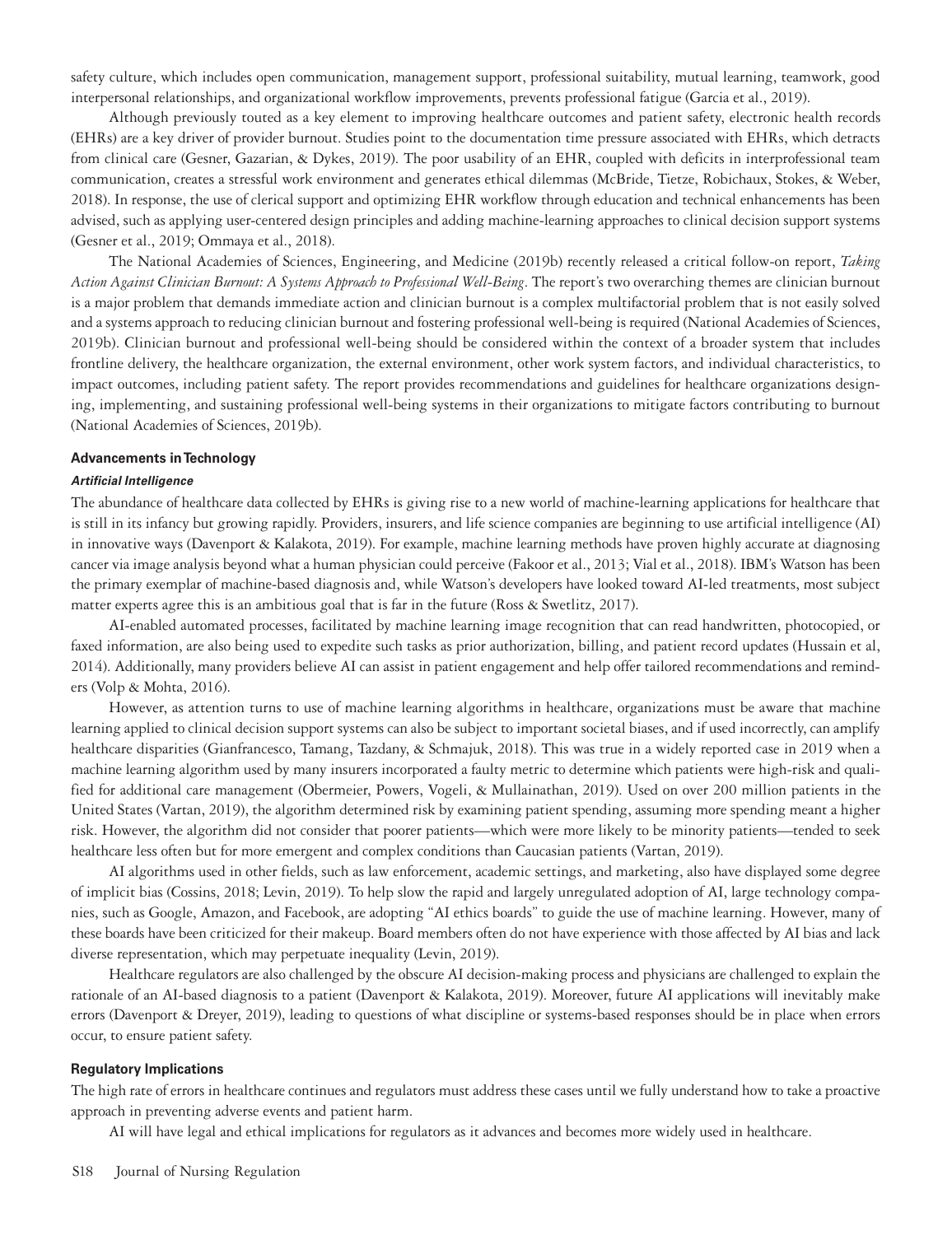## Public Policy

*As the education of nurses advanced and the profession became recognized by the public for its training and professionalism, American nurse leaders saw the establishment of professional standards in statute as the next logical step for the continued improvement of both public safety and nurses' working*  conditions. Historic nurse leaders, such as Isabel Hampton Robb, the first president of the organizations that would eventually become the National *League for Nursing and the American Nurses Association; Sophia Palmer, founding editor of the American Journal of Nursing; and Sylveen Nye, a founder of the first state nursing association, led the charge to see the nursing profession regulated at the state level (Willis, Maples, & Britton., n.d.). In 1903, North Carolina passed the first nurse practice act in the United States to become the first state to register nurses (Egenes, n.d.).* 

As 2020 begins, nursing policy makers are largely focused on removing barriers to enter or remain in the nursing profession, to become licensed or employed, and to practice to the full extent of education and training. As lawmakers agree on creating policy supporting a competent and mobile workforce that meets the challenges of modern healthcare, questions arise regarding the best methods to accomplish this.

## **Removing Barriers to the Profession: Occupational Licensure Reform**

Occupational licensing has continued to be a topic of interest at the federal and state level. While conservative groups tout the impact professional deregulation would have on workers, left-leaning reform advocates are prioritizing criminal justice reform and reentry into the workforce of those with criminal records.

Steps are being taken at the state and federal level to reform barriers to entry into an occupation. At the federal level, several pieces of legislation have been introduced in the House and Senate to address different points of state licensing reform. State-level legislation reflects a similar array of priorities.

## *Student Loan Defaults*

U.S. student loan debt is estimated at nearly \$1.6 trillion (Bartholomae et. al., 2019) and more than 1 million borrowers default each year (Federal Student Aid, 2018). In recent years, occupational licensing agencies addressed this concern by repealing provisions for revocation of licenses for defaulting on student loans or by establishing loan repayment programs. In 2019, several states passed bills repealing these provisions (Arkansas H.B. 1296, Kentucky H.B. 118, Louisiana H.B. 423, and Texas S.B. 37) (LegiScan, 2019).

Senator Marco Rubio (R-FL) and Senator Elizabeth Warren (D-MA) introduced the Protecting Job Opportunities for Borrowers (JOBs) Act (S.B. 609/H.R. 3689, 2019). Representative Donna Shalala (D-FL) and Representative Mark Walker (R-NC) introduced the companion bill in the House. The Act would prevent states from suspending, revoking, or denying state licenses if a licensee defaults on his or her federal student loans. If the legislation passed, it would take effect in 2 years to give states time to comply with the change. The legislation also would provide for injunctive relief for aggrieved individuals by allowing them to bring a civil action in a U.S. District Court against an individual State officer in the officer's official capacity.

## *Military Service Members and Spouse Occupational Licensing*

In another attempt to break down practice barriers, several states sought to expedite the licensure process for military spouses in a variety of ways. In 2019, Arkansas Governor Asa Hutchinson signed Senate Bill 564 allowing for automatic licensure of active service members, returning veterans, and their spouses (Moritz, 2019). Senate Bill 564 states that those in good standing with a substantially equivalent license issued by another state shall be granted an occupational license without having met licensure requirements in Arkansas.

Many states enacted bills expediting the licensing process for military spouses this session (Iowa H.B. 288, Maryland S.B. 852, Kentucky H.B. 323, Mississippi S.B. 2452, Oklahoma S.B. 670, South Dakota H.B. 1111, OR S.B. 688, and VA H.B. 2129); however, Arizona made history with House Bill 2569 when it became the first state to universally recognize all out-of-state licenses (Arizona State Board of Pharmacy, 2019). Under the new law, licenses may be issued to new Arizona residents who were licensed for at least 1 year in another state if their credentials have not been revoked, they are not the subject of any pending investigation, and they do not have a disqualifying criminal record (Sibilla, 2019). Occupations participating in an interstate compact, such as the NLC, are exempt from this legislation.

With numerous military spouse bills still pending at the state level, we can expect to see more barriers to practice lifted in the 2020 session for military personnel and their spouses.

Military spouses have also been a focus for various members of Congress. The Portable Certification of Spouses (PCS) Act (S. 1383) was introduced by Senators Tom Cotton (R-AR), Jeanne Shaheen (D-NH), and Martha McSally (R-AZ). This legislation aims to improve occupational license portability for military spouses through various methods (i.e., interstate compacts) and for a variety of professions (i.e., healthcare occupations, teachers, counselors, social workers, veterinarians, and realtors). The Department of Defense will work with and allocate funds to the Council of State Governments to develop new interstate compacts.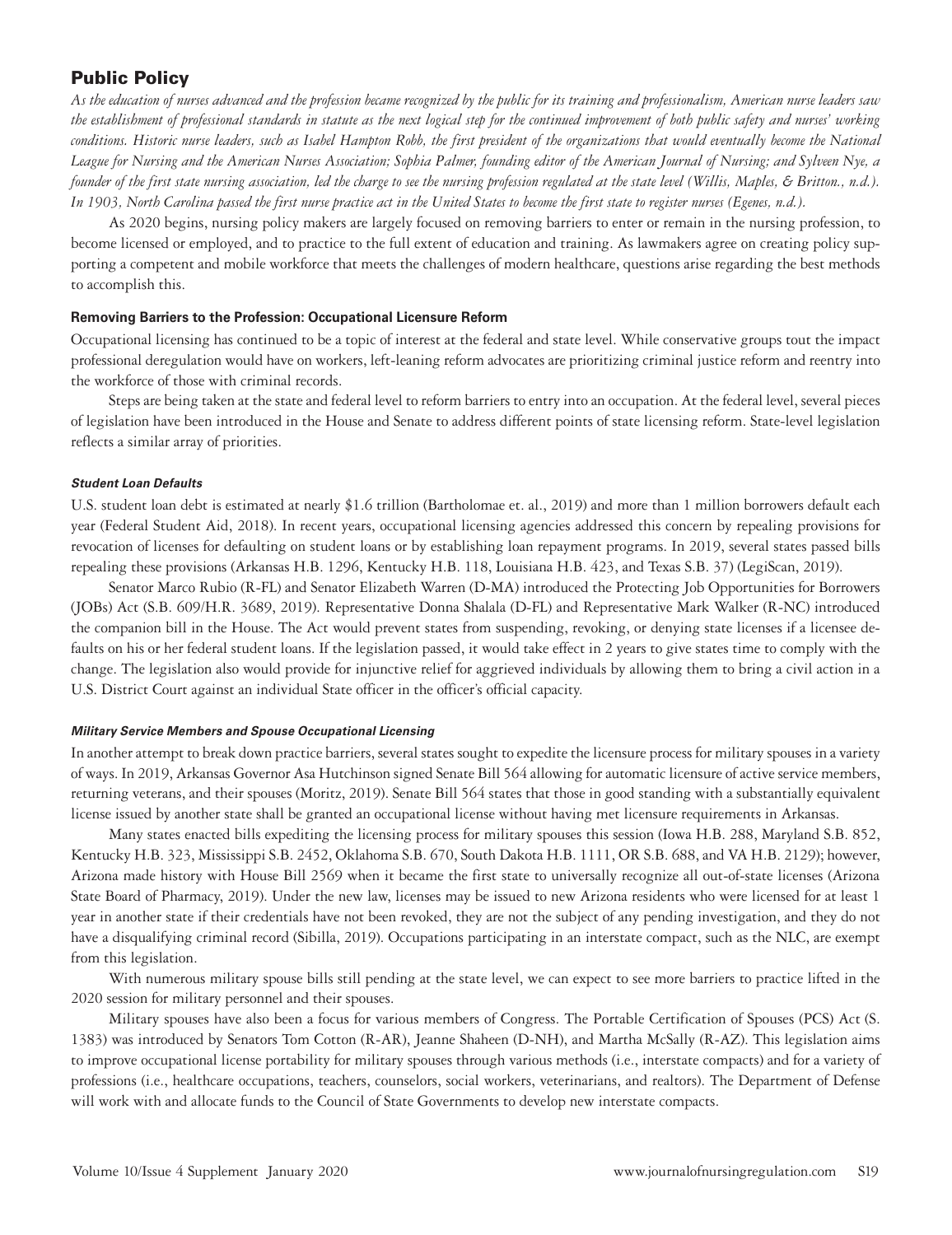#### *Criminal Justice Reform*

There continues to be bipartisan support for criminal justice reform and easing the burden on the formerly incarcerated, including expanding access to occupational licensing. No states currently have absolute bars for licensing formerly incarcerated people, but many states have restricted or limited licenses available. The more than 10,000 regulations across the United States that restrict people with criminal histories from certain types of employment are increasingly being challenged as arbitrary or ambiguous, as in the case of the often-included, but infrequently defined, phrase "good moral character" (Jan, 2019).

Senator Cory Booker (D-NJ) introduced the Next Step Act of 2019 (S. 697), which is aimed at addressing criminal justice reform and reentry of prisoners (The Next Step Act, 2019). The bill contains several major provisions including a few that pertain directly to nursing. The first of these relevant provisions, the Fair Chance Licensing Act, establishes conditions under which state and local entities are permitted to access the FBI background check system. Once passed, access to the FBI system would only be granted to states for professional licensure purposes if the requesting state has enacted a qualifying background check law. Qualifying background check laws prohibit consideration of certain aspects of an individual's criminal history when determining whether an individual qualifies for occupational licensing or employment. These aspects are:

- <sup>⦁</sup> A conviction not directly related to the profession
- <sup>⦁</sup> A deferred adjudication
- <sup>⦁</sup> Participation in a diversion program
- <sup>⦁</sup> An arrest not followed by a valid conviction
- <sup>⦁</sup> A conviction that has been sealed, dismissed, expunged or pardoned
- <sup>⦁</sup> A juvenile adjudication
- <sup>⦁</sup> A misdemeanor conviction that is more than 1 year old
- <sup>⦁</sup> A felony conviction that is more than 5 years old

If a state does not have a qualifying background check law when the bill is enacted, they would have 180 days to implement one before their access to the FBI background is revoked.

Another relevant provision of the Next Step Act, the Record Expungement Designed to Enhance Employment (REDEEM) Act of 2019, defines the crimes and individuals who are eligible for record sealing. This bill determines that nonviolent offenders who have completed their term of imprisonment and satisfied the conditions are eligible for record sealing. Those convicted on nonviolent drug offenses would receive automatic record sealing 5 years after the completion of their imprisonment, probation, or supervised released.

In congruence with this federal trend, many states introduced bills concerning the relation between an applicant's criminal history and his or her ability to get a license. In Arkansas (S.B. 451), Nevada (A.B. 319), and Utah (H.B. 90), individuals may now apply at any time for a determination of whether their criminal record would disqualify them from licensure. House Bill 1373 in Oklahoma requires occupational licensing agencies to list criminal records that would disqualify an applicant from licensure. In Maryland, a recently enacted law prohibits health occupation boards from considering only a criminal background when denying a license if 7 or more years have passed since the conviction and no new convictions occurred (H.B. 22). Additionally, a few bills specified that only offenses directly related to an occupation could result in disqualification for the occupation (Mississippi S.B. 2781 and Texas H.B. 1342).

#### **Removing Barriers to Practice: Compacts and Consensus**

At the end of 2018, the U.S. Department of Health and Human Services (HHS), the U.S. Department of the Treasury, and the U.S. Department of Labor issued *Reforming America's Healthcare System Through Choice and Competition* (U.S. Department of Health and Human Services [HHS], 2018b). This report identified steps the federal government and states could take to strengthen and improve the healthcare market, including reforming state scope of practice laws to allow APRNs and other nonphysician providers to have full practice authority, encouraging states to adopt interstate compacts to improve health professional license portability, and modernizing practice and payment laws at the state and federal level to allow for greater use of telehealth services.

#### *The Nurse Licensure Compact*

Since the implementation of the enhanced NLC on January 19, 2018, great progress has been made towards increasing the number of participating states. On July 1, 2019, Kansas and Louisiana implemented the NLC. During the 2019 legislative session, Alabama, Indiana, and New Jersey passed NLC bills, bringing the total compact membership to 34 states (NCSBN, 2019c). To see a full list of participating states and their implementation status, please visit www.nursecompact.com.

As borderless healthcare increases, other health professions have also adopted licensure compacts. The overarching goal of licensure compacts is to remove barriers to practice and increase access to care, especially in underserved or rural areas. The Interstate Medical Licensure Compact for physicians has been enacted in 29 states, the District of Columbia, and Guam (Interstate Medical Licensure Compact, 2019). The compact for emergency medical services personnel, The Recognition of Emergency Medical Services Personnel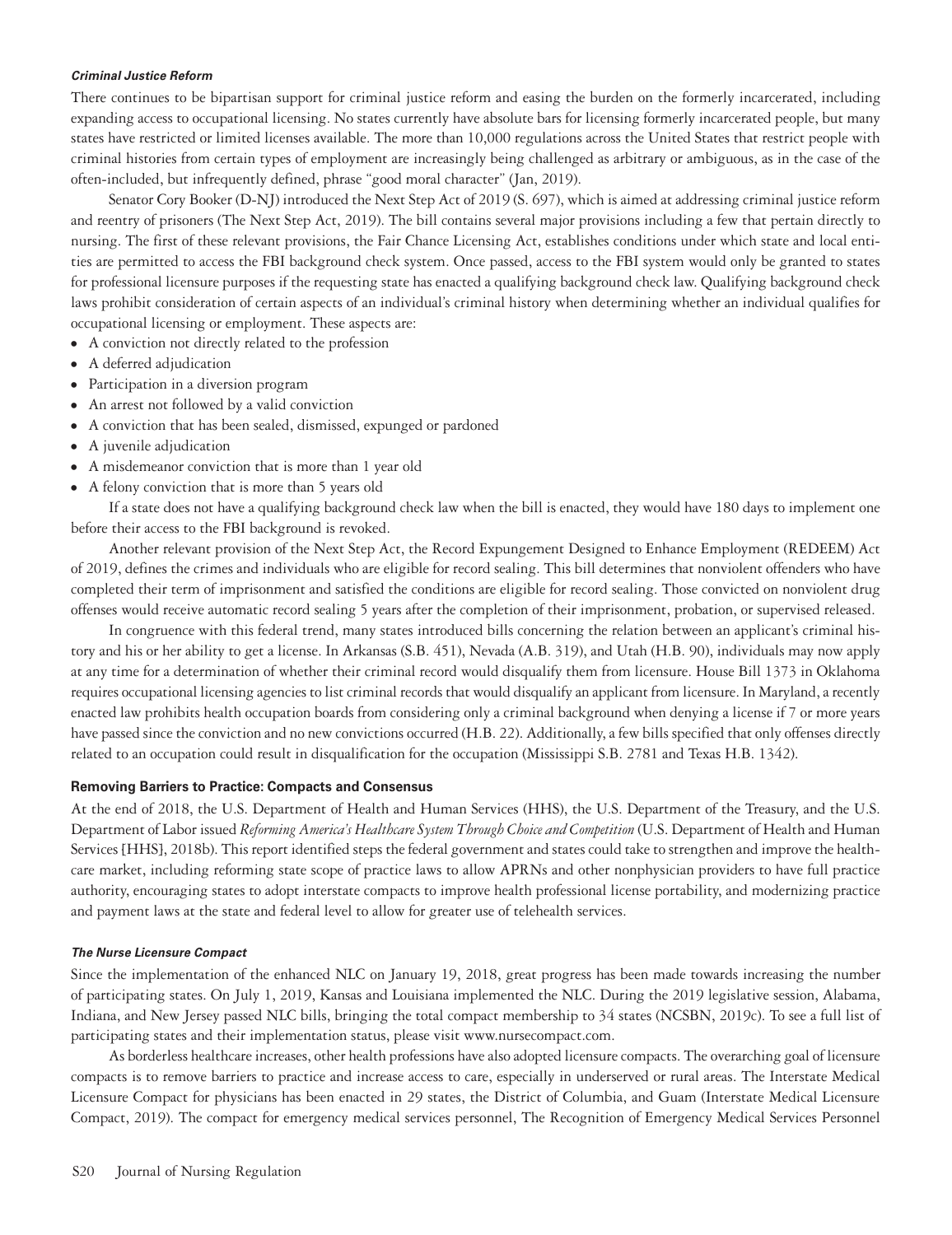Licensure Interstate CompAct (REPLICA), has grown to 18 states (Interstate Commission for EMS Personnel Practice, n.d.), and the Physical Therapy Compact has 15 states actively issuing and accepting compact privileges (Physical Therapy Compact, n.d.).

#### *The APRN Consensus Model*

The 2019 legislative session saw various bills filed pertaining to practice and regulation of APRNs across the states. Legislation addressed advancing the Consensus Model for APRN Regulation, promotion of practice in rural and underserved areas, and various prescribing and practice issues.

Alabama and Hawaii enacted legislation promoting practice in rural and underserved areas. In Alabama, Senate Bill 37 created a loan repayment program for APRNs practicing in medically underserved areas (Ala. SB 37, 2019). In Hawaii, Senate Bill 1404 appropriates dollars to the Rural Health Care Provider Program (Haw. SB 1404, 2019).

Georgia enacted a bill to incentivize providers, including APRNs, to precept students. Students in APRN education programs often have trouble finding preceptors (GraduateNursingEdu, 2018). House Bill 287 creates a new income tax credit for those who precept without receiving compensation (Ga. H.B. 287, 2019).

Arizona, Arkansas, and Georgia enacted bills and resolutions to remove barriers for APRNs to provide care for patients in those states. In Arizona, House Bill 2068 authorized prescriptive authority for CNSs (Ariz. H.B. 2068). Prior to the enactment, CNSs were only eligible to prescribe durable medical equipment. The bill advanced CNS practice in the state, though various restrictions remain (Ariz. H.B. 2068). CNS prescribing is limited in the text of the bill to only those CNSs practicing in specific licensed healthcare institutions (Ariz. H.B. 2068, 2019). To be eligible for prescriptive authority, the bill requires CNS prescribing education and training to be "equivalent to the requirements to prescribe and dispense pharmacological agents of a registered nurse practitioner" (Ariz. H.B. 2068).

Arkansas similarly removed restrictions on APRN prescriptive authority. Prior to House Bill 1267, APRNs were unauthorized to prescribe Schedule II Controlled Substances. House Bill 1267 authorizes APRNs to prescribe up to a 5-day supply of opioids (Ark. H.B. 1267). The bill also authorizes prescriptive authority for stimulants, such as Adderall or Ritalin, if a physician initiated the treatment (Ark. H.B. 1267).

Georgia House Resolution 261 created a Joint Study Committee on Simplifying Physician Oversight of Midlevel Providers (Ga. H.R. 261). Among the preambles, the resolution states:

*WHEREAS, it would be beneficial to evaluate current state laws, as well as proposed legislation to revise such laws, relating to physician oversight of physician assistants and advanced practice registered nurses to determine how such physician oversight could be simplified and streamlined to navigate in the practice environment* (Ga. H.R. 261).

The study committee may file a report with proposed legislation, though the resolution acknowledges the committee may not report any proposals (Ga. H.R. 261).

Barriers to APRN practice are also gaining notice at the federal level. On October 3, 2019, the White House sought to operationalize the *Reforming America's Healthcare System Through Choice and Competition* report through an Executive Order entitled, *Protecting and Improving Medicare for Our Nation's Seniors*. The Executive Order addresses elimination of regulatory requirements including "any Medicare licensure requirements which limit professionals from practicing at the top of their profession" (Executive Order, 2019) and directs federal agencies to remove regulatory burdens for APRNs that are more stringent than state law. Additionally, the Trump Administration is seeking to remove barriers to care delivered by nonphysicians and aligning nonphysician payment levels with those of physicians. The White House is charging the HHS to implement this Executive Order through the 2019 and 2020 Medicare payment rules.

This Executive Order calls for a review of regulatory policies that create disparities in reimbursement between physicians and nonphysician practitioners and to ensure "items and services provided by clinicians, including physicians, physician assistants, and nurse practitioners, are appropriately reimbursed in accordance with the work performed rather than the clinician's occupation" (Executive Order, 2019). Similarly, in June of 2019, the Medicare Payment Advisory Commission (MedPAC) sent a report to Congress that identified two components that impact access to primary care providers: the shortage of primary care physicians with increased reliance on NPs and PAs for primary care services, and the need to improve payment policies for APRNs, such as eliminating 'incident to' billing for APRNs and PAs (Medicare Payment and Advisory Commission [MedPAC], 2019).

Accurate billing information made available by APRN direct billing:

*could create substantial benefits for the Medicare program, beneficiaries, clinicians and researchers that range from improving the accuracy of the physician fee schedule [to] reducing expenditures, enhancing program integrity, and allowing for better comparisons between the cost and quality of care provided by physicians and APRNs/PAs* (MedPAC, 2019).

MedPAC estimates that allowing direct billing for APRNs would reduce Medicare spending by \$50 million to \$250 million in the first year and \$1 billion to \$5 billion over the first 5 years compared with spending under current Medicare requirements (Bendix, 2019).

Currently, APRNs and PAs can bill directly for services they provide to Medicare patients and may bill under their own National Provider Identification (NPI) number at 85% of the physician rate. The other option is to provide the exact same services but bill under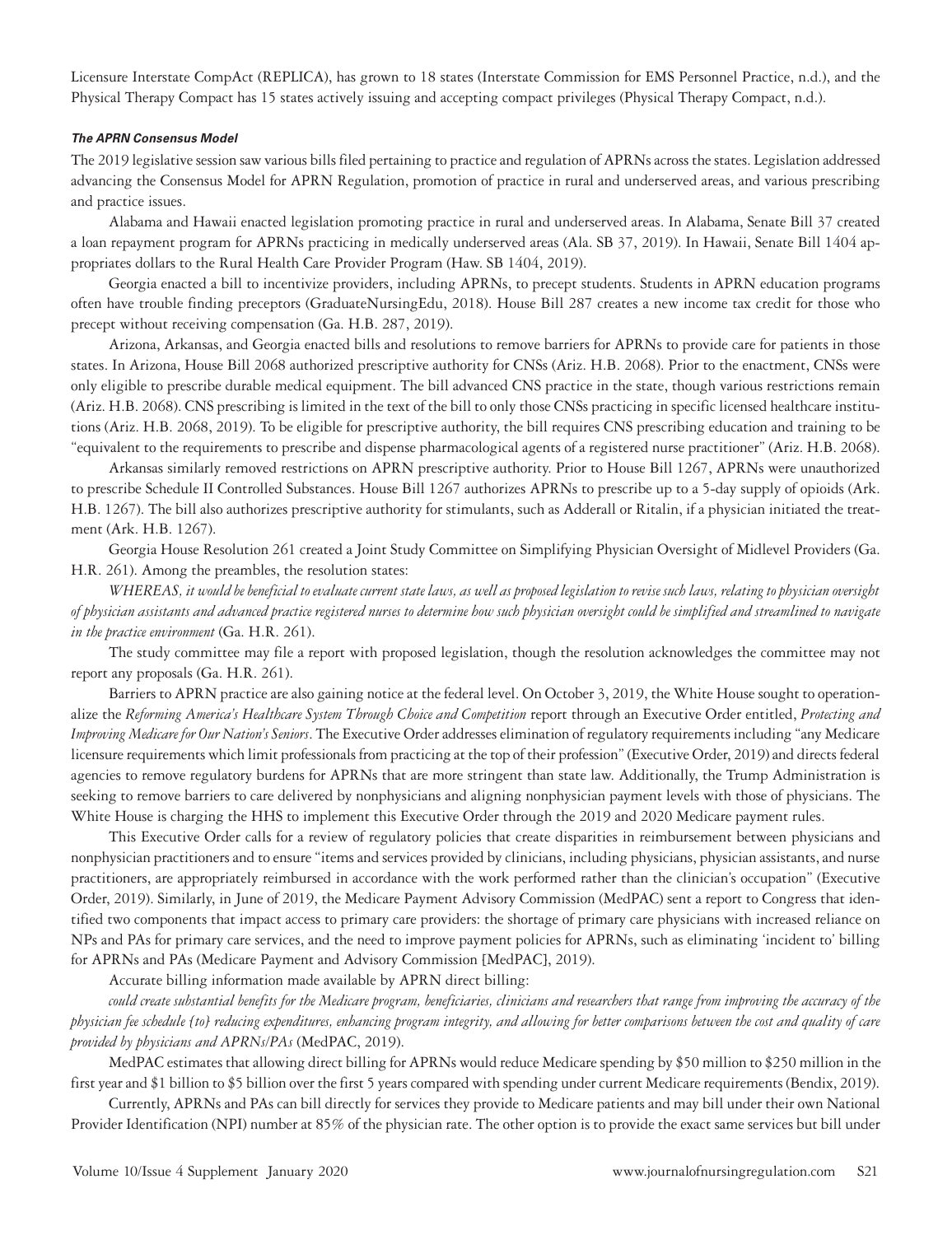the physician's name. If the "incident to" billing criteria are met, APRNs' and PAs' services are billed at 100% of the physician rate, under the physician name. This form of billing has contributed to a lack of accurate information about who is providing care (Perloff, DesRoches, & Beurhaus, 2016), contributing to the chronic invisibility of APRNs in Medicare data.

MedPAC recommends eliminating "incident to" billing for APRNs and PAs and direct billing under the individual APRN provider NPI number for services provided by the APRN. If these recommendations are adopted, APRN clinical practice would be more accurately reflected in Medicare provider data. This would allow APRNs and PAs to bill Medicare directly under their own NPIs and reflect the providers who delivered the care. Previously, APRNs and PAs were required to bill under a physician's NPI for certain services, despite the physician not delivering the care.

#### *Trade and Immigration*

The United States-Mexico-Canada Agreement (USMCA) is the new trade agreement meant to replace the North American Free Trade Agreement. There are significant changes to the agreement, but the section regarding TN Visas, the reciprocal visas that allow qualifying Canadian and Mexican nurses to practice in the United States, remains the same. Chapter 16, Temporary Entry for Business Persons, Appendix 2, of the USMCA lists all professionals who are eligible to participate in the TN Visa program, including RNs (United States-Mexico-Canada Agreement, 2019). USMCA has been signed but not ratified by the three governments.

The Deferred Action for Childhood Arrivals (DACA) program has been subject to multiple court cases in the past few years. Those who have not already applied for DACA status are not eligible to apply but those who have already had DACA status are eligible for renewal. The fate of DACA is still uncertain and could potentially be resolved by the Supreme Court, which heard arguments on the case in the Fall 2019 session. Since the court cases began, several states have either questioned or clarified whether these individuals are eligible to sit for the NCLEX and obtain a license. The policies regarding their ability to sit for the NCLEX vary by state.

In November 2019, the Supreme Court heard oral arguments in the case related to the Trump Administration's move to end the DACA program. The ultimate decision will have a definite impact on the already strained nursing workforce. As of 2017, immigrants (naturalized or legal noncitizens) made up 18.2% of all healthcare workers (Zallman, Finnegan, Himmelstein, Touw, & Woolhandler, 2019). Regarding DACA enrollees specifically, an estimated 27,000 work in healthcare provider or support occupations, and another 200 are currently in medical school or participating in medical residencies (Svajlenka, 2019). Some healthcare organizations have expressed concern about the possible departure of tens of thousands of healthcare workers from the workforce at a time when all projections show impending shortages. Notably, the American Medical Association (AMA) pointed to the benefits in both health equity and provider diversity that DACA professionals provide, and the president of the Association of American Medical Colleges indicated that the removal of even just the physicians with DACA status would impact the care of the 5.1 million patients they would see over the course of their careers (Cunningham, 2019).

#### *School Nurses*

At the state level, another common type of bill in the 2019 legislative session centered on school nurses. For example, Colorado House Bill 1203 creates a grant program to increase the number of school nurses in public schools (Colorado General Assembly, 2019). Illinois Senate Bill 455 allows a school nurse to administer a medical cannabis product to a qualifying student (Illinois General Assembly, 2019). Since many filed bills were unable to gain traction, we can expect to see bills related to school nursing ratios and requiring public schools to have a school nurse on staff continue in the 2020 session.

#### *Veterans Affairs*

Congress is investigating and seeking to address ongoing patient safety and credentialing issues in the Department of Veterans Affairs (VA). In the fall of 2019, the House Veterans Affairs Committee Subcommittee on Oversight and Investigations held a hearing to hear from VA officials about the steps being taken to address the issues. The report follows a November 2017 Government Accountability Office study entitled, *Improved Policies and Oversight Needed for Reviewing and Reporting Providers for Quality and Safety Concerns* (U.S. Government and Accountability Office, 2017). The report found that between October 2013 and March 2017, the five VA Medical Centers under review had taken adverse privileging actions against nine providers that should have been reported to state licensing boards (SLBs) and the National Practitioner Data Bank (NPDB). Of those nine providers, only one was reported to NPDB and none were reported to SLBs. The report exposed a major gap in public protection that exposes veterans and other patients to potentially risky care providers.

In response to these patient safety challenges in VA facilities, the Department of Veterans Affairs Provider Accountability Act (S. 221) was introduced in the Senate. The bill would require Veterans Health Administration (VHA) facilities to report covered major adverse actions taken against a VHA provider, particularly those that affect patient safety, to the NPDB and the appropriate SLBs. The Senate Committee on Veterans Affairs held a hearing on the bill and introduction of a House companion is likely in the coming months.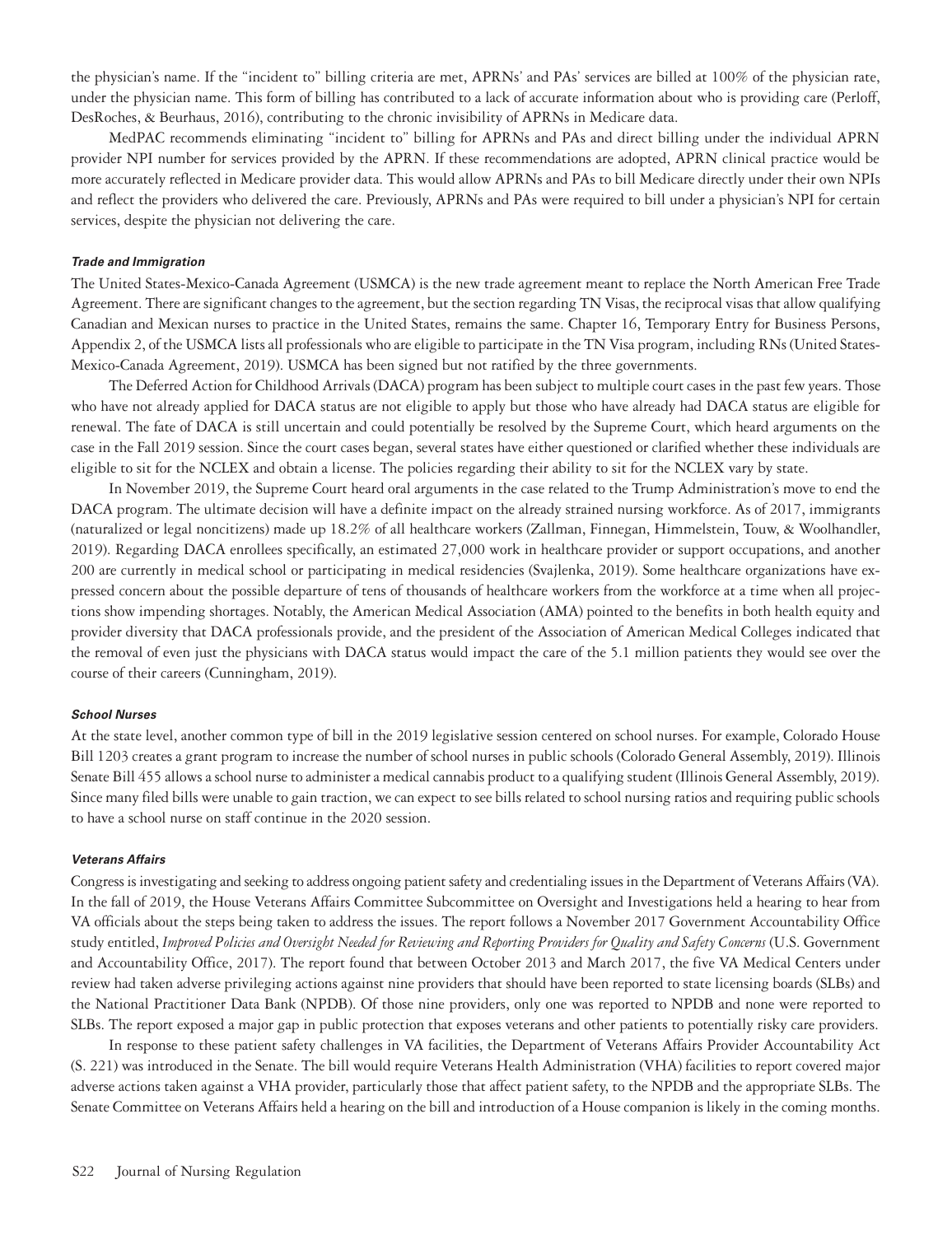The House has released their own version of legislation to address reporting and credentialing issues, the Improving Confidence in Veterans' Care Act (H.R. 3530).

#### **Regulatory Implications**

Until the question of the legal status of DACA recipients is resolved, challenges will remain for regulators and employers as well as nursing students who may have DACA status. Questions will arise as to whether DACA recipients are permitted to take the NCLEX or become licensed as nurses, and unless clear federal guidance is forthcoming, the ability of DACA recipients to become licensed and practice will vary from state to state.

Over the past 2 years, the VA Office of Nursing Services has sought to better monitor the license and discipline status of VA nurses in real time through the implementation of Nursys. Regulators are encouraged to work with their state VA facilities to ensure complaints of unsafe nurses are filed with the BON. Nearly 20 VHA facilities have implemented Nursys e-Notify to date.

## Social Issues Affecting Nursing Regulation

*Historically, nurses have been the providers most in tune with the way social determinants were affecting the health of their patients. Florence Nightingale was so effective at proving that lack of sanitary conditions was increasing patient morbidity that programs to improve sanitation in India were embraced by the colonial government as a result (Bostridge, 2015). In the United States, nurses were at the forefront of public health, contributing to the containment of the 1918 flu pandemic when physicians could not manage containment and prevention, and educating on maternal and infant health in vulnerable communities (Lindley, 2012).* 

The nation's continued struggle with opioid use and increasing use of medical and recreational marijuana as well as the unknown health outcomes of its use are only a few of the social issues that will affect nursing in 2020. New conscience and religious freedom legislation will also affect nurses and nursing practice.

#### **Opioids**

The nation continues to struggle with opioid use. CDC data indicate that from 1999 to 2017, more than 702,000 people died of a drug overdose. Drug overdoses are a leading cause of injury-related death in the United States, exceeding yearly deaths from car crashes, AIDS, and guns (CDC, 2019a). Provisional 2018 CDC data indicate that although total drug overdose deaths in the United States decreased by approximately 5% in 2018 – the first decrease since 1990 – there were more than 68,000 deaths from drug overdoses in 2018 (CDC, 2019a). A major factor in the overall decrease in drug overdose deaths is attributed to a decline in prescriptions for opioid painkillers. Additionally, addiction and law enforcement experts attribute the overall decrease to drug users having access to treatment, including naloxone, as well as an increased awareness about the immense danger of fentanyl (Goodnough, Katz, & Sanger-Katz, 2019). CDC data show fatal overdoses involving other drugs, such as synthetic opioid fentanyl and methamphetamine, continue to rise (CDC, 2019a).

Data from SAMHSA's National Survey on Drug Use and Health (NSDUH) show prescription pain reliever misuse was the second most common form of illicit drug use in the United States in 2018, with 3.6% of the population misusing pain relievers. NSDUH estimates that in 2018, 10.3 million people age 12 or older misused opioids in the past year additionally, the NSDUH data indicate more than 2 million people had an opioid use disorder in 2018, including 1.7 million people with a prescription pain reliever use disorder and a half-million million people with a heroin use disorder (SAMSHA, 2019).

#### *Initiatives Addressing the Opioid Epidemic*

Several initiatives impacting nursing and regulators aimed at preventing and treating opioid addiction were announced in 2019.

A report from the National Academies of Sciences, Engineering, and Medicine (2019a) states that medications to treat opioid addiction are effective and save lives, but barriers prevent broad access and use. The report also notes that patients with opioid use disorder who receive Food and Drug Administration (FDA)-approved medications methadone, buprenorphine, and extended release naltrexone are less likely to die from overdose or other addiction-related causes, have higher treatment retention rates, and have better long-term outcomes (National Academies of Sciences, 2019a). However, these statements remain controversial as some believe dependency on one drug is being replaced by another.

HHS released new guidance recommending clinicians strongly consider prescribing or coprescribing naloxone to all patients at risk for opioid complications, including overdose (U.S. Department of HHS, 2018a). An advisory panel to the FDA recommended coprescribing the opioid reversal drug naloxone along with opioids. In addition, to encourage drug companies to enter the over-thecounter market and increase access to naloxone, the FDA developed a model drug facts label for use with a nasal spray and one for use with an auto-injector. This is the first time the FDA proactively developed and tested a drug facts label to support development of an over-the-counter product (Brooks, 2019).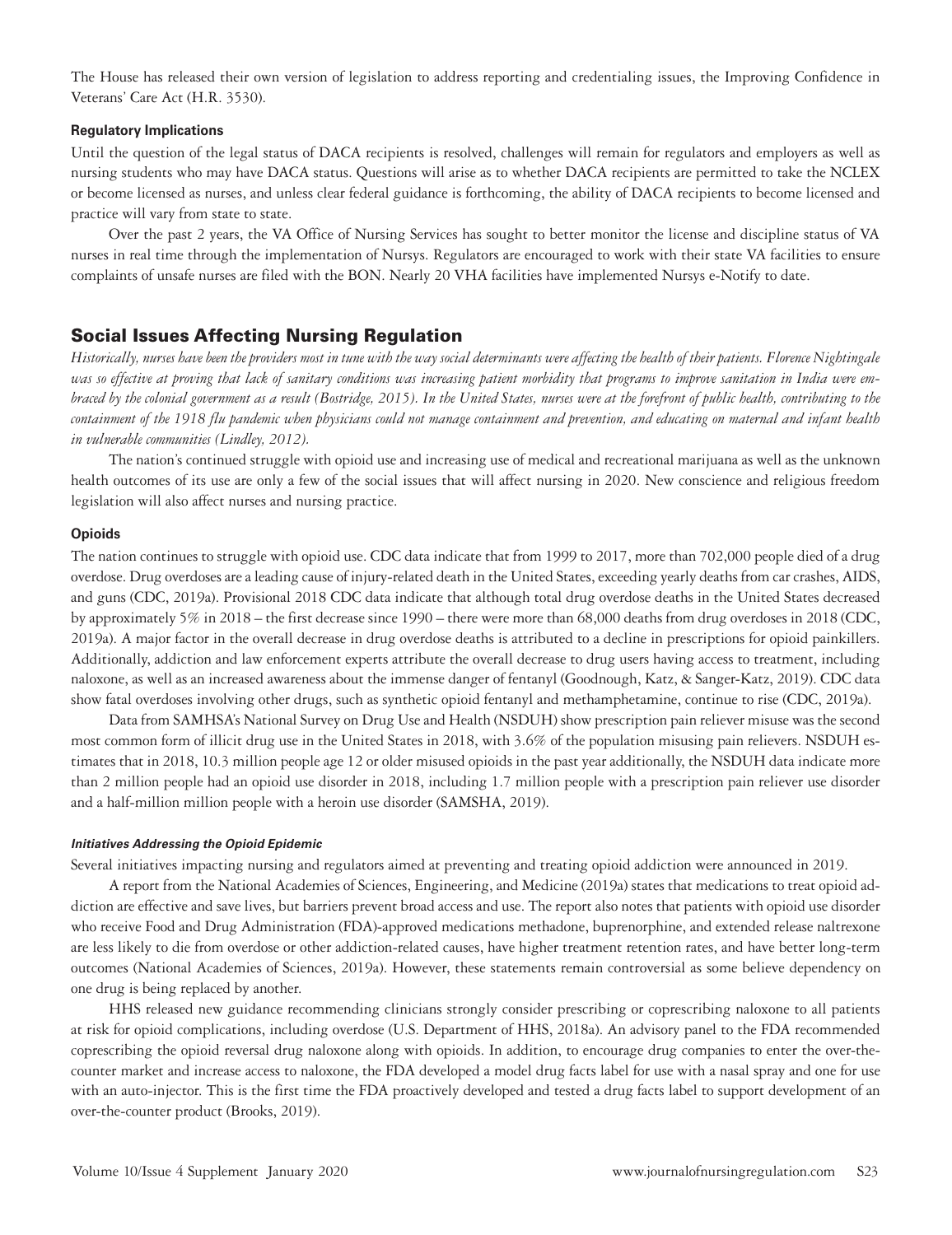In October 2018, Congress passed the Substance Use-Disorder Prevention that Promotes Opioid Recovery and Treatment for Patients and Communities Act (SUPPORT Act). This major piece of legislation is aimed at addressing the opioid crisis through many facets. A key part of the legislation required the U.S. Drug Enforcement Administration (DEA) to issue a final rule on when providers are eligible to prescribe control substances via telehealth. The DEA was given 1 year from the passage of the SUPPORT Act to finalize this rule; however, it did not meet that deadline. The DEA proposed rule is expected to be released by the end of 2019.

Some federal entities are increasing funding for opioid programs. The Helping to End Addiction Long-term Initiative (HEAL) aims to prevent opioid misuse, develop new addiction treatments, and make "effective treatments accessible to the over 2 million people with opioid use disorder in the U.S., as well as providing new solutions and new hope to the 50 million people suffering from chronic pain." In 2019, approximately 375 HEAL grants, contracts, supplements, and cooperative agreements in 41 states totaling \$495 million were awarded (National Institute on Drug Abuse, 2019b). HHS also announced more than \$1.8 billion in funding to expand access to treatment and support near real-time data on the opioid overdose crisis (U.S. Department of HHS, 2019b).

HHS revised federal regulations governing the confidentiality of patient records created by federally assisted substance use disorder treatment programs to support coordinated care among providers who treat substance use disorder, while maintaining privacy safeguards for patients seeking treatment (U.S. Department of HHS, 2019). The Centers for Medicare and Medicaid Services (CMS) introduced new Medicare Part D opioid safety policies to reduce prescription opioid misuse, including improved pharmacy safety alerts for beneficiaries filling initial opioid prescriptions or receiving high doses of prescription opioids (Centers for Medicare and Medicaid Services [CMS], 2019a); and CMS also issued guidance as part of Congress' 2018 opioid legislation mandating state Medicaid programs and private Medicaid insurers monitor opioid use and flag potential abuse (CMS, 2019b). The DEA announced an enhanced tool, part of the Automated Reports and Consolidated Orders System, to help more than 1,500 registered drug manufacturers and distributors in the United States to more effectively identify potential illicit drug diversion (U.S. Drug Enforcement Administration, 2019a).

#### **Medication-Assisted Treatment**

The SUPPORT Act expanded the 2016 Comprehensive Addiction and Recovery Act (CARA), which authorized NPs to prescribe buprenorphine in an office-based setting for substance use disorder. The SUPPORT Act permanently allows NPs to prescribe medicationassisted treatments (MATs) and allows the other APRN roles (CNSs, CNMs, CRNAs) to prescribe MATs until October 2023. As of May 2019, over 11,000 NPs obtained waivers (Dieperink, & DePaepe, C. (2019).

A recent analysis by the American Academy of Nurse Practitioners found restrictive practice regulations negatively influence the number of MAT waivers granted, with fewer being issued in non-full practice authority states as compared to those with full practice authority. These findings indicate the potential for reduced access to opioid use disorder treatment in more restrictive states (Diepernick & DePaepe 2019).

As the opioid crisis continues, states have enacted various measures to combat overprescribing and addiction. The bills include those addressing prescription monitoring programs, substance use treatment programs, and MATs. Delaware enacted House Bill 220, adding parity for MATs to the state's Mental Health Parity Laws (Del. H.B. 220). "MAT therapies are often not covered under private health insurance, jeopardizing the long-term recovery plans of individuals who can no longer afford MAT therapy" (Del. H.B. 220). Increasing access to treatment of MAT extended to Texas' House Bill 1564, which authorized Medicaid reimbursement for APRNs prescribing MAT (Tex. H.B. 1564).

#### **Cannabis Research**

Research on marijuana would provide clarity regarding its use, effectiveness, administration, and dosing; however, research continues to be restricted.

Since cannabis is classified as a Schedule I Controlled Substance, it is implied that cannabis has no accepted medical value and presents a high potential for abuse, but it also places severe restrictions on cannabis research (Comprehensive Drug Abuse Prevention and Control Act, 1970). Numerous federal bills have been introduced since 1970 to amend the Controlled Substances Act (CSA) by rescheduling cannabis to allow for more research. Various petitions have been filed with the DEA to reschedule cannabis, and several lawsuits have challenged the constitutionality of including cannabis in the CSA. No bill, petition, or lawsuit has prevailed in rescheduling cannabis.

In 2016, the DEA again denied the petition to reschedule cannabis as a Schedule II Controlled Substance (Rosenberg, 2016b). The DEA; however, did recognize the lack of scientific study on cannabis and announced a policy change to expand the number of DEA-registered cannabis manufacturers (Rosenberg, 2016a). This expansion was expected to provide an increased supply of cannabis for FDA-authorized research purposes. Thirty-three entities applied to the DEA to become cannabis manufacturers for research, yet as of July 2019, no applications have been reviewed by the DEA (Scottsdale Research Institute, LLC, 2019). In June 2019, a petition sought to compel the DEA to process the applications, claiming it has unlawfully failed to act (In re Scottsdale Research Institute, LLC, 2019). A federal court in July 2019 ordered the DEA to respond within a month (U.S. Court of Appeals, 2019). The DEA responded by publishing a policy statement "providing notice of pending applications" to register as marijuana manufacturers for researchers and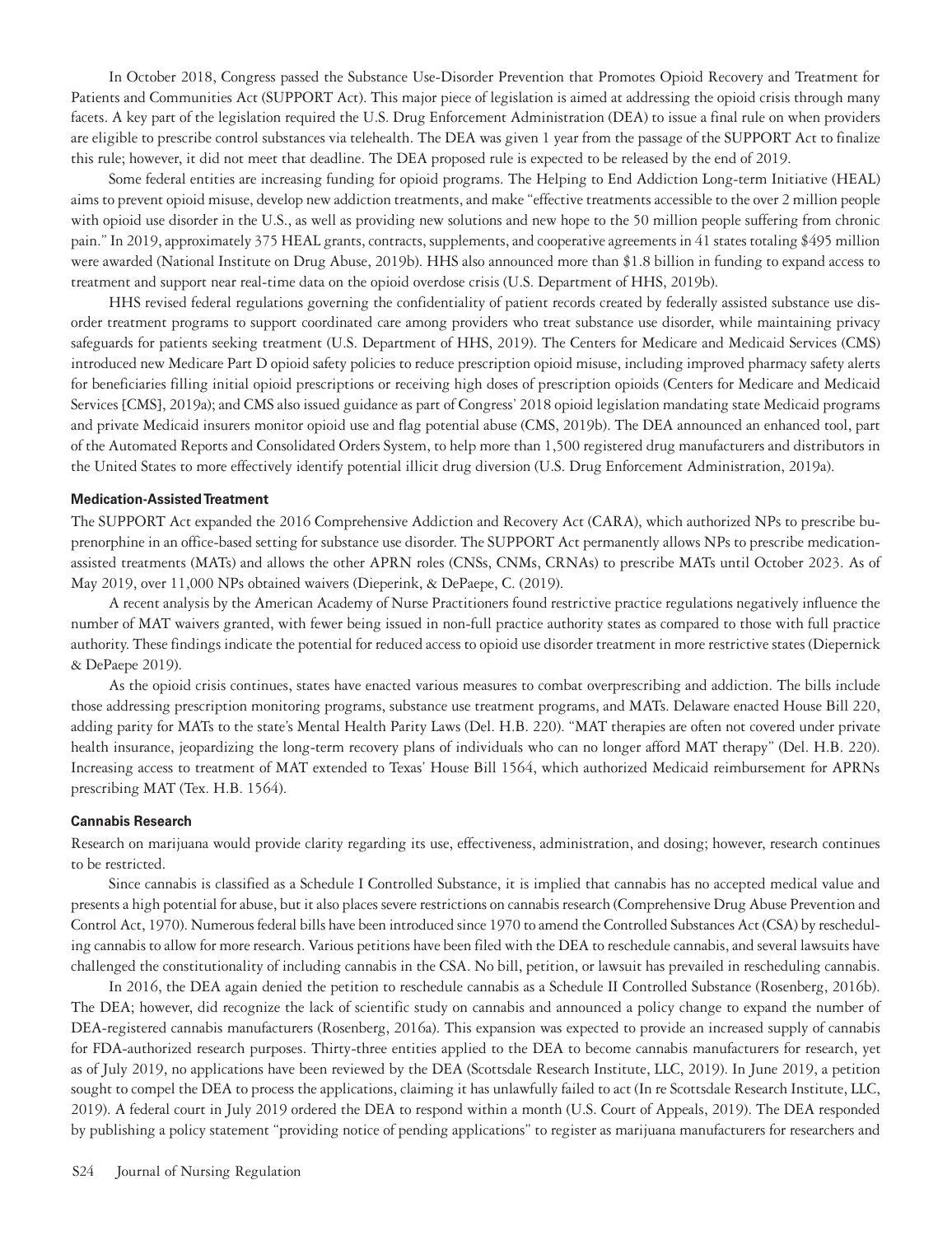that the "DEA intends to propose new regulations that will govern the marijuana growers program for scientific and medical research" (DEA, 2019b).

Other proposed legislation would require the VA to conduct research on medical marijuana. Proposed bill House Resolution 747 would require the VA to conduct research on medicinal cannabis, including marijuana and cannabidiol, for posttraumatic stress disorder (PTSD), pain, and other conditions (To Direct the Secretary of Veterans Affairs, 2019). Proposed bills House Resolution 712 and Senate 179 would direct the VA to carry out clinical trials on the effects of medical marijuana for certain health conditions, such as chronic pain and PTSD (VA Medicinal Cannabis Research Act of 2019, H.R. 712, 116th Cong., 2019; VA Medicinal Cannabis Research Act of 2019, S. 179, 116th Cong., 2019). Proposed bill House Resolution 601 would create a pathway for the VA to obtain the marijuana needed for research by increasing the number of manufacturers registered under the CSA to manufacture cannabis for research purposes. In addition, the bill would authorize VA healthcare providers to provide recommendations to veterans on participation in federally approved cannabis clinical trials (Medical Cannabis Research Act of 2019, 2019).

#### **Influenza Vaccines and U.S. Healthcare Workers**

A review of the literature in 2019 revealed that vaccinations are not only a divisive issue in the United States but also around the world. In 2019, WHO listed vaccine hesitancy as one of the top 10 threats to global health (WHO, 2019). According to WHO, 2 to 3 million deaths are prevented each year due to vaccinations, and if global vaccination conditions and attitudes improved, 1.5 million more deaths could be prevented each year (WHO, 2019).

In the 2017-2018 winter season, influenza (flu) was responsible for the deaths of over 80,000 people in the United States, the highest reported flu-related death toll in over 40 years (CDC via AP, 2018). In the fall of 2018, the CDC's Advisory Committee on Immunization Practices recommended all healthcare personnel receive an annual flu vaccination to help reduce flu-related morbidity and mortality among healthcare personnel and their patients (CDC, 2018). Since healthcare personnel are on the frontlines interacting with patients who have the flu, it is understandable that more than half of all U.S. states have laws regarding flu shots for healthcare workers (CDC, 2019b).

A recent Illinois law (H.B. 2984) requires flu shots for healthcare personnel in jurisdictions of over 500,000 residents, with general philosophical or moral reluctance no longer being valid reasons for declining the vaccination (IL H.B. 2984). For Illinois healthcare personnel, refusing the influenza vaccine for invalid reasons may lead to suspension or firing by their healthcare facility. Medical complications or religious reasons are the only valid reasons for vaccine exemption in Illinois (IL H.B. 2984).

During the 2017-2018 flu season, the CDC directed an opt-in online panel survey of 2,265 U.S. healthcare workers and 78.4% reported receiving the flu vaccine; however, only 44.1% reported it was an occupational requirement (CDC, 2018). Among hospital healthcare personnel, 68.3% reported the flu vaccine was an occupational requirement, which was the highest population reporting it was a requirement (CDC, 2018). The CDC reports U.S. healthcare facilities are increasingly requiring healthcare workers to be vaccinated for certain diseases, including flu (CDC, 2019b). In the coming years, healthcare workers, including nurses, in hospitals, ambulatory care settings, and long-term care facilities may see changes in state vaccination laws for flu (CDC, 2019b).

#### **Conscientious Objection**

HHS finalized a rule creating a new Office for Civil Rights division within HHS that offers protections for healthcare workers to opt out of procedures when they have religious or moral objections (U.S. Department of HHS, 2019c). The rule reinforces a set of 25 laws passed by Congress that protect "conscience rights" in healthcare. Specifically, "the laws allow health care providers and entities to opt out of providing, participating in, paying for or referring for health care services that they have personal or religious objections to" (U.S. Department of HHS, 2019c). Among the procedures a healthcare worker can refuse to participate in based on personal or religious beliefs are abortions, sterilizations, and assisted suicide. Physicians, medical groups, and others have warned the rule will erode protections for vulnerable patients in healthcare (Abutaleb, 2019). In a letter to HHS, the AMA warned that "the rule would further marginalize vulnerable patient populations and stated that "conscience rights for physicians were not unlimited (American Medical Association, 2018)." The American Nurses Association (ANA) also provided a response to the new rule, stating "we must take care to balance health care professionals' rights to exercise their conscience with patients' rights to access a full range of health care services" (American Nurses Association [ANA], 2018).

The ANA also released a position statement, *The Nurse's Role When a Patient Requests Medical Aid in Dying*, noting that while nurses are still ethically prohibited from administering aid-in-dying medication, they should remain objective when patients are exploring this end-of-life option. According to the ANA, "Nurses have an ethical duty to be knowledgeable about this evolving issue and have the right to conscientiously object to being involved in the aid-in-dying process" (ANA, 2019).

A law in New Mexico, the Safe Harbor for Nurses Act, is intended to protect nurses from adverse action by a facility when a nurse makes a good faith request to be allowed to reject an assignment (Safe Harbor for Nurses Act, 2019). Specifically, the law "allows a nurse to reject an assignment on the basis of the nurse's assessment of his or her education, knowledge, competence or experience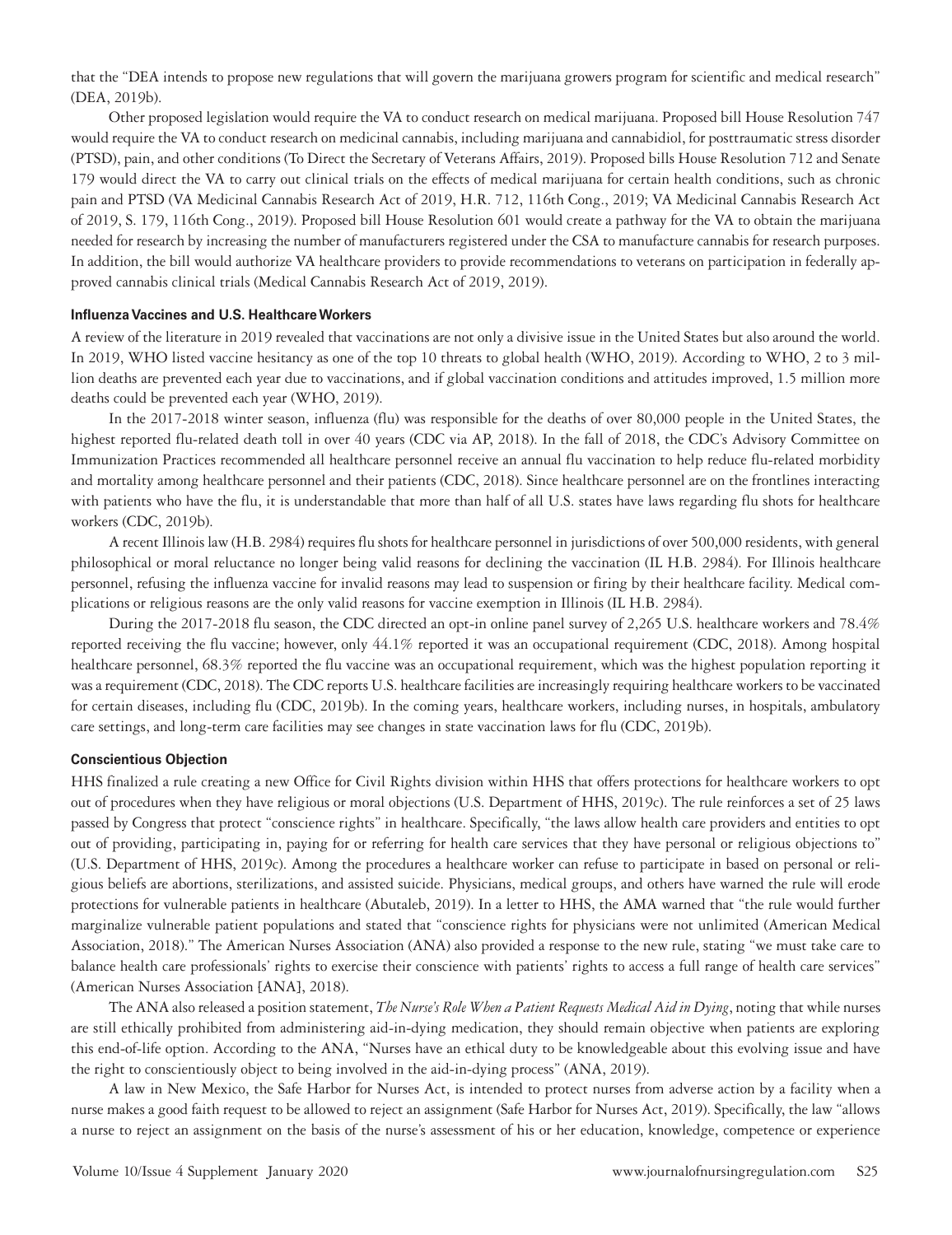and the nurse's immediate assessment of the risk for patient safety, or violation of the nurse practice act or board of nursing rules" (Safe Harbor for Nurses Act, 2019). Additionally, the law allows a nurse to invoke the safe harbor law when he or she questions the medical reasonableness of another healthcare provider's order the nurse is required to execute. The new law applies to facilities with three or more nurses licensed by the department of health to provide healthcare on their premises. In an instance in which a nurse invokes the safe harbor law, the facility "must conduct a post-occurrence review of the situation and cannot retaliate against the nurse for invoking the safe harbor" (Safe Harbor for Nurses Act, 2019). New Mexico and Texas are currently the only two states that have safe harbor laws for nurses (Buppert, 2019).

## **Regulatory Implications**

The ethical and legal issues of mandating vaccines may become more prominent. Hence, regulators may see some complaints filed by employers of nurses refusing to be vaccinated.

From a disciplinary perspective, it is important that regulators consider the new federal rules related to conscientious objection and what, if any, regulatory response may occur if a nurse does raise such an objection. BONs should have clear policies that distinguish between objection and abandonment and protect the rights of the nurse and of the patient to receive the full spectrum of treatment options.

## Summary and Conclusions

- <sup>⦁</sup> Growth in the RN workforce continues, although at a slower pace than in the past. More disconcerting is the LPN/LVN workforce. Fewer individuals are entering the LPN/LVN workforce and there is a decrease in the number of practical nurse programs, which could significantly impact long-term care and home health.
- <sup>⦁</sup> It is projected that need for physicians will outpace supply; however, the number of NPs is growing rapidly. Despite the projected need and evidence that APRNs can help fill a void in care that may be left by a decreasing number of physicians, especially in rural areas, approximately 33 states still restrict APRNs from full practice authority. These states also have lower healthcare performance scores.
- <sup>⦁</sup> The largest increase in workforce numbers is in the healthcare support occupations. Among these, the highest projected demand will be for home health aides—an indicator of where care is headed in the future.
- <sup>⦁</sup> The National Academy of Medicine recommends that nursing education programs and healthcare facilities forgo nursing diagnoses for team-based diagnoses and allow RNs to fully participate in the diagnostic process.
- <sup>⦁</sup> Telehealth services are rapidly expanding access to care with a focus in the areas of mental health and primary care. Lack of uniformity in telehealth laws is challenging for APRNs when they are caring for numerous patients across different states lines whose regulations all differ. Additionally, laws may be ambiguous as to whether they apply to an APRN. Some states have addressed this issue by specifically stating regulations for telehealth practice in NPAs, Telemedicine Acts, Advisory Opinions, or Position Statements.
- <sup>⦁</sup> Despite some aggressive patient safety campaigns, it is currently estimated that about 1 in 20 patients are exposed to preventable harm in healthcare settings worldwide. Approximately 12% of this harm causes permanent disability or death and is mostly related to medication incidents, therapeutic management, and invasive clinical procedures. A positive safety culture, which includes open communication, management support, professional suitability, mutual learning, teamwork, good interpersonal relationships, and organizational workflow improvements, makes the workplace safer and prevents professional fatigue.
- <sup>⦁</sup> Occupational licensing reform will continue to be one of the priorities in state houses during the 2020 legislative session. One of the most profound changes was found in Arizona licensure requirements, which now allow a license to be issued to new Arizona residents who were licensed for at least 1 year in another state, as long as their credentials have not been revoked, they are not the subject of pending investigations, and they do not have a disqualifying criminal record. There are plans to introduce this bill in other states during the 2020 session.
- <sup>⦁</sup> Regulations that restrict individuals with criminal histories from certain types of employment are being challenged. The Next Step Act of 2019 (S. 697) would bring major reform to decision making related to individuals who have a criminal history. States also are focused on reforming occupational licensing laws related to past criminal history.
- <sup>⦁</sup> Thirty-four states have now passed the NLC. Continued gains with the adoption of Consensus Model elements at the state level are also being realized.
- <sup>⦁</sup> BONs should be prepared for both state and federal occupational licensing laws to be introduced in the coming year.
- <sup>⦁</sup> BONs should review and update existing guidance documents in anticipation of emerging issues and trends that may affect them in the coming years. To review recent changes and revisions by BONs, see Appendix A, Board of Nursing Policy and Position Statements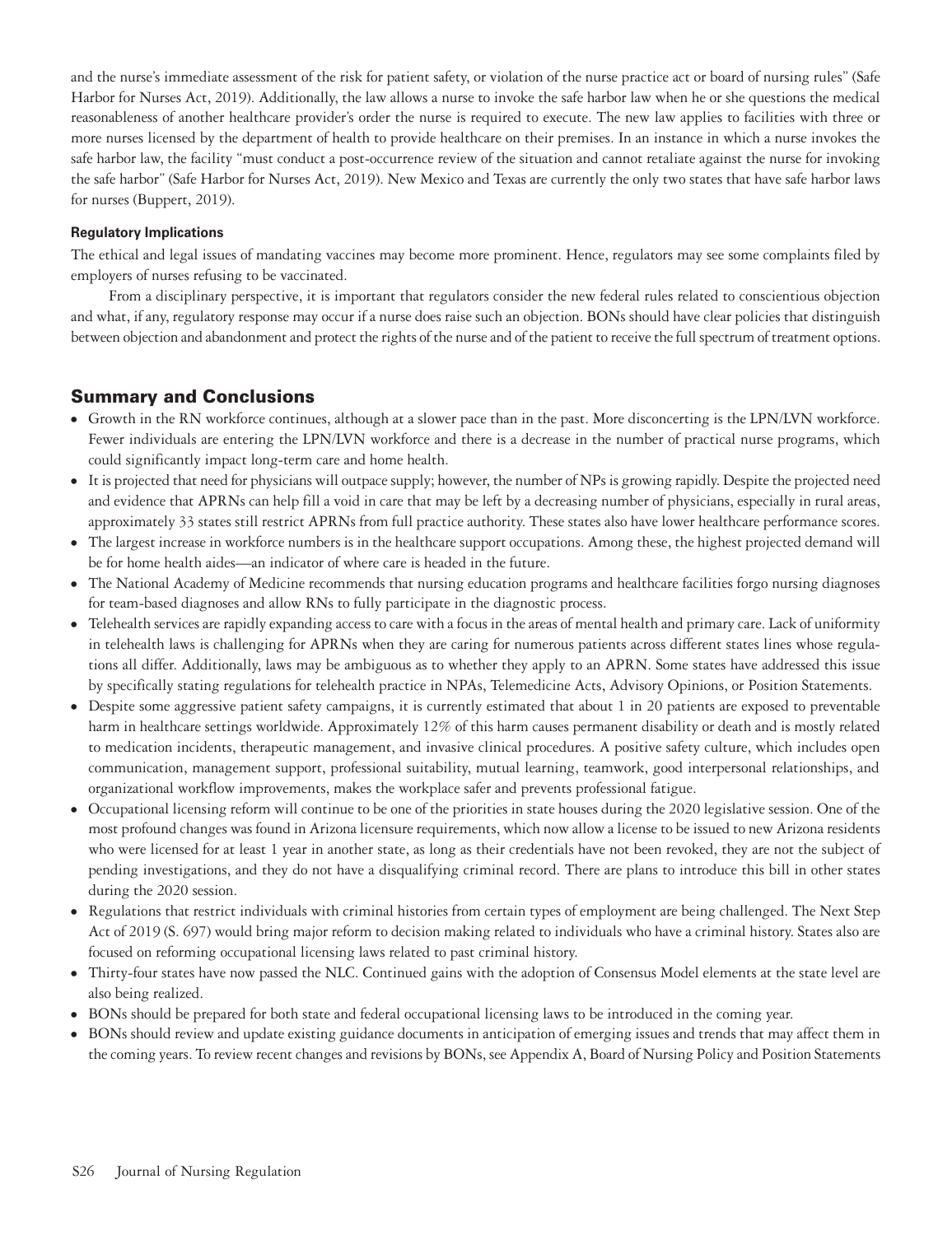## References

- Abutaleb, Y. (2019). U.S. health agency finalizes conscience and religious freedom rule.
- *Reuters*. Retrieved from https://©www.reuters.com/article/us-usahealthcare-religion/u-s-health-agency-finalizes-conscience-andreligious-freedom-rule-idUSKCN1S81PS
- Agency for Healthcare Research and Quality (AHRQ). (2007). *AHRQ quality indicators: Guide to patient safety indicators, v.3.1*. Rockville, MD: Agency for Healthcare Research and Quality. Retrieved from https://www.qualityindicators.ahrq.gov/Downloads/Modules/PSI/ V31/psi\_guide\_v31.pdf
- Agency for Healthcare Research and Quality (AHRQ). (2019a). *2018 national healthcare quality and disparities report*. Rockville, MD: Agency for Healthcare Research and Quality. Retrieved from https:// www.ahrq.gov/research/findings/nhqrdr/nhqdr18/index.html
- Aiken, L. H., Sloan, D., Griffiths, P., Rafferty, A. M., Bruyneel, L., McHugh, M….Sermeus, W. (2017). Nursing skill mix in European hospitals: Cross-sectional study of the association with mortality, patient ratings, and quality of care. *BMJ Quality & Safety, 26*(7), 559- 568.
- Aiken, L. H., Sloane, D. M., Bruyneel, L., Van den Heede, K., Griffiths, P., Busse,
- R….Sermeus,W. (2014). Nurse staffing and education and hospital mortality in nine European countries: A retrospective observational study. *Lance*t, *383*(9931), 1824-30.
- Aiken, L.H., Clarke, S.P., Cheung, R.B., Sloane, D.M., & Silber, J.H. (2003). Educational levels of hospital nurses and surgical patient mortality. *Journal of the American Medical Association, 290(12),* 1617- 1623.
- Aiken, L.H., Clarke, S.P., Sloane, D.M., Lake, E.T. & Cheney, T. (2008). Effects of hospital care
- environment on patient mortality and nurse outcomes*. Journal of Nursing Administration*, *38*(5), 223-229.
- American Association of Colleges of Nursing. (2019a). *Academic progression in nursing:*
- *Moving together toward a highly educated nursing workforce.* Retrieved from https://catalog.slu.edu/colleges-schools/nursing/nursing-bs-rn-bsn/ aacn.pdf
- American Association of Colleges of Nursing. (2019b). *Employment of new nurse graduates and employer preferences for baccalaureate-prepared nurses*. Retrieved from https://www.aacnnursing.org/Portals/42/News/ Surveys-Data/Research-Brief-10-19.pdf
- American Association of Colleges of Nursing. (2019c). *PhD in nursing.* Retrieved from
- https://www.aacnnursing.org/News-Information/Research-Data-Center/ PhD
- American Association of Colleges of Nursing. (2019d). *Fact sheet: The doctor of nursing practice (DNP)*. Retrieved from https://www. aacnnursing.org/Portals/42/News/Factsheets/DNP-Factsheet.pdf
- American Association of Colleges of Nursing. (2019e). *The PhD pipeline in nursing.* Retrieved
- from https://www.aacnnursing.org/Portals/42/news/surveys-data/PhD-Pipeline.pdf
- American Association of Colleges of Nursing. (2019f). *Rounds with leadership: Taking action to champion the PhD in nursing.* Retrieved from https://www.newswise.com/articles/rounds-with-leadership-takingaction-to-champion-the-phd-in-nursing
- American Medical Association. (2018). *HHS should withdraw proposal on health care conscience rights.* Retrieved from https://www.ama-assn.org/ delivering-care/ethics/hhs-should-withdraw-proposal-health-careconscience-rights
- American Nurses Association. (2018). *ANA responds to the HHS announcement of the new conscience and religious freedom division.* Retrieved from https://www.nursingworld.org/news/news-releases/2018/anaresponds-to-the-hhs-announcement-of-the-new-conscience-andreligious-freedom-division/
- American Nurses Association. (2019). *The nurse's role when a patient requests medical aid in dying.* Retrieved from https://www.nursingworld. org/~49e869/globalassets/practiceandpolicy/nursing-excellence/anaposition-statements/social-causes-and-health-care/the-nurses-rolewhen-a-patient-requests-medical-aid-in-dying-web-format.pdf
- Arizona State Board of Pharmacy. (2019). *House Bill 2569-Occupational Licensing, Reciprocity.* Retrieved from https://pharmacy.az.gov/housebill-2569-occupational-licensing-reciprocity
- Association of American Medical Colleges. (2008). Physician specialty data report. Retrieved from https://www.aamc.org/system/files/2019- 08/2008-physician-specialty-data.pdf
- Association of American Medical Colleges. (2012). Physician specialty data report. Retrieved from https://www.aamc.org/system/files/2019- 08/2012physicianspecialtydatabook.pdf
- Association of American Medical Colleges. (2014). Physician specialty data report. Retrieved from https://www.aamc.org/data-reports/ workforce/interactive-data/2014-physician-specialty-report-datahighlights
- Association of American Medical Colleges. (2016). Physician specialty data report. Retrieved from https://www.aamc.org/data-reports/ workforce/data/2016-physician-specialty-data-report-executivesummary
- Association of American Medical Colleges. (2018). Physician specialty data report. Retrieved from https://www.aamc.org/data-reports/ workforce/interactive-data/2018-physician-specialty-report-datahighlights
- Association of American Medical Colleges. (2019). The complexities of medical supply and demand: Projections from 2017 to 2032. Retrieved from https://www.aamc.org/system/files/c/2/31-2019\_ update\_-\_the\_complexities\_of\_physician\_supply\_and\_demand\_-\_ projections\_from\_2017-2032.pdf
- Bartholomae, S., Kiss, D. E., Jurgenson, J. B., O'Neill, B., Worthy, S. L., & Kim, J. (2019). Framing the Human Capital Investment Decision: Examining Gender Bias in Student Loan Borrowing. *Journal of Family and Economic Issues, 40*(1), 132-145.
- Bendix, J. (2019) MedPAC calls for end to "incident to" billing. *Medical Economics*. Retrieved from: https://www.medicaleconomics.com/news/ medpac-calls-end-incident-billing
- Blegen, M.A., Goode, C.J., Park, S.H., Vaughn, T., & Spetz, J. (2013). Baccalaureate education in nursing and patient outcomes. *Journal of Nursing Administration, 43*(2), 89-94.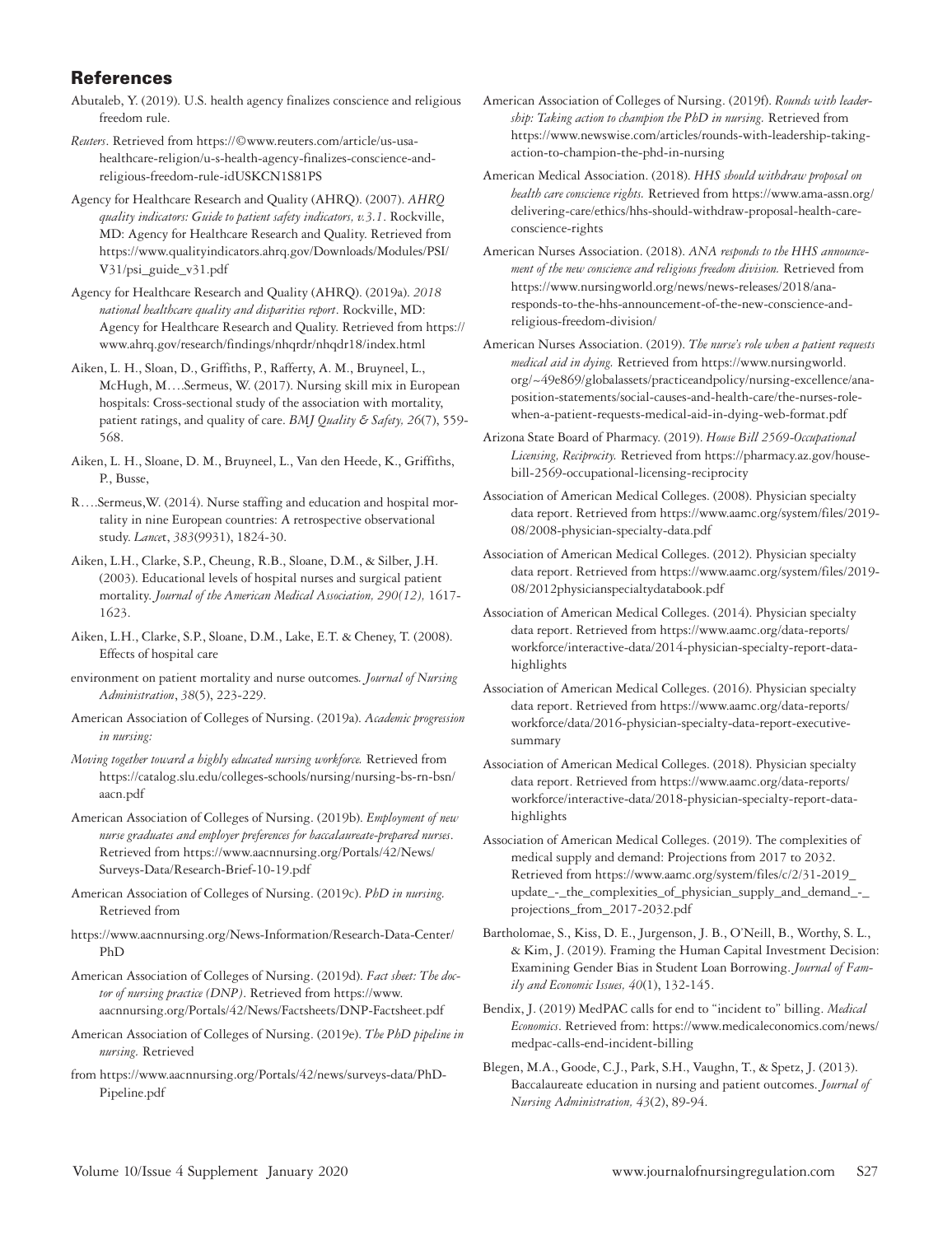Bostridge, M. (2015). Florence Nightingale: the woman and her legend. Penguin UK.

Brooks, M.A. (2019). FDA moves to fast-track OTC Naloxone for opioid overdose. *Medscape.* Retrieved from https://www.medscape.com/ viewarticle/907885

Bryant-Moore, K., Bachelder, A., Rainey, L., Hayman, K., Bessette, A., & Williams, C. (2018). Use of service learning to increase master's-level nursing students' understanding of social determinants of health and health disparities. *Journal of Transcultural Nursing, 29*(5), 473-479.

Buppert, C. (2019). A 'safe harbor' for unsafe nursing assignments. *Medscape*. Retrieved from https://www.medscape.com/viewarticle/912200

Cahill, M., Gleason, K., Harkless, G., Stanley, J., & Graber, M. (2019). The regulatory implications of engaging registered nurses in diagnoses. *Journal of Nursing Regulation*, *10*(2), 5-10.

Centers for Disease Control and Prevention. (2018). *Social determinants of health: Know what affects Health.* Retrieved from https://www.cdc.gov/ socialdeterminants/index.htm

Centers for Disease Control and Prevention. (2019a). *Opioids portal.*  Retrieved from https://www.cdc.gov/opioids/

Centers for Disease Control and Prevention. (2019b). *Healthcare associated infections, data portal*. Retrieved from https://www.cdc.gov/hai/data/ portal/index.html

Centers for Medicare & Medicaid Services. (2019a). *A prescriber's guide to the new Medicare Part D opioid overutilization policies for 2019*. Retrieved from https://www.cms.gov/Outreach-and-Education/Medicare-Learning-Network-MLN/MLNMattersArticles/Downloads/ SE18016.pdf

Centers for Medicare & Medicaid Services. (2019b). *State guidance for implementation of Medicaid drug utilization review (DUR) provisions included in section 1004 of the substance use-disorder prevention that promotes opioid recovery and treatment for patients and communities act (P.L.115-271).* Retrieved from https://www.medicaid.gov/federal-policy-guidance/ downloads/cib080519-1004.pdf

Cho, E., Sloane, D. M., Kim, E. Y., Kim, S., Choi, M., Yoo, I. Y….Aiken, L. H. (2015). Effects of nurse staffing, work environments, and education on patient mortality: An observational study. *International Journal of Nursing Studies, 52*(2), 535-42.

Colorado General Assembly. (2019). *School Nurse Grant Program*. Retrieved from https://leg.colorado.gov/bills/hb19-1203

Commission on Social Determinants of Health (CSDH). (2008). *Closing the gap in a generation: Health equity through action on the social determinants of health. Final Report of the Commission on Social Determinants of Health.* Geneva: World Health Organization.

Comprehensive Drug Abuse Prevention and Control Act, 21 U.S.C. §§ 801-904 (1970).

Cossins, D. (2018). Discriminating algorithms: 5 times AI showed prejudice. Retrieved from https://www.americanprogress.org/issues/ immigration/news/2019/09/05/474177/know-daca-recipientsunited-states/?wpisrc=nl\_health202&wpmm=1

Cunningham, P.W. (2019). The Health 202: U.S. to lose thousands of health-care workers if 'dreamers' must leave. Retrived from https:// www.washingtonpost.com/news/powerpost/paloma/thehealth-202/2019/11/13/the-health-202-u-s-to-lose-thousands-ofhealth-care-workers-if-dreamers-must-leave/5dcb010788e0fa10ffd2 0dae/

Davenport, T., & Kalakota, R. (2019). The potential for artificial intelligence in healthcare. *Future healthcare journal*, *6*(2), 94–98. doi:10.7861/futurehosp.6-2-94

Dieperink, J., & DePaepe, C. (2019). Nurse practitioners: Improving patient outcomes for opioid use disorder. *Journal for Nurse Practitioners, 15(*9), A11-A15.

Dyrbye, L. N., Shanafelt, T. D., Sinsky, C. A., Cipriano, P. F., Ommaya, A., West, C. P., & Meyers, D. (2017). *Burnout among health care professionals, A call to explore and address this underrecognized threat to safe, high quality care*. *NAM Perspectives.* Washington, D.C.: National Academy of Medicine. doi: 10.31478/201707b

Estabrooks, C.A., Midodzi, W.K., Cummings, G.G., Ricker, K.L., & Giovanetti, P. (2011). The impact of hospital nursing characteristics on 30-day mortality. *Journal of Nurse Administration, 41(7-8 Suppl)*, S58-68.

Executive Order No. 13890, 84 FR 53573 (2019).

Edge, S. (2010, April 22). Florence Nightingale: the medical superstar. Retrieved from https://www.express.co.uk/expressyourself/170640/ Florence-Nightingale-the-medical-superstar

Egenes KJ. (n.d.). History of Nursing. Retrieved May 15, 2017 from http://www.jblearning.com/samples/0763752258/52258\_CH01\_ Roux.pdf.

Fakoor, R., Ladhak, F., Nazi, A., & Huber, M. (2013, June). Using deep learning to enhance cancer diagnosis and classification. In *Proceedings of the international conference on machine learning* (Vol. 28). New York, USA: ACM.

Fang, D., & Kesten, K. (2017). Retirements and succession of nursing faculty in 2016-2025. *Nursing Outlook, 65*(5), 633-642.

Federal Student Aid. (2019). Default Rates. Retrieved from https:// studentaid.ed.gov/sa/about/data-center/student/default

Feeg, V. & Mancino, D. J. (2019). *NSNA Survey of New Graduate RNs.*

Friese, C.R., Lake, E.T., Aiken, L.H., Silber, J.H., & Sochalski, J. (2008). Hospital nurse practice environments and outcomes for surgical oncology patients. *Health Services Research, 43*(4), 1145-1163.

Garber, K.M., Chike-Harris, K.E., (2019). Nurse practitioners and virtual care: A 50-state review of APRN telehealth law and policy. *Telehealth and Medicine Today*. Retrieved from: https:// telehealthandmedicinetoday.com/index.php/journal/article/view/136

Garcia, C., de Abreau, L., Ramos, J., de Castro, C., Smiderle, F., dos Santos, J., & Bezerra, I. (2019). Influence of burnout on patient safety: Systematic review and meta-analysis. *Medicina, 55*, 553. doi:10.3390/medicina55090553

Gesner, E., Gazarian, P., & Dykes, P. (2019). The burden and burnout in documenting patient care: An integrative literature review. *Stud Halth Technol Inform, 21(264), 1194-1198*

Gianfrancesco, M. A., Tamang, S., Tazdany, J., & Schmajuk, G. (2018). Potential biases in machine learning algortihms using electronic health record data. *JAMA Internal Medicine, 178*(11), 1544-1547. doi:10.1001/jamainternmed.2018.3763

Gleason, K. T., Davidson, P. M., Tanner, E. K., Baptiste, D. L., Rushton, C. H., Day, J, Newman-Toker, D.E. (2017). Defining the critical role of nurses in diagnostic error prevention: A conceptual framework and a call to action. *Diagnosis, 4*(4), 201-210.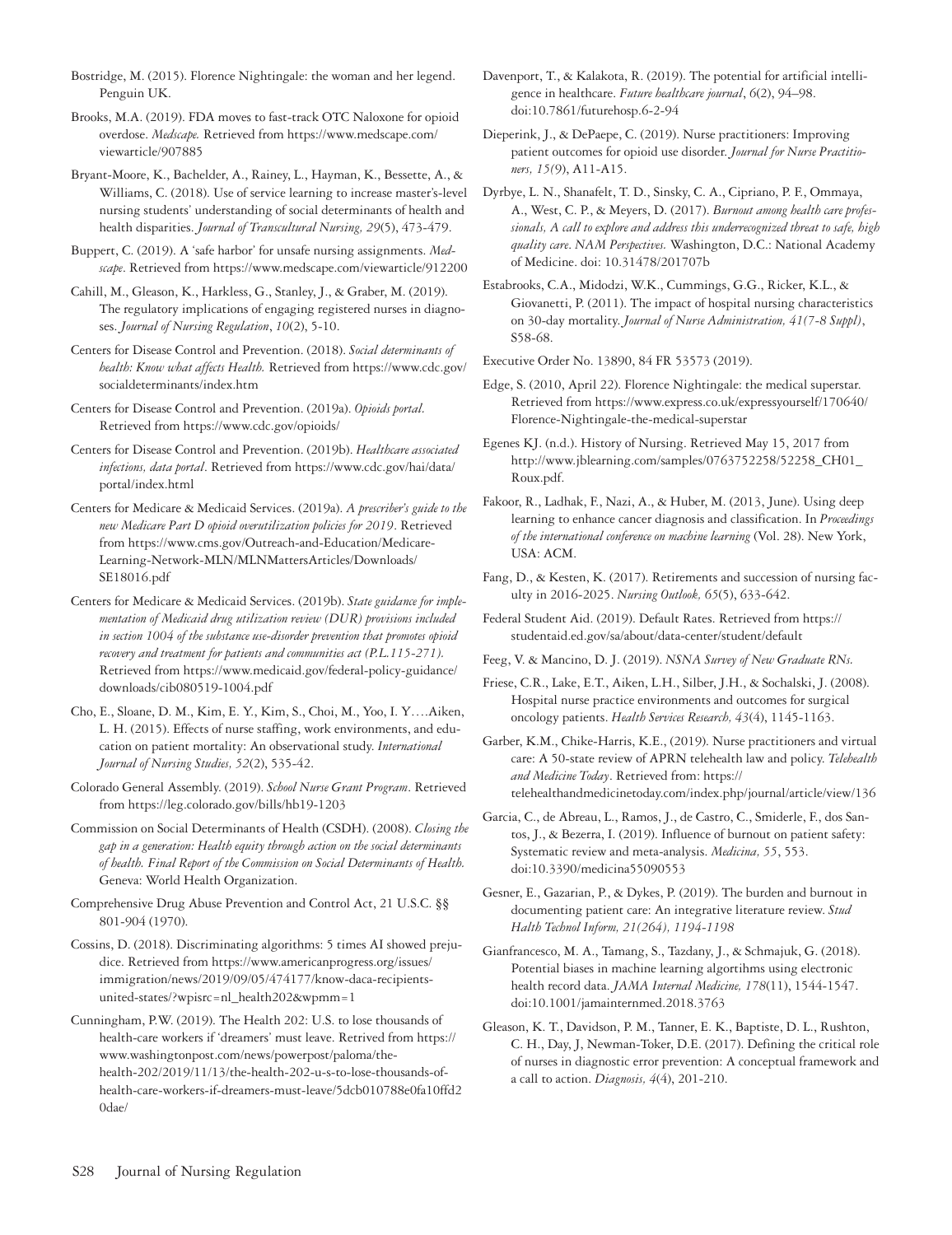- Goodnough, A., Katz, J., & Sanger-Katz, M. (2019). Drug overdose deaths drop in U.S. for first time since 1990. *The New York Times*. Retrieved from https://www.nytimes.com/interactive/2019/07/17/ upshot/drug-overdose-deaths-fall.html
- Gorski, M. S., & Polansky, P. (2019). Accelerating progress in seamless academic progression. *Nursing Outlook, 67*(2), 154-160.
- GraduateNursingEdu.org (2018). *A shortage of APRNs means a shortage of preceptors for APRN students.* Retrieved from https://www. graduatenursingedu. org/2018/06/a-shortage-of-aprns-means-a-shortage-of-preceptors-foraprn-students/
- Harrison, J. M., Aiken, L. H., Sloane, D. M., Carthon, J. M. B., Merchant, R. M., Berg, R. A., & McHugh, M. D. (2019). In hospitals with more nurses who have baccalaureate degrees, better outcomes for patients after cardiac arrest. *Health Affairs, 38*(7), 1087-94.
- Haynes, A. B., Weiser, T.G., Berry, W. R., et al. (2009). A surgical safety checklist to reduce morbidity and mortality in a global population. *New England Journal of Medicine, 360*, 491-499. doi:DOI: 10.1056/ NEJMsa0810119
- H.B. 220, 2019 Reg. Sess. (Del, 2019).
- H.B. 287, 2019 Reg. Sess. (Ga, 2019).
- H.B. 1267. 2019 Reg. Sess. (Ark, 2019).
- H.B. 1564, 2019 Reg. Sess. (Tex, 2019).
- H.B. 2068, 2019 Reg. Sess. (Ariz, 2019).
- Health Conditions. (2017). NANDA nursing diagnosis list for 2015- 2017. Retrieved from https://health-conditions.com/nanda-nursingdiagnosis-list-2015-2017/
- H.R. 261. (Ga, 2019).
- Hussain, A., Malik, A., Halim, M. U., & Ali, A. M. (2014). The use of robotics in surgery: a review. *International journal of clinical practice*, *68*(11), 1376-1382.
- Illinois General Assembly. (2019). Full Text of SB0455. Retrieved from http://www.ilga.gov
- Improving Confidence in Veterans' Care Act. (2019-2020). H.R. 3530, 116th Cong.
- Institute for Healthcare Improvement. (2019). *Initiatives, overview*. Retrieved from http://www.ihi.org/Engage/Initiatives/ Completed/5MillionLivesCampaign/Pages/default.aspx
- Institute for Healthcare Improvement. (n.d.). *Overview of the 100,000 Lives Campaign.* Boston, MA: Institute for Healthcare Improvement.
- Institute of Medicine. (2000). *To err is human: Building a safer health system.* Washington, D.C.: The National Academies Press.
- Institute of Medicine. (2001). *Crossing the quality chasm: A new health system for the 21st century*. Washington, D.C.: The National Academies Press.
- Institute of Medicine. (2010). *The future of nursing: Leading change, advancing health*. Retrieved from http://www.nationalacademies.org/hmd/ Reports/2010/The-Future-of-Nursing-Leading-Change-Advancing-Health.aspx
- Institute of Medicine. (2015). *Improving diagnosis in health care*. Retrieved from http://www.nationalacademies.org/hmd/Reports/2015/ Improving-Diagnosis-in-Healthcare.aspx
- International Council of Nurses. (2019). *2020 year of the nurse celebrating nursing and midwifery endorsed by WHO Executive Board*. Retrieved from https://www.icn.ch/news/2020-year-nurse-celebrating-nursingand-midwifery-endorsed-who-executive-board
- Interstate Commission for EMS Personnel Practice. (n.d.). *The EMS Compact*. Retrieved from https://www.emscompact.gov/
- Interstate Medical Licensure Compact. (2019). *The Interstate Medical Licensure Compact*. Retrieved from http://imlcc.org/
- Jan, T. (2019, September 3). After prison, more punishment. *Washington Post*. Retrieved from https://www.washingtonpost.com/ graphics/2019/business/jobs-after-prison-rhode-island-recentlyoccupational-licensing/
- Keyt, J., Li, Y., & Fang, Di (2019). *Special survey on vacant faculty positions for academic year 2019-2020*. Unpublished report.
- Kutney-Lee, A., Sloane, D. M., & Aiken, L. (2013). An increase in the number of nurses with baccalaureate degrees is linked to lower rates of post-surgery mortality. *Health Affairs, 32*(3), 579-586.
- LegiScan. (2019). Texas Senate Bill 73. Retrieved from https://legiscan. com/TX/bill/SB37/2019
- Levin, S. (2019). 'Bias deep inside the code': the problem with AI 'ethics' in Silicon Valley. Retrieved from https://www.theguardian.com/ technology/2019/mar/28/big-tech-ai-ethics-boards-prejudice
- Lindley, R. (2012). The forgotten American pandemic: historian Dr. Nancy K. Bristow on the influenza epidemic of 1918. Retrieved from http://hnn.us/article/146655
- McBride, S., Tietze, M., Robichaux, C., Stokes, L., & Weber, E. (2018). Identifying and addressing ethical issues with use of electronic health records. *Online Journal of Issues in Nursing, 23*(1), Manuscript 5. doi:10.3912/OJIN.Vol23No01Man05
- McHugh, M. D., Kelly, L. A., Smith, H. L., Wu, E. S., Vanak, J. M., & Aiken, L. H. (2013). Lower Mortality in Magnet Hospitals. *Medical Care, 51*(5), 382–388.
- Medical Cannabis Research Act of 2019, H.R. 601, 116th Cong. (2019).
- Medicare Payment and Advisory Commission. (2019). *Medicare and the health care delivery system.* Retrieved from http://medpac.gov/docs/ default-source/reports/jun19\_medpac\_reporttocongress\_sec. pdf?sfvrsn=0
- Moritz, J. (2019). *Laws focus on military families in Arkansas; governor signs 3 bills on licensing, school access, highways*. Retrieved from https://www. arkansasonline.com/news/2019/apr/20/laws-focus-on-militaryfamilies-2019042-1/
- National Academies of Sciences, Engineering, and Medicine. (2019a). *Medications to treat opioid addiction are effective and save lives, but barriers prevent broad access and use, says new report.* Retrieved from http:// www8.nationalacademies.org/onpinews/newsitem. aspx?RecordID=25310
- National Academies of Sciences, Engineering, and Medicine,. (2019b). *Taking action against clinician burnout: A systems approach to professional well-being,* . Washington, D.C.: The National Academies Press.
- National Council of State Boards of Nursing. (2019a). Global regulatory atlas. Retrieved from www.regulatoryatlas.com
- National Council of State Boards of Nursing. (2019c). *Nurse Licensure Compact*. Retrieved from https://www.ncsbn.org/nurse-licensure-compact. htm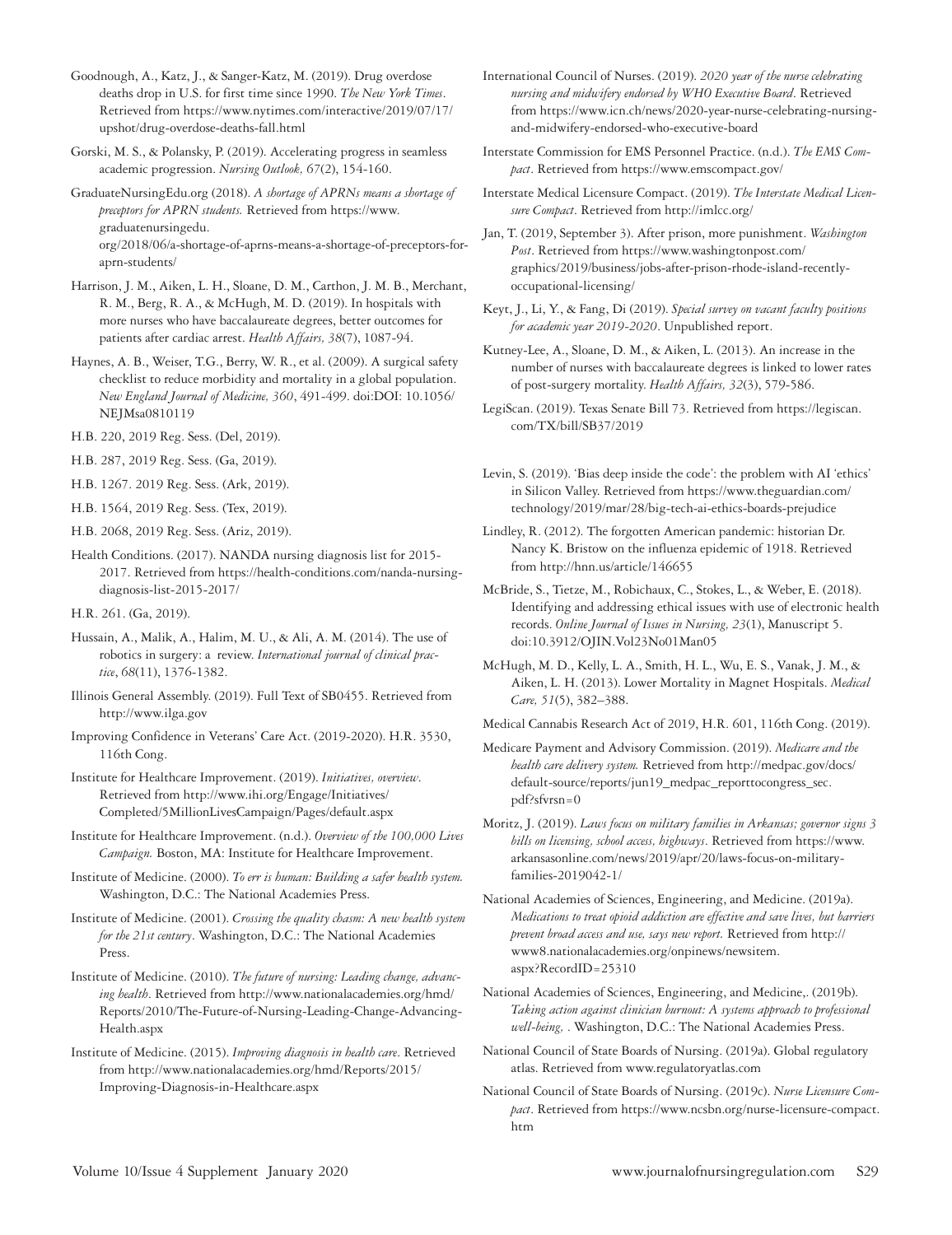- National Institute on Drug Abuse. (2019b). *NIDA announces new NIH HEAL initiative awards to address the opioid crisis.* Retrieved from https://www.drugabuse.gov/about-nida/noras-blog/2019/09/nidaannounces-new-nih-heal-initiative-awards-to-address-opioid-crisis
- National Institutes of Health. (2019). *A multicenter study of the immunogenicity of recombinant vesicular stomatitis vaccine for Ebola-Zaire (rVSVdeltaG-ZEBOV GP) for pre-exposure prophylaxis in individuals at potential occupational risk for Ebola virus exposure (PREPARE).* Retrieved from https://clinicalstudies.info.nih.gov/ProtocolDetails. aspx?A\_2016-I-0053.html
- National League for Nursing. (2017). *Faculty vacancies (Full time equivalents) by program, 2017.* Retrieved from http://www.nln.org/docs/ default-source/default-document-library/faculty-vacancies-(full-timeequivalents)-by-program-2017.pdf?sfvrsn=0
- National League for Nursing. (2018). *National League for Nursing biennial survey of schools of nursing 2018: Percentage of qualified applications turned away by program type, 2016-2018.* Retrieved from http://www.nln. org/docs/default-source/default-document-library/percentage-ofqualified-applications-turned-away-by-program-type-2016-2018-  $(\text{pdf}).\text{pdf?sfvrsn}=0$
- National League for Nursing. (2019). *A vision for integration of the social determinants of health into nursing education curricula.* Retrieved from http://www.nln.org/docs/default-source/default-document-library/ social-determinants-of-health.pdf?sfvrsn=2
- Nursing Now Campaign. (2018). Retrieved November 25, 2019, from https://www.who.int/hrh/news/2018/nursing\_now\_campaign/en/.
- Nutting, A. & Dock, L. (1907). A history of nursing: The evolution of nursing systems from the earliest times to the foundation of the first English and American training schools for nurses. New York: G.P. Putnam's Sons.
- Obermeyer, Z., Powers, B., Vogeli, C., & Mullainathan, S. (2019). Dissecting racial bias in an algorithm used to manage the health of populations. Retrieved from https://science.sciencemag.org/ content/366/6464/447
- Ommaya, A. K., Cipriano, P. F., Hoyt, D. B., Horvath, K. A., Tang, P., Paz, H. L., . . . Sinsky, C. A. (2018). *Care-centered clinical documentation in the digital environment: Solutions to alleviate burnout. NAM Perspectives.* Washington, D.C.: National Academy of Medicine. doi: 10.31478/201801c
- Perloff, J., DesRoches, C.M., Beurhaus, P., (2016) Comparing the Cost of Care Provided to Medicare Beneficiaries Assigned to Primary Care Nurse Practitioners and Physicians, *Health Services Research, 51*(4): 1407–1423.
- Physical Therapy Compact. (n.d.). *Compact Map.* Retrieved from http:// ptcompact.org/ptc-states
- Panagioti, M., Khan, K., Keers, R. N., Abuzour, A., Phipps, D., Kontopantelis, E., . . . Ashcroft, D. M. (2019). Prevalence, severity, and nature of preventable patient harm across medical care settings: Systematiec review and meta-analysis. *BMJ, 366*(14185). doi:http://dx. doi.org/10.1136/bmj14185
- Piccardi, C., Detollenaere, J., Bussche, P. V., & Willems, S. (2018). Social disparities in patient safety in primary care: A systematic review. *International Journal for Equity in Health, 17*.
- PR Newswire. (2019, Sept. 3). Global telemedicine market 2019-2022: expanding reimbursement and payment opportunities. Retrieved from https://www.prnewswire.com/news-releases/globaltelemedicine-market-2019-2022-expanding-reimbursement-andpayment-opportunities-300910616.html
- Protecting Job Opportunities for Borrowers Act. (2019). H.R. 3689, 116th Cong.
- Protecting Job Opportunities for Borrowers Act. (2019). S.B. 609, 116th Cong.
- Radley, D.C., Collins, S. R., Hayes, S.L., (2019). 2019 Scorecard of State Health System Performance: Deaths for suicide, alcohol, drugs on the rise; progress expanding healthcare coverage stalls; healthcare costs are a growing burden. *The Commonwealth Fund*. Retrieved from: https://www.commonwealthfund.org/publications/fundreports/2019/jun/2019-scorecard-state-health-system-performancedeaths-suicide
- Rosenberg, C. (2016a). *Applications to become registered under the Controlled*
- *Substances Act to manufacture marijuana to supply researchers in the United States.* Retrieved from https://www.federalregister.gov/ documents/2016/08/12/2016-17955/applications-tobecomeregistered-under-the-controlled-substances-act-tomanufacturemarijuana-to
- Rosenberg, C. (2016b). *Denial of petition to initiate proceedings to reschedule marijuana.* Retrieved from https://www.federalregister.gov/ documents/2016/08/12/2016-17960/denial-of-petition-toinitiateproceedings-to-reschedule-marijuana
- Ross, C., & Swetlitz, I. (2017). IBM pitched its Watson supercomputer as a revolution in cancer care. It's nowhere close. *Stat*.
- Safe Harbor for Nurses Act, S.B. 82. (N.M., 2019).
- S.B. 37, 2019 Reg. Sess. (Ala, 2019).
- S.B. 73, 86th Legislature. (Tex, 2019).
- S.B. 0455, 101st General Assembly. (Ill, 2019).
- S.B.1404, 2019 Reg. Sess. (Haw, 2019).
- Schroeder, K., Garcia, B., Phillips, R. S., & Lipman, T. H. (2019). Addressing social determinants of health through community engagement: An undergraduate nursing course. *Journal of Nursing Education, 58*(7), 423-426.
- Scottsdale Research Institute, LLC. (2019). *Amended petition for a writ of mandamus*. Retrieved from http://www.yettercoleman.com/ wp-content/uploads/2019/08/In-re-Scottsdale-Research-Institute-LLC.pdf
- Sibilla, N. (2019). Arizona becomes first state to broadly recognize out-ofstate license. *Institute for Justice*. Retrieved from https://ij.org/pressrelease/arizona-becomes-first-state-to-broadly-recognize-out-ofstate-licenses/
- Stockwell, D. C., Landrigan, C. P., S.L., T., Westfall, M. Y., Liu, S., Parry, G., . . . Schuster, M. A. (2019). Racial, ethnic, and socioeconomic disparities in patient safety events for hospitalized children. *Hospital Pediatrics, 9*(1), 1-5. doi:https://doi.org/10.1542/hpeds.2018-0131
- Substance Abuse and Mental Health Services Administration. (2016). Rural behavioral health: Telehealth challenges and opportunities. *In Brief*, *9*(2), 1-13. Retrieved from: https://store.samhsa.gov/product/ In-Brief-Rural-Behavioral-Health-Telehealth-Challenges-and-Opportunities/SMA16-4989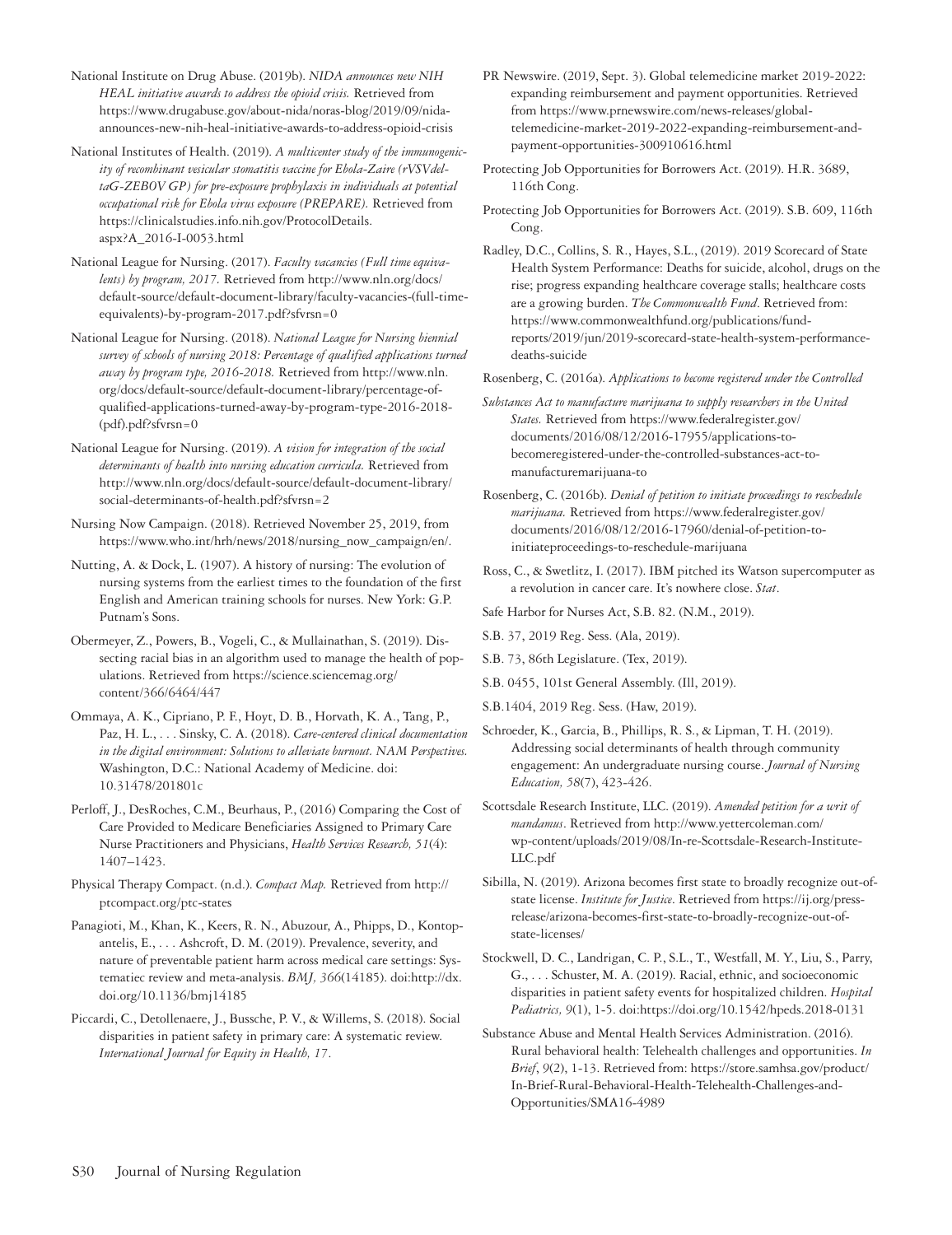- Substance Abuse and Mental Health Services Administration. (2019). *2018 national survey on drug use and health annual national report*. Retrieved from https://www.samhsa.gov/data/report/2018-nsduhannual-national-report
- Svajlenka, N. P. (2019). What We Know About DACA Recipients in the United States. Retrieved from https://www.americanprogress.org/ issues/immigration/news/2019/09/05/474177/know-daca-recipientsunited-states/?wpisrc=nl\_health202&wpmm=1
- The Joint Commission. (2018). *Facts about the National Patient Safety Goals.* Retrieved from https://www.jointcommission.org/facts\_about\_the\_ national\_patient\_safety\_goals/
- The Next Step Act of 2019. S.B. 697, 116th Cong. (2019).
- Thornton, M., & Persaud, S. (2018). Preparing today's nurses: Social determinants of health and nursing education. *The Online Journal of Issues in Nursing, 23*(3).
- To Direct the Secretary of Veterans Affairs to Conduct and Support Research on the Efficacy and Safety of Medicinal Cannabis, and for Other Purposes, H.R. 747, 116th Cong. (2019).
- Tourangeau, A.E, Doran, D.M., McGillis Hall, L., O'Brien Pallas, L., Pringle, D., Tu, J.V., & Cranley, L.A. (2007). Impact of hospital nursing care on 30-day mortality for acute medical patients. *Journal of Advanced Nursing, 57*(1), 32-41.
- Tri-Council for Nursing. (2010). *Educational advancement of registered nurses: A consensus position.* Retrieved from https://img1.wsimg.com/blobby/ go/3d8c2b58-0c32-4b54-adbd-efe8f931b2df/downloads/5-2010- Educational-Advancement-RNs.pdf?ver=1555011464001
- United States-Mexico-Canada Agreement, U.S.-Can.-Mex. (2019). Retrieved from https://ustr.gov/trade-agreements/free-tradeagreements/united-states-mexico-canada-agreement/agreementbetween
- U.S. Bureau of Labor Statistics, U.S. Department of Labor. (2019a). *Occupational Outlook Handbook. Registered Nurses*. Retrieved from https:// www.bls.gov/ooh/healthcare/registered-nurses.htm
- U.S. Bureau of Labor Statistics, U.S. Department of Labor. (2019b). *Occupational Employment Statistics.* Retrieved from http://www.bls.gov/oes/ oes\_emp.htm
- U.S. Bureau of Labor Statistics, U.S. Department of Labor. (2019c). Occupational employment statistics: Nurse Midwives. Retrieved from https://www.bls.gov/oes/current/oes291161.htm
- U.S. Bureau of Labor Statistics, U.S. Department of Labor. (2019d). Occupational employment statistics: Nurse Anesthetists. Retrieved from https://www.bls.gov/oes/2017/may/oes291151.htm
- U.S. Bureau of Labor Statistics, U.S. Department of Labor. (2019e). *Occupational Outlook Handbook. Nurse Anesthetists, Nurse Midwives, and Nurse Practitioners.* Retrieved from https://www.bls.gov/ooh/ healthcare/nurse-anesthetists-nurse-midwives-and-nursepractitioners.htm
- U.S. Bureau of Labor Statistics, U.S. Department of Labor. (2019f). Occupational employment statistics: Healthcare support occupations. Retrieved from https://www.bls.gov/oes/current/oes310000.htm
- U. S. Census Bureau. (2019). *Annual estimates of the resident population for the United States, regions, states, and Puerto Rico: April 1, 2010 to July 1, 2018.* Retrieved from https://www.census.gov/data/tables/timeseries/demo/popest/2010s-national-total.html
- U.S. Court of Appeals for the District of the Columbia Circuit. U.S.C.A. No. 19-1120, (July 29, 2019).
- US Department of Health and Human Services. (2010). Healthy People 2020: An opportunity to address societal determinants of health in the United States. *Secretary's Advisory Committee on Health Promotion and Disease Prevention Objectives for 2020*.
- U.S. Department of Health & Human Services. (2018a). *Naloxone: the opioid reversal drug that saves lives.* Retrieved from https://www.hhs.gov/ opioids/sites/default/files/2018-12/naloxone-coprescribing-guidance. pdf
- U.S. Department of Health and Human Services. (2018b). *Reforming America's healthcare system through choice and competition.* Retrieved from: https://www.hhs.gov/about/news/2018/12/03/reforming-americashealthcare-system-through-choice-and-competition.html
- U.S. Department of Health & Human Services. (2019a). *HHS 42 CFR part 2 proposed rule fact sheet.* Retrieved from https://www.hhs.gov/about/ news/2019/08/22/hhs-42-cfr-part-2-proposed-rule-fact-sheet.html
- U.S. Department of Health & Human Services. (2019b). *HHS announces final conscience rule protecting health care entities and individuals.*  Retrieved from https://www.hhs.gov/about/news/2019/05/02/hhsannounces-final-conscience-rule-protecting-health-care-entities-andindividuals.html
- U.S. Department of Health & Human Services. (2019c). *Trump administration announces \$1.8 billion in funding to states to continue combating opioid crisis*. Retrieved from https://www.hhs.gov/about/news/2019/09/04/ trump-administration-announces-1-8-billion-funding-statescombating-opioid.html
- U.S. Department of Veterans Affairs Provider Accountability Act. (2019). S.B. 221, 116th Cong.
- U.S. Drug Enforcement Administration. (2019a). *DEA announces enhanced tool for registered drug manufacturers and distributors to combat opioid crisis.* Retrieved from https://www.dea.gov/press-releases/2019/02/26/deaannounces-enhanced-tool-registered-drug-manufacturers-and
- U.S. Drug Enforcement Administration. (2019b). *DEA announces steps necessary to improve access to marijuana research.* Retrieve from https://www. dea.gov/press-releases/2019/08/26/dea-announces-steps-necessaryimprove-access-marijuana-research
- U.S. Government and Accountability Office. (2017). *VA Health Care: Improved policies and oversight needed for reviewing and reporting providers for quality and safety concerns*. Retrieved from https://www.gao.gov/ products/GAO-18-63
- VA Medicinal Cannabis Research Act of 2019, H.R. 712, 116th Cong. (2019).
- VA Medicinal Cannabis Research Act of 2019, S. 179, 116th Cong. (2019).
- Vial, A. Stirling, D., Field, M., Ros, M., Ritz, C., Carolan, M. & Miller, A. A. (2018). The role of deep learning and radiomic feature extraction in cancer-specific predictive modelling: a review. *Translational Cancer Research*, *7*(3), 803-816.Volpp, K. G., & Mohta, N. S. (2016). Patient engagement survey: improved engagement leads to better
- Volpp, K. G., & Mohta, N. S. (2016). Patient engagement survey: improved engagement leads to better outcomes, but better tools are needed. *NEJM Catalyst*, *2*(3).
- Willis D, Maples PG, Britton K. (n.d.). The Nurse Practice Act. Retrieved May 26, 2017 from https://www.rochesterregional.org/ about/history/rochester-medical-museum-and-archives/digitalexhibits/the-nurse-practice-act/.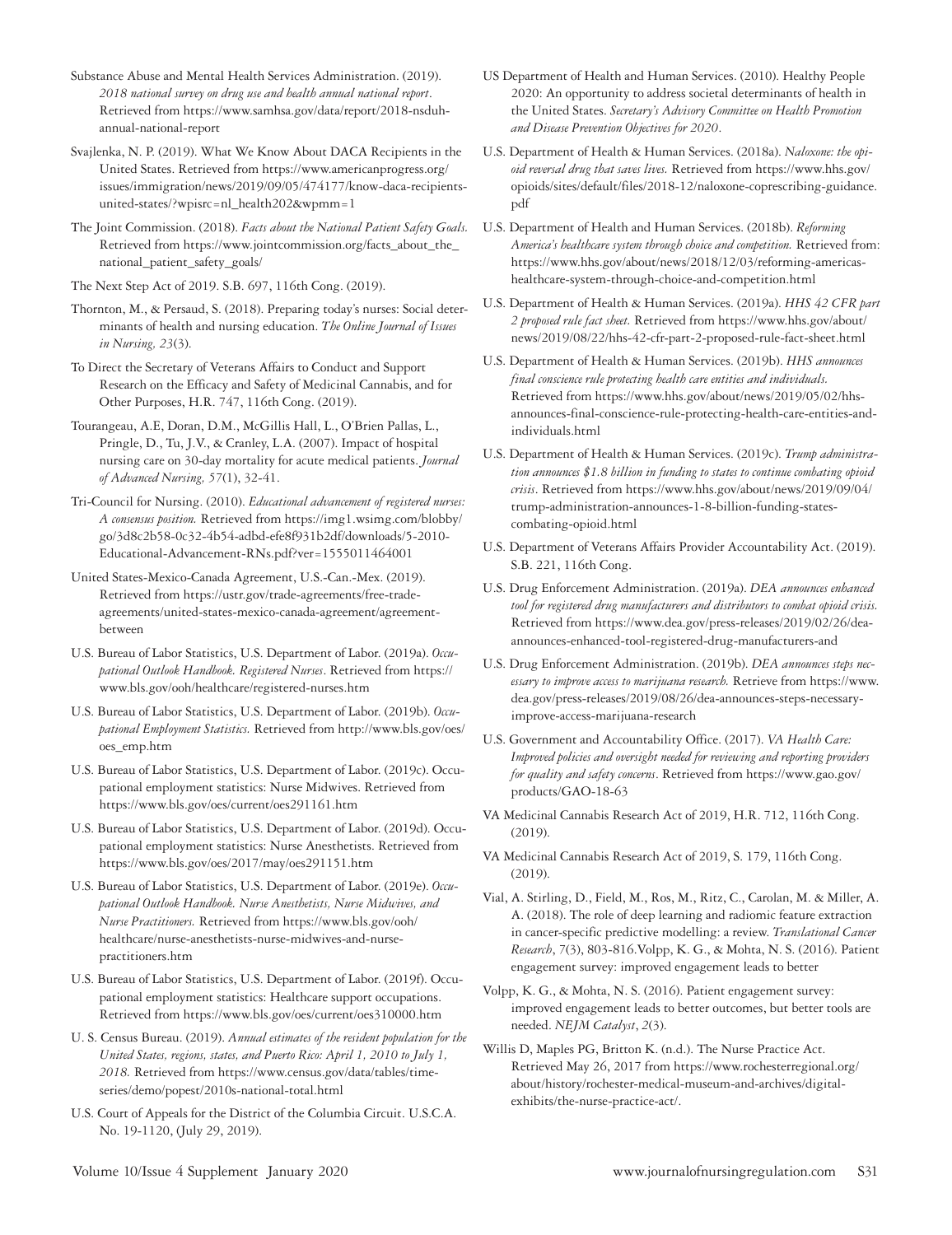- World Health Organization. (2019). *The State of the World's Nursing report.* Retrieved from https://www.who.int/hrh/nursing\_mid- wifery/stateof-the-worlds-nursing-and-midwifery-2020-get- engaged.pdf
- World Health Organization. (2019a). *Patient Safety, Safe Surgery: Why safe surgery is important.* Retrieved from https://www.who.int/ patientsafety/safesurgery/en/
- World Health Organization. (2019b). *Immunization.* Retrieved from https://www.who.int/news-room/facts-in-pictures/detail/immunization
- World Health Organization. (2019c). *Second Ebola vaccine to complement "ring vaccination" given green light in DRC.* Retrieved from https:// www.who.int/news-room/detail/23-09-2019-second-ebola-vaccineto-complement-ring-vaccination-given-green-light-in-drc
- Xue, Y., Kannan, V., Greener, E., Smith, J. A., Brasch, J., Johnson, B. A., & Spetz, J. (2018). Full scope-of-practice regulation is associated with higher supply of nurse practitioners in rural and primary care health professional shortage counties. *Journal of Nursing Regulation*, *8*(4), 5-13.
- Yakusheva, O., Lindrooth, R., & Weiss, M. (2014). Economic evaluation of the 80% baccalaureate nurse workforce recommendation: A patient-level analysis. *Medical Care, 52*(10), 864-869.
- Vartan, S. (2019). Racial Bias Found in a Major Health Care Risk Algorithm. Retrieved from https://www.scientificamerican.com/article/ racial-bias-found-in-a-major-health-care-risk-algorithm/
- Zallman, L., Finnegan, K.E., Himmelstein, D.U., Touw, S., & Woolhandler, S. (2019) Care for America's elderly and disabled people relies on immigrant labor. *Health Affairs, 38*(6). Retrieved from https:// www.healthaffairs.org/doi/full/10.1377/ hlthaff.2018.05514?wpisrc=nl\_health202&wpmm=1&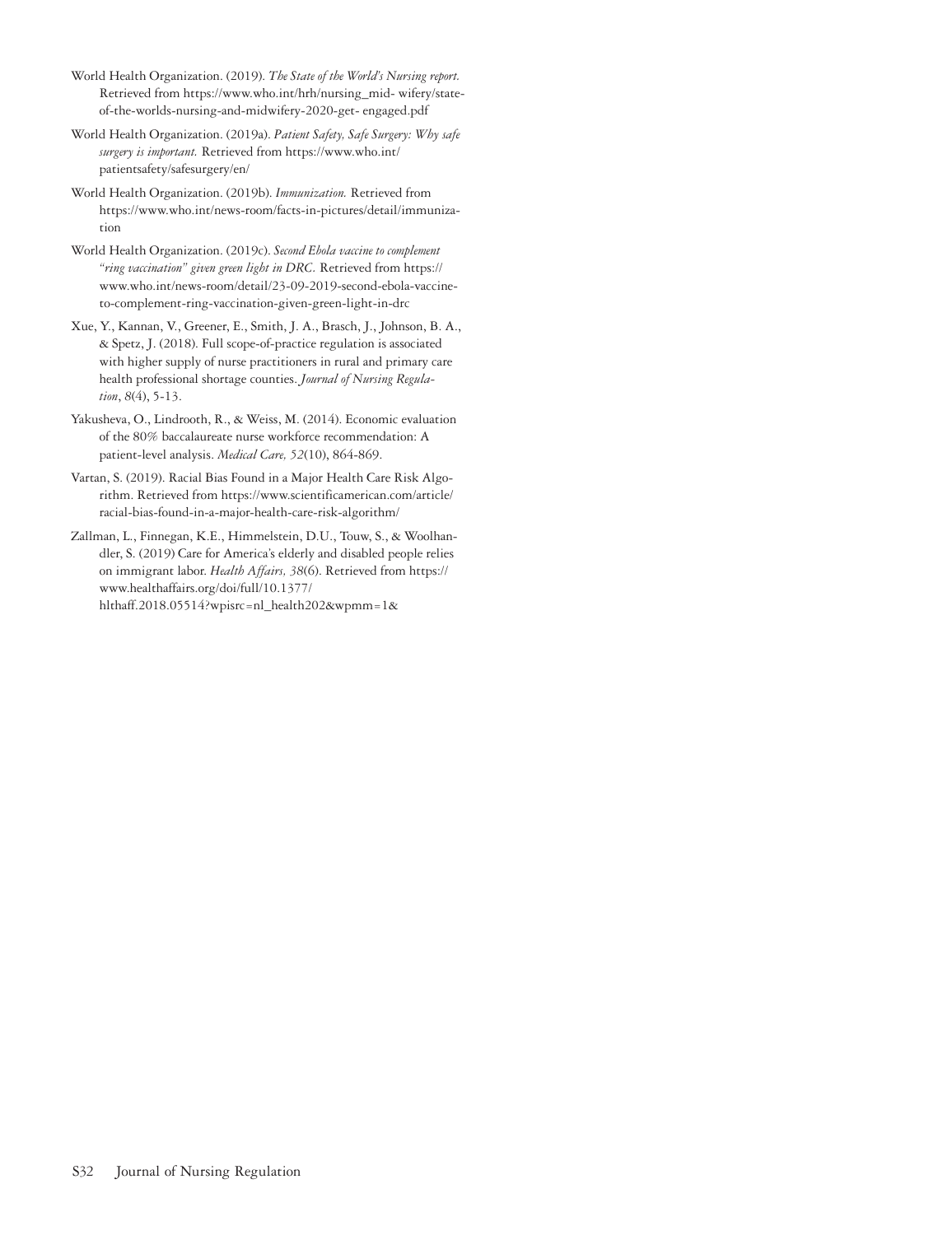## APPENDIX A

## **Board of Nursing Policy and Position Statements**

The following is a list of the position/practice statements, clinical practice advisories, advisory/declaratory rulings, advisory opinions, and interpretive guidelines issued or revised by BONs from September 2018 through October 2019.

#### Alaska

⦁ Revised the following advisory opinion: Registered Nurse Role in Self-administered Nitrous Oxide Analgesia in the Intrapartum and Immediate Postpartum Period

#### Arizona

⦁ Revised the following advisory opinions: Abandonment of Patients, Administration and Monitoring of Subanesthetic IV Ketamine, Analgesia by Catheter Techniques: Role of the RN (Epidural, Intrathecal, Interpleural, Perineural), Apheresis Donor: Role of the LPN, Bone Marrow Aspiration and Biopsy, Certified Registered Nurse Anesthetists Performance of Preadmission and Pre-Procedural Comprehensive History and Physical Exam, Cervical Ripening Agents and Prostaglandin Suppositories, Chest Tubes: Removal of Pleural and Mediastinal Chest Tubes, Contrast Media Injection into Coronary Arteries, Debridement, Conservative Sharp Wound, Deep Sedation, Moderate Sedation/Analgesia, Palliative Sedation, Delegation of Nursing Tasks by RN/LPN, Dual Professional & Dual Nursing or Health Care Licensure/Certification, Flexible Sigmoidoscopy for Screening Purposes, Foot Care, Hemodialysis: The Role of the LPN, Informed Consent, Intra-Aortic Balloon Catheter Removal, Intrauterine Pressure Catheters (IUPC), Medical Aesthetic Procedures Performed by Licensed Nurses, Licensed Cosmetologist, Licensed Aestheticians and Certified Laser Technologists, Orders: Accepting, Transcribing, Reviewing Orders, Pre-Hospital Nursing, Prescription Medication Renewals Using a Nursing Protocol in an Ambulatory Setting, Sheath Removal, Placement of Mechanical Compression Devices & Deployment of Vascular Closure Devices, Supervision of LPN By RNs, Supervision of Unlicensed Nurse Externs by RNs, Testing Guidelines for Pre-licensure Nursing Programs in AZ, Trigger Point Injection, Intraarticular Joint Injection, Facet Joint Injection, Transforaminal Epidural Injection, and Medial Branch Blocks, Vaginal Speculum Exam and Specimen Collection

## California RN

⦁ Adopted the following rule: Nurse-Midwifery Schedule II Controlled Substances to Include the Risks of Addiction and Neonatal Abstinence Syndrome with the Use of Opioids

#### Colorado

⦁ Adopted the following rules: Revised Guidelines for Prescribing and Dispensing Opioids, Open Discussions

About Adverse Health Care Incidents, Sunset Medical Marijuana Program

#### Florida

⦁ Adopted the following declaratory statement: APRN Using "Nurse Anesthesiologist" as a Descriptor

#### Hawaii

⦁ Adopted the following Position Statement: Adverse Event Decision Pathway

#### Kentucky

- ⦁ Revised the following advisory opinions: Roles of Nurses in Stapling, Suturing and the Application of Topical Adhesives, Employment of Nursing Students as Nursing Personnel Using Either an Academic or a "Nurse Extern" Service Model, School Nursing Practice, Recommended Course Content Infusion Therapy for Registered Nurses and Licensed Practical Nurses, Roles of Nurses in the Administration of Medication Via Various Routes, Placement of Central Lines by Nurses, Components of LPN Practice, Roles of Nurses in Endoscopic Procedures, Procedural Sedation and Analgesia
- ⦁ Posted the following practice opinions: Scope of Practice of Nurses in the Performance of Bowel and Bladder Program Care, Roles of Nurses in Paracentesis Procedures, Hormone Pellet Insertion by Registered Nurses, Roles of Nurses in Thoracentesis Procedures

#### Nebraska

- ⦁ Adopted the following advisory opinion: Procedural Sedation and Analgesia,
- ⦁ Revised the following advisory opinions: Wound Debridement, Analgesia/Anesthesia by Catheter, Safe-Practice: Nursing Roles and Assignments, Sub-Anesthetic Ketamine

#### New Hampshire

⦁ Revised the following position statement: Continuous Positive Airway pressure (C-PAP), Bi-level Positive Airway Pressure (Bi-PAP)

#### North Carolina

⦁ Revised the following position statements: Joint Statement on Medication Management of Pain in End-of-Life Care, Telehealth/Telenursing

#### North Dakota

- ⦁ Revised the following practice guidance statement: Abandonment
- ⦁ Approved the following interpretive statements: RN scope of practice and prescribed injectable aesthetic agents; North Dakota Association of Nurse Anesthetists interpretive statement for dry needling by CRNAs in North Dakota

Ohio

⦁ Revised the following interpretive guidelines: Insertion of Internal Jugular Venous Catheter in Adults, Guidelines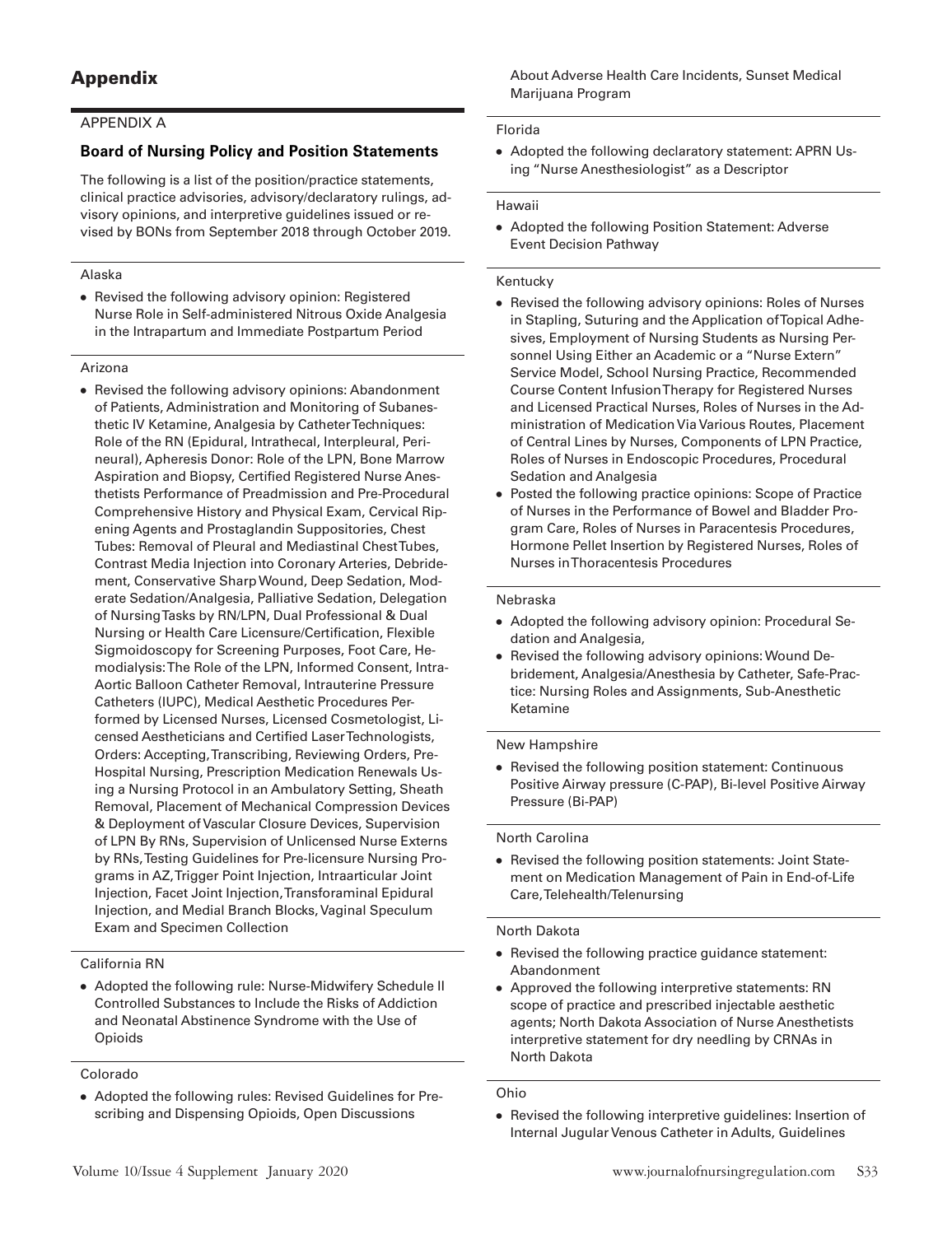for Conservative Sharp Wound Debridement, Guidelines for Intrapartum Monitoring of Obstetrical Patients Receiving Epidural Infusions, Guidelines for Monitoring and Management of Epidural Infusions, Guidelines for Licensed Nurse Administration of Cosmetic/Aesthetic Injectable Medications, RN Performance of a Patient Health History and Physical Examination for Purposes of Providing Nursing Care, RN Utilization of the Sapiens TCS or Other Comparable Device to Confirm Peripherally Inserted Central Catheter (PICC) Tip Placement

#### Oklahoma

- ⦁ Approved the following guidelines: Discussion Guidelines for Advanced Practice Registered Nurses When Prescribing Opioids
- ⦁ Revised the following position statements and guidelines: IV Medication Administration by LPN Guidelines, Monitoring of the Moderate (Conscious) Sedation Patient by LPN Guidelines, Abandonment Statement, CRNA Inclusionary Formulary, Delegation of Nursing Functions to Unlicensed Persons, Exclusionary Formulary for APRNs with Prescriptive Authority, Wound Debridement by Licensed Nurses Guidelines

## Oregon

⦁ Approved the following interpretive statement: Infusion of Sub-Anesthetic Doses of Ketamine for Disorders of Mood, Anxiety, Trauma, and Stressors Resistant to Medication and Psychotherapy, Ketamine Opinion, Nurse Who Participates in Cosmetic Procedures, Provision of Foot Care by the RN and LPN, RN Who Teaches the Administration of Lifesaving Treatments, RN Who Teaches Unregulated Assisted Persons How to Administer Non-injectable Medications, Telehealth Nursing, RN or LPN Who Participates in Vascular and Non-Vascular Access and Infusion Therapy

#### South Carolina

- ⦁ Approved the following position statements: Joint Advisory Opinion Issued by the SC BON Regarding Administration of Low Dose Ketamine Infusions in Hospital Settings, Including Acute-Care, By Nurses, Recommended Age Parameters for the APRN Practicing in SC
- ⦁ Revised the following advisory opinions: Scope of Practice APRN Admitting Patients to Hospital, APRN and CRNA Inserting Invasive Cardiovascular Monitoring Lines, NNPs and APRNs Performing Circumcisions on Newborns, APRNs Conducting Assessments without Physician Collaboration, Scope of Practice for Licensed Nurse Performing Certain Cosmetic Procedures, CRNAs and APRNs Inserting Invasive Cardiovascular Monitoring Lines, RN and LPN Scope of Practice Regarding Pronouncements of Death, Scope of Practice with APRNs Holding Prescriptive Authority to use EPT, APRNs with Prescriptive Authority Prescribing Medications for Immediate Family

## South Dakota

⦁ Revised the following advisory opinions: Abandonment, Intrathecal Injection of Contrast Media by CRNAs, Delegation Decision Making Algorithm, Dermatological Procedures by Licensed Nurses, Emergency Nursing Care, Performance of Gastric Band Adjustments by RNs, Medication Administration by RNs and LPNs, Role of the RN in Management of Patients Receiving Moderate Sedation, Performance of Limited Diagnostic Ultrasound by RNs, Sexual Assault Nurse Examiners Training

#### Texas

⦁ Revised the following position statements: Nurses carrying out orders from physician assistants; Role of the LVN in the pronouncement of death; LVNs engaging in IV therapy, venipuncture, or PICC lines; Educational mobility; Nurses with responsibility for initiating physician standing orders; Board rules associated with alleged patient "abandonment"; Role of LVNs & RNs in management and/or administration of medications via epidural or intrathecal catheter routes; Role of the nurse in moderate sedation; Performance of laser therapy by RNs or LVNs; Continuing education: Limitations for expanding scope of practice; Delegated medical acts; Use of American Psychiatric Association diagnoses by LVNs, RNs, or APRNs; Role of LVNs and RNs in school health; Duty of a nurse in any practice setting; Board's jurisdiction over a nurse's practice in any role and use of the nursing title; Development of nursing education programs; Texas Board of Nursing/Board of Pharmacy, Joint Position Statement, Medication errors; Nurses carrying out orders from APRNs; Nurses carrying out orders from pharmacists for drug therapy management; RNs in the management of an unwitnessed arrest in a resident in a long term care facility; APRNs providing medical aspects of care for individuals with whom there is a close personal relationship; Use of complementary modalities by the LVN or RN; Nurses engaging in reinsertion of permanently placed feeding tubes; Administration of medication & treatments by LVNs; LVN scope of practice; RN scope of practice; Professional boundaries including use of social media by nurses

#### Vermont

⦁ Revised the following position statements: Role of the Nurse in Delegating Nursing Interventions, Licensing Requirements for Nurses Performing Telehealth Nursing to Vermonters from Outside Vermont

## Virginia

⦁ Revised the following guidance documents: RNs or LPNs as First Assistants in Surgery, Cutting of Corns and Warts by RNs and LPNs, Use of Cervical Ripening Agents, Surveillance Activities Require by the OSHA Respiratory Standards, Patient Abandonment by Care Providers, Removal of Venous and Arterial Sheaths by Unlicensed Personnel, Authority of LPNS to Write Do Not Resuscitate Orders (DNR Orders), Transmittal of Orders by Authorized Agents, Guidelines for Prescription Drug Administration Training Program for Child Day Programs, Whether a Nurse May Administer a Medication That Has Been Transmitted Orally or in Writing by a Pharmacist Acting as the Prescriber's Agent, Administration of Certain Over-the-Counter Drugs by Certified Nurse Aides